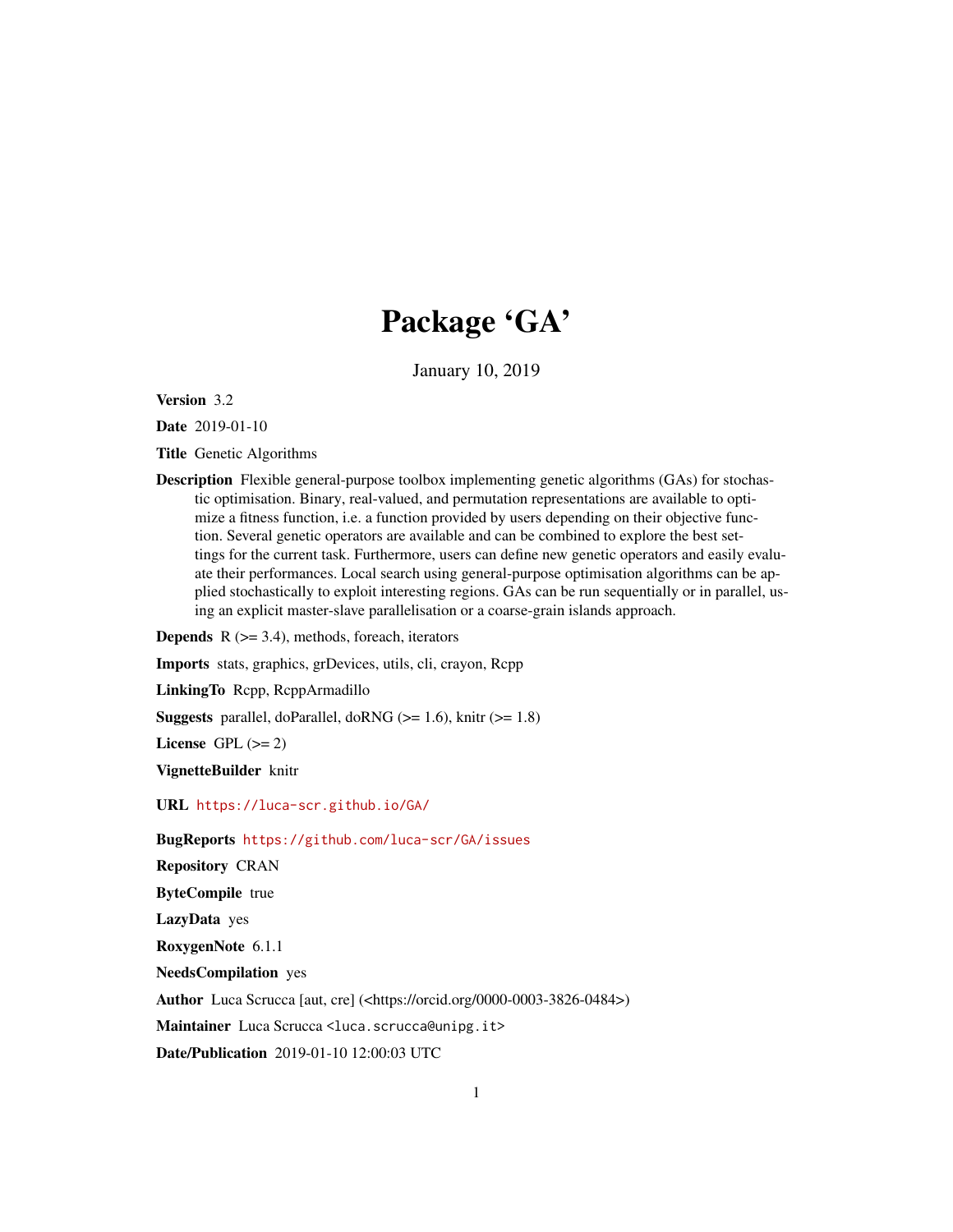# <span id="page-1-0"></span>R topics documented:

|       | 2              |
|-------|----------------|
|       | $\overline{3}$ |
|       | $\overline{4}$ |
|       | 5              |
|       | $\tau$         |
|       | 9              |
|       | 15             |
|       | 16             |
|       | 17             |
|       | 22             |
|       | 23             |
|       | 24             |
|       | 24             |
|       | 26             |
|       | 27             |
|       | 28             |
|       | 29             |
|       | 30             |
|       | 30             |
|       | 31             |
|       | 32             |
|       | 34             |
|       | 35             |
|       | 36             |
|       | 37             |
|       | 38             |
|       | 39             |
| Index | 41             |

GA-package *Genetic Algorithms*

# Description

Flexible general-purpose toolbox implementing genetic algorithms (GAs) for stochastic optimisation. Binary, real-valued, and permutation representations are available to optimize a fitness function, i.e. a function provided by users depending on their objective function. Several genetic operators are available and can be combined to explore the best settings for the current task. Furthermore, users can define new genetic operators and easily evaluate their performances. Local search using general-purpose optimisation algorithms can be applied stochastically to exploit interesting regions. GAs can be run sequentially or in parallel, using an explicit master-slave parallelisation or a coarsegrain islands approach.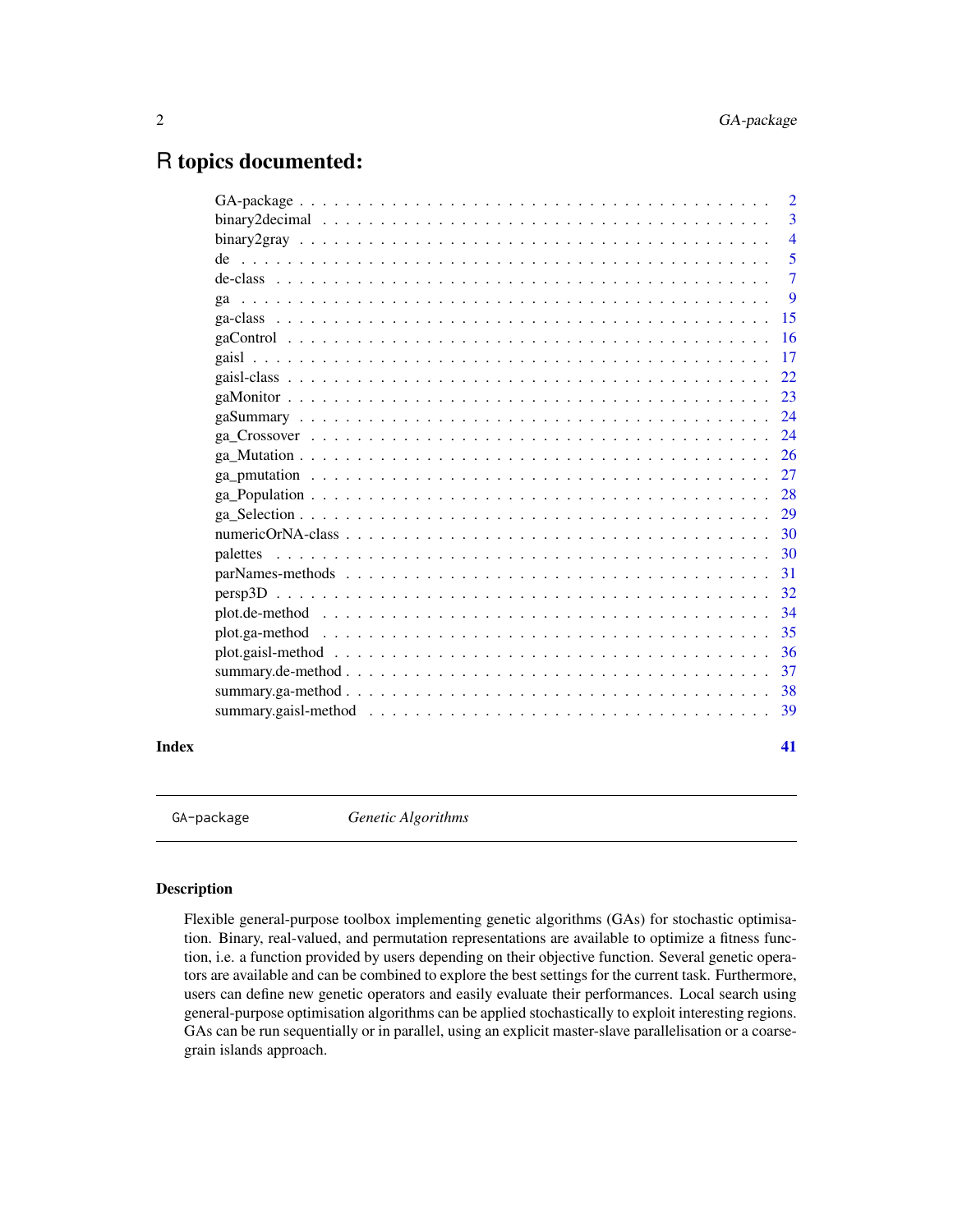# <span id="page-2-0"></span>binary2decimal 3

# Details

For a quick intro to GA package see the [vignette](../doc/index.html) accompanying the package. Further details are provided in the papers referenced below.

#### References

Scrucca, L. (2013) GA: A Package for Genetic Algorithms in R. *Journal of Statistical Software*, 53(4), 1-37. <http://www.jstatsoft.org/v53/i04/>

Scrucca, L. (2017) On some extensions to GA package: hybrid optimisation, parallelisation and islands evolution. *The R Journal*, 9/1, 187-206. [https://journal.r-project.org/archive/](https://journal.r-project.org/archive/2017/RJ-2017-008) [2017/RJ-2017-008](https://journal.r-project.org/archive/2017/RJ-2017-008)

# Author(s)

Luca Scrucca <luca.scrucca@unipg.it>

<span id="page-2-1"></span>binary2decimal *Binary encoding of decimal numbers and vice versa.*

#### Description

Functions for computing binary to decimal conversion of numbers and vice versa.

#### Usage

```
decimal2binary(x, length)
binary2decimal(x)
```
#### Arguments

|        | input value.                                                    |
|--------|-----------------------------------------------------------------|
| length | an optional value giving the length of binary string to return. |

#### Details

decimal2binary converts a numerical value (which is forced to be an integer) to a binary representation, i.e. a vector of 0s and 1s. For real numerical values see the example below.

binary2binary converts a binary value, i.e. a vector of 0s and 1s, to a decimal representation.

# Author(s)

Luca Scrucca

#### See Also

[binary2gray](#page-3-1)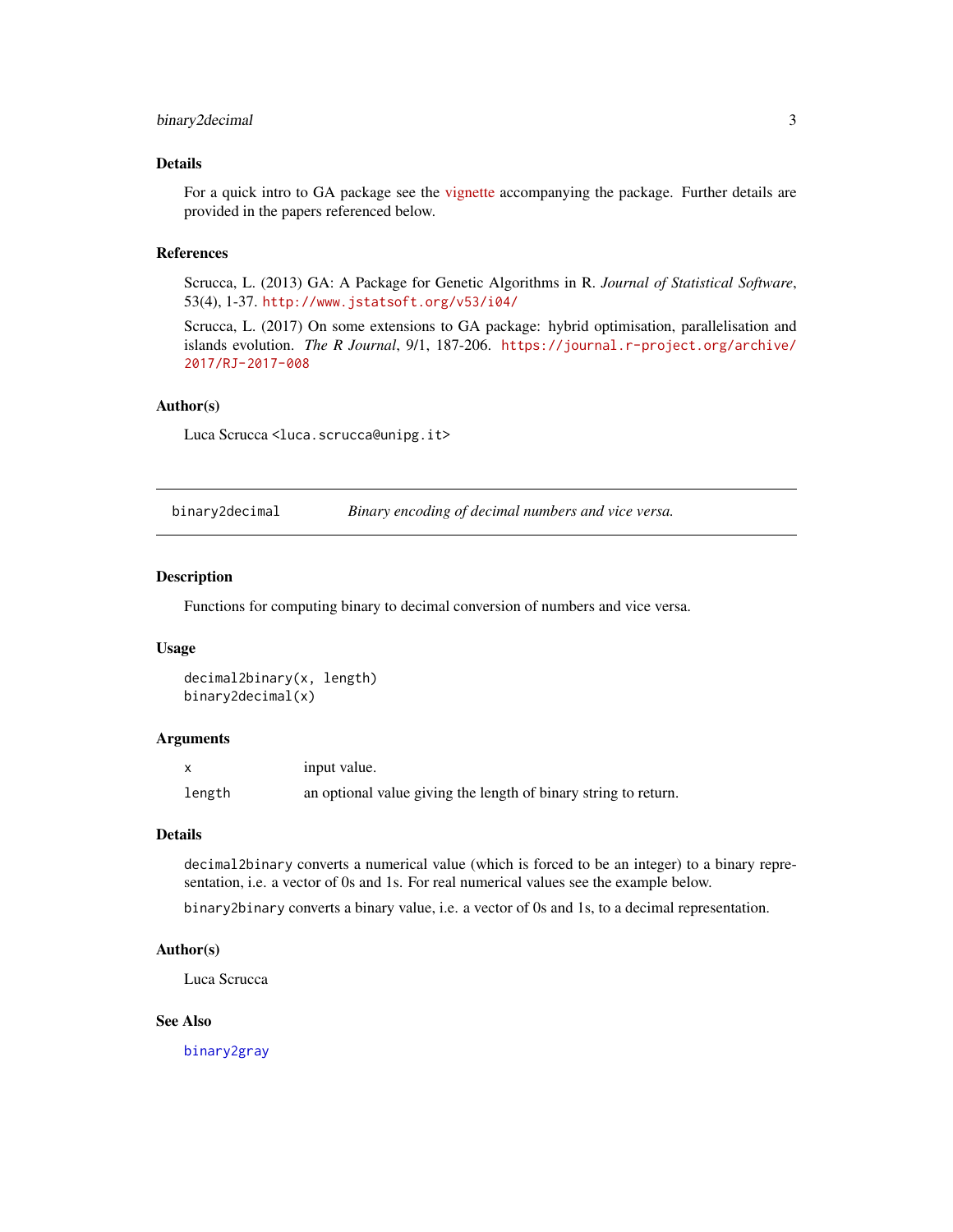# Examples

```
# for integer values
dval \leq 12
(bval <- decimal2binary(dval))
binary2decimal(bval)
# for real values
dval <- 12.456
# use
(bval <- decimal2binary(dval*1000))
binary2decimal(bval)/1000
```
# <span id="page-3-1"></span>binary2gray *Gray encoding for binary strings*

# Description

Functions for computing Gray encoding from/to binary strings.

#### Usage

```
binary2gray(x)
gray2binary(x)
```
#### Arguments

x the string to be evaluated

# Details

Gray encoding allows to obtain binary strings not affected by the well-known Hamming cliff problem. With Gray encoding the number of bit differences between any two consecutive values is one, whereas in binary strings this is not always true.

# Author(s)

Luca Scrucca

# See Also

[binary2decimal](#page-2-1)

<span id="page-3-0"></span>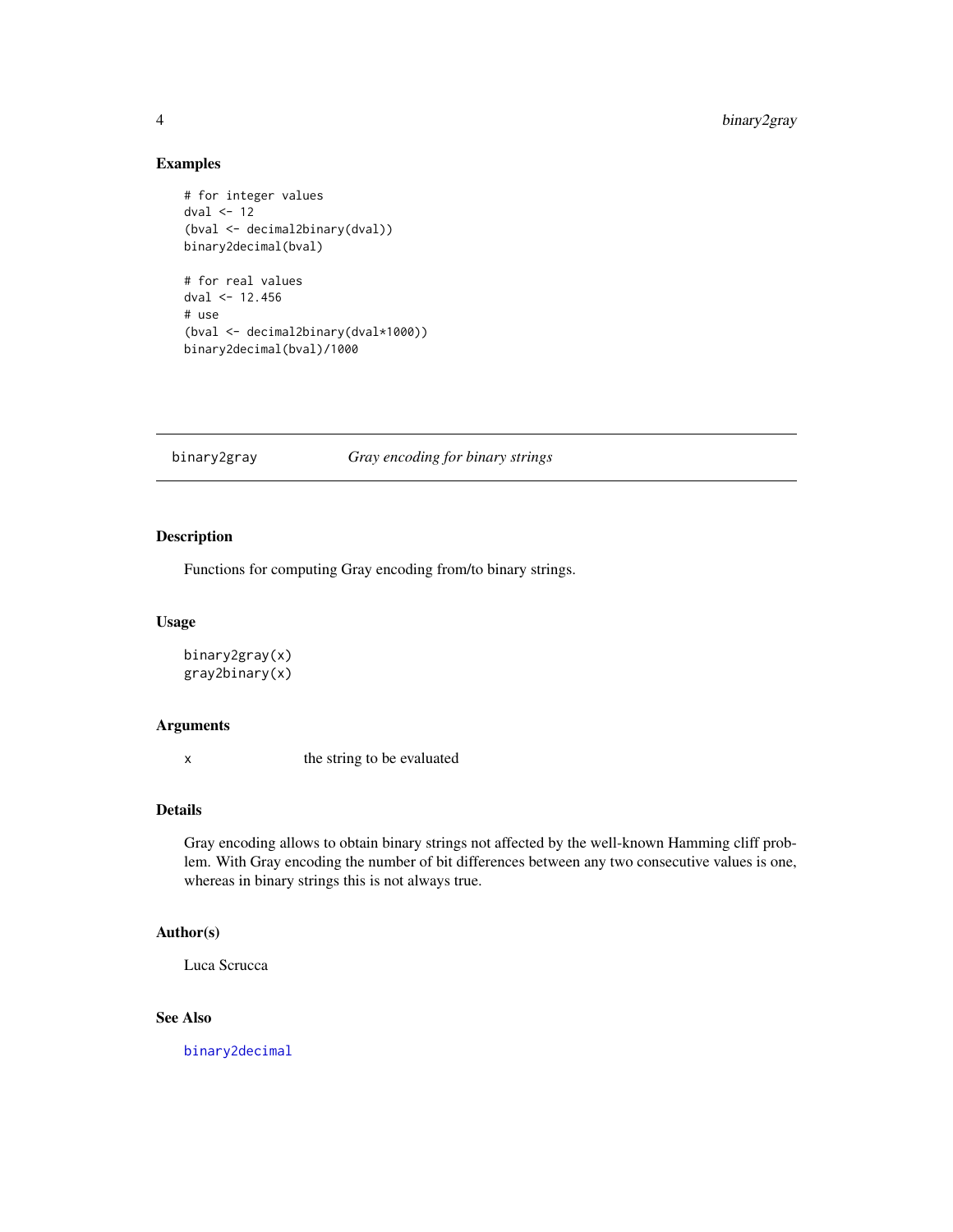# <span id="page-4-0"></span>Examples

```
# Consider a five-bit encoding of values 15 and 16 using the standard
# binary coding
decimal2binary(15, 5)
decimal2binary(16, 5)
# Moving from 15 to 16 (or vice versa) all five bits need to be changed,
# but using Gray encoding the two binary strings differ by one bit.
binary2gray(decimal2binary(15, 5))
binary2gray(decimal2binary(16, 5))
```
<span id="page-4-1"></span>de *Differential Evolution via Genetic Algorithms*

# Description

Maximization of a fitness function using Differential Evolution (DE). DE is a population-based evolutionary algorithm for optimisation of fitness functions defined over a continuous parameter space.

# Usage

```
de(fitness,
   lower, upper,
   popSize = 10*d,
   stepsize = 0.8,
   pcrossover = 0.5,
   ...)
```
#### Arguments

| fitness    | the fitness function, any allowable R function which takes as input a vector of<br>values representing a potential solution, and returns a numerical value describing<br>its "fitness".      |
|------------|----------------------------------------------------------------------------------------------------------------------------------------------------------------------------------------------|
| lower      | a vector of length equal to the decision variables providing the lower bounds of<br>the search space.                                                                                        |
| upper      | a vector of length equal to the decision variables providing the upper bounds of<br>the search space.                                                                                        |
| popSize    | the population size. By default is set at 10 times the number of decision vari-<br>ables.                                                                                                    |
| pcrossover | the probability of crossover, by default set to 0.5.                                                                                                                                         |
| stepsize   | the stepsize or weighting factor. A value in the interval $[0,2]$ , by default set to<br>0.8. If set at NA a random value is selected in the interval $[0.5, 1.0]$ (so called<br>dithering). |
| $\ddots$   | additional arguments to be passed to the fitness function. This allows to write<br>fitness functions that keep some variables fixed during the search.                                       |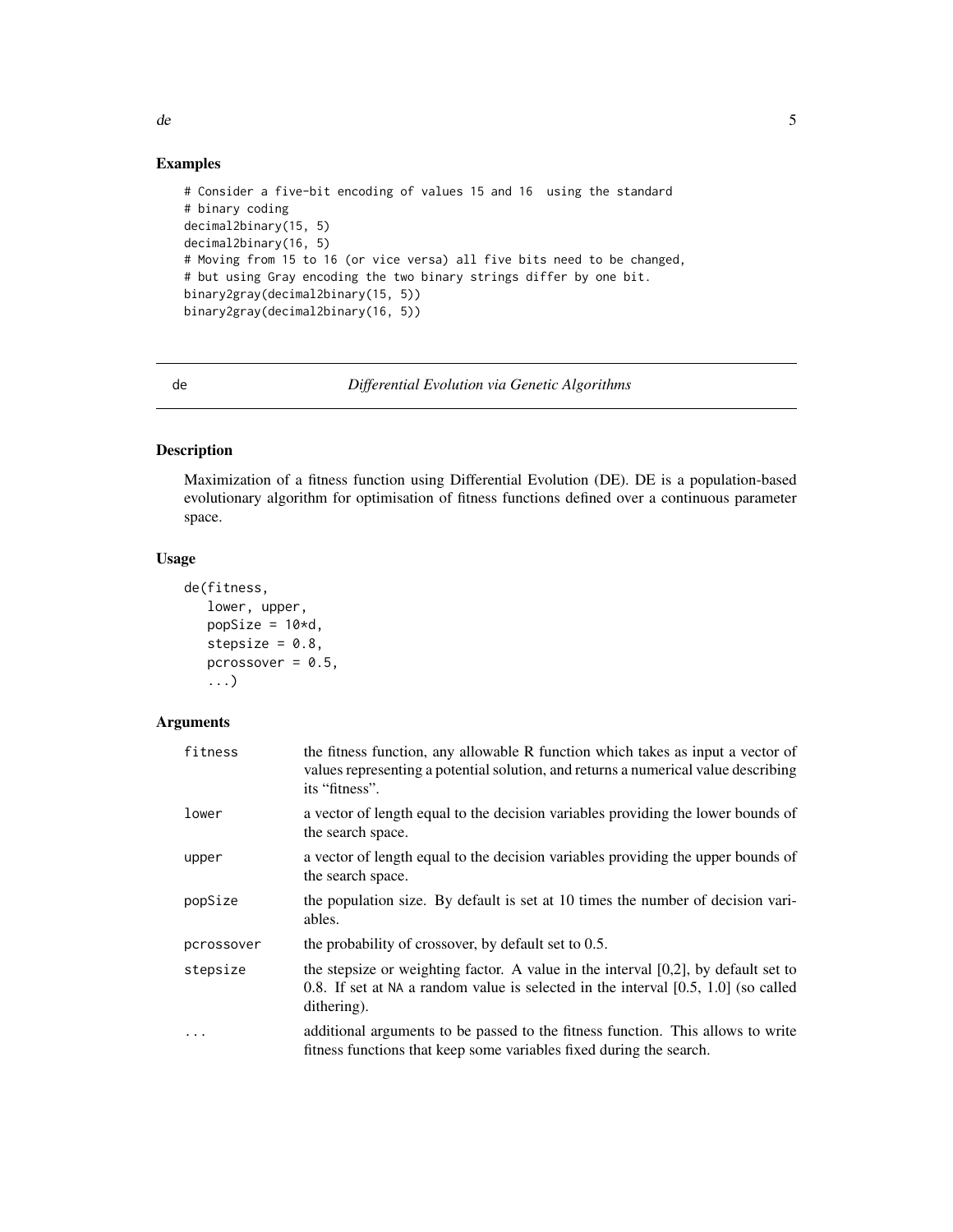# <span id="page-5-0"></span>Details

Differential Evolution (DE) is a stochastic evolutionary algorithm that optimises multidimensional real-valued fitness functions without requiring the optimisation problem to be differentiable.

This implimentation follows the description in Simon (2013; Sec. 12.4, and Fig. 12.12) and uses the functionalities available in the [ga](#page-8-1) function for Genetic Algorithms.

The DE selection operator is defined by [gareal\\_de](#page-28-1) with parameters  $p = p$  crossover and  $F = s$  tepsize.

#### Value

Returns an object of class de-class. See [de-class](#page-6-1) for a description of available slots information.

#### Author(s)

Luca Scrucca <luca.scrucca@unipg.it>

#### References

Scrucca L. (2013). GA: A Package for Genetic Algorithms in R. *Journal of Statistical Software*, 53(4), 1-37, <http://www.jstatsoft.org/v53/i04/>.

Simon D. (2013) *Evolutionary Optimization Algorithms*. John Wiley & Sons.

Price K., Storn R.M., Lampinen J.A. (2005) *Differential Evolution: A Practical Approach to Global Optimization*. Springer.

#### See Also

[summary,de-method](#page-0-0), [plot,de-method](#page-0-0), [de-class](#page-6-1)

# Examples

```
# 1) one-dimensional function
f \le function(x) abs(x)+cos(x)
curve(f, -20, 20)
DE \leq de(fitness = function(x) -f(x), lower = -20, upper = 20)
plot(DE)
summary(DE)
curve(f, -20, 20, n = 1000)abline(v = DE@solution, lty = 3)# 2) "Wild" function, global minimum at about -15.81515
wild <- function(x) 10*sin(0.3*x)*sin(1.3*x^2) + 0.00001*x^4 + 0.2*x + 80plot(wild, -50, 50, n = 1000)
# from help("optim")
SANN \le optim(50, fn = wild, method = "SANN",
             control = list(maxit = 20000, temp = 20, parsecale = 20)unlist(SANN[1:2])
```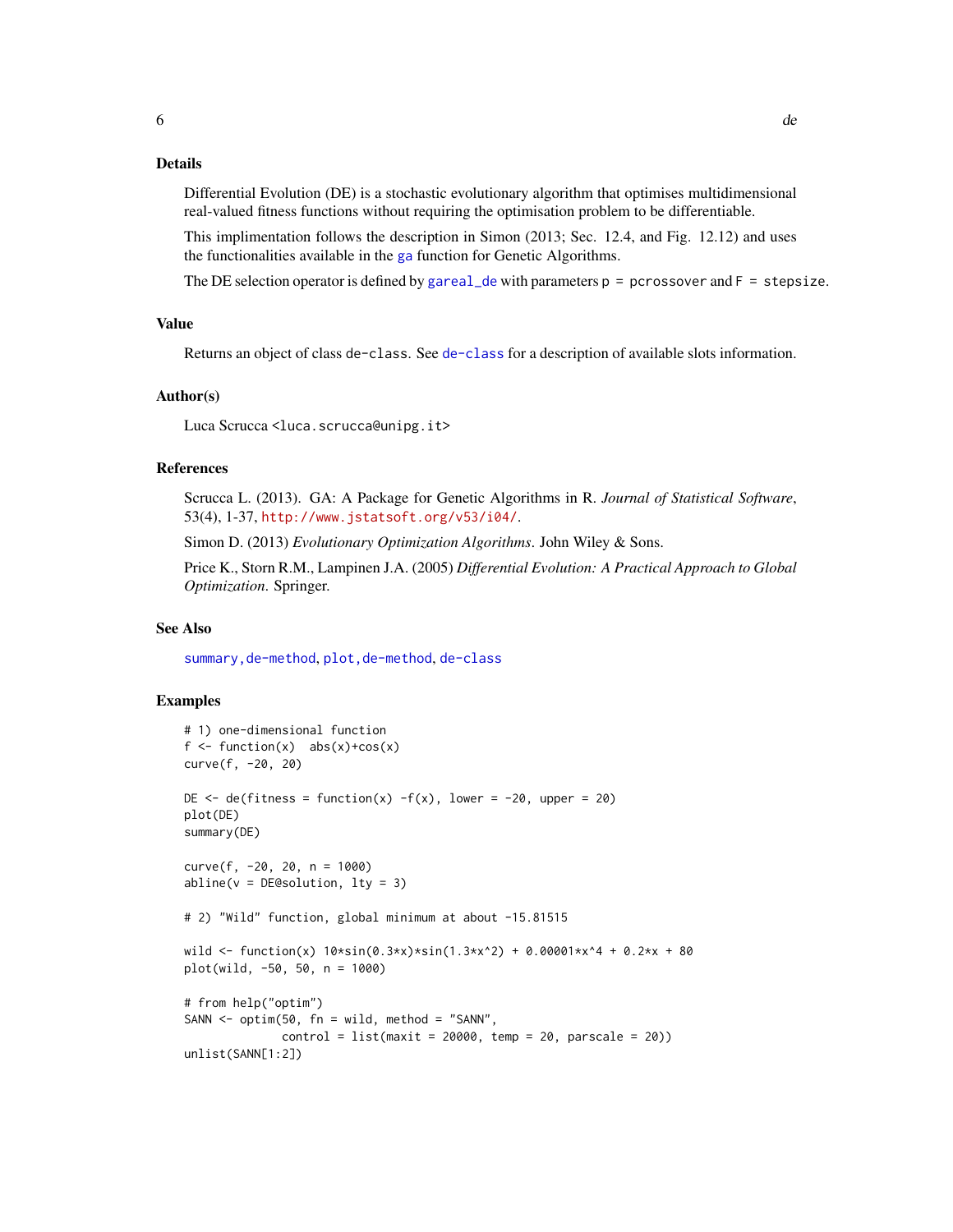```
DE \leq de(fitness = function(...) -wild(...), lower = -50, upper = 50)
plot(DE)
summary(DE)
# 3) two-dimensional Rastrigin function
Rastrigin <- function(x1, x2)
{
  20 + x1^2 + x2^2 - 10*(cos(2*pi*x1) + cos(2*pi*x2))
}
x1 \le -x2 \le -\text{seq}(-5.12, 5.12, \text{ by } = 0.1)f <- outer(x1, x2, Rastrigin)
persp3D(x1, x2, f, theta = 50, phi = 20, col.palette = bl2gr.colors)
DE \leq de(fitness = function(x) -Rastrigin(x[1], x[2]),
         lower = c(-5.12, -5.12), upper = c(5.12, 5.12),popSize = 50)
plot(DE)
summary(DE)
filled.contour(x1, x2, f, color.palette = bl2gr.colors,
               plot.axes = { axis(1); axis(2);
                              points(DE@solution,
                                     col = "yellow", pch = 3, lwd = 2) })# 4) two-dimensional Ackley function
Ackley <- function(x1, x2)
{
  -20*exp(-0.2*sqrt(0.5*(x1^2 + x2^2))) -
  exp(0.5*(cos(2*pi*x1) + cos(2*pi*x2))) + exp(1) + 20}
x1 \le x2 \le -\text{seq}(-3, 3, \text{ by } = 0.1)f <- outer(x1, x2, Ackley)
persp3D(x1, x2, f, theta = 50, phi = 20, col.palette = bl2gr.colors)
DE \leq de(fitness = function(x) -Ackley(x[1], x[2]),
         lower = c(-3, -3), upper = c(3, 3),stepsize = NA)
plot(DE)
summary(DE)
filled.contour(x1, x2, f, color.palette = bl2gr.colors,
               plot.axes = { axis(1); axis(2);
                              points(DE@solution,
                                      col = "yellow", pch = 3, lwd = 2) })
```
<span id="page-6-1"></span>de-class *Class "de"*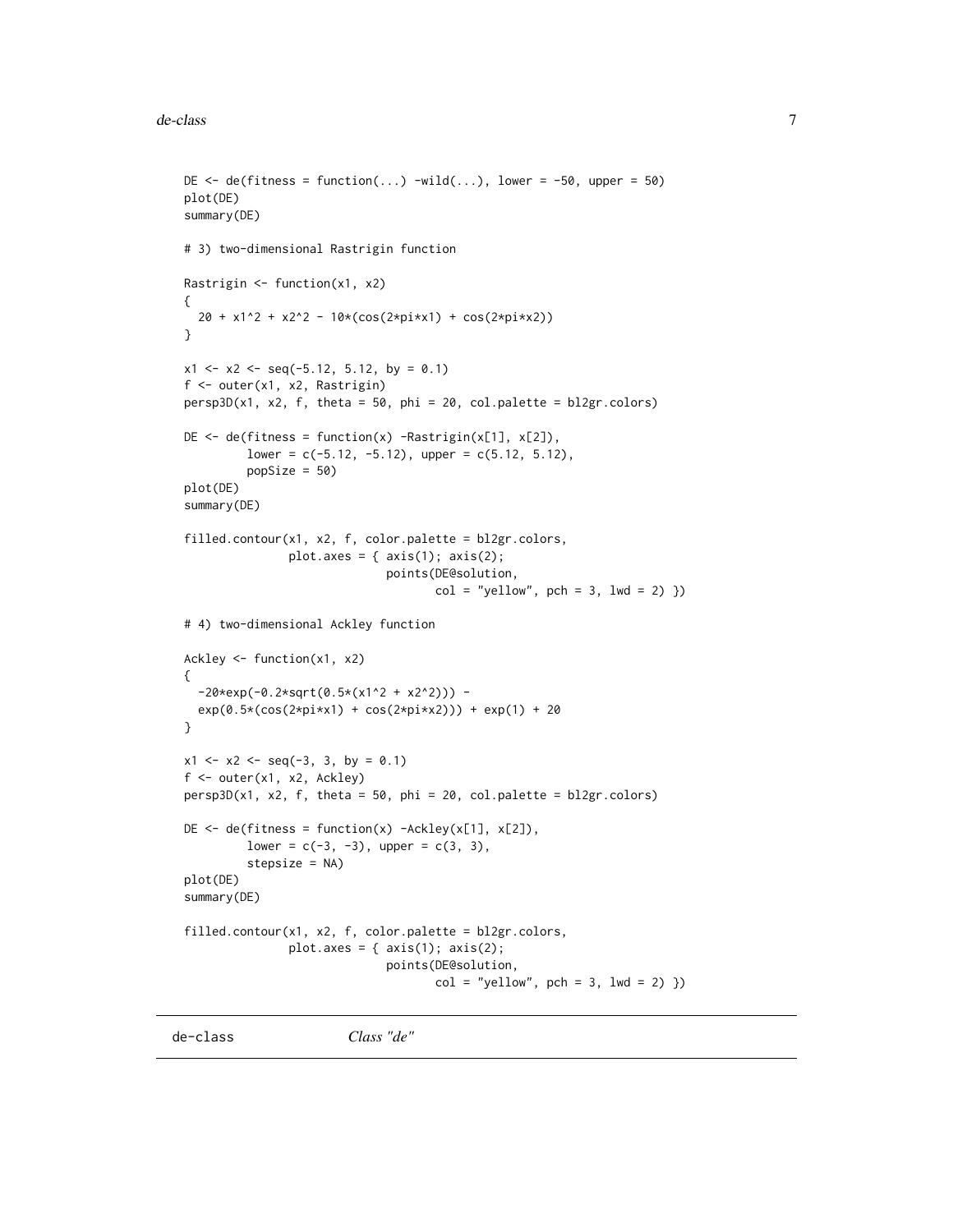<span id="page-7-0"></span>8 de-class de contra de la componente de la componente de la componente de la componente de la componente de la componente de la componente de la componente de la componente de la componente de la componente de la componen

#### Description

An S4 class for differential evolution algorithm

#### Objects from the Class

Objects can be created by calls to the [de](#page-4-1) function.

#### Slots

call an object of class "call" representing the matched call;

type a character string specifying the type of genetic algorithm used;

- lower a vector providing for each decision variable the lower bounds of the search space in case of real-valued or permutation encoded optimisations. Formerly this slot was named min;
- upper a vector providing for each decision variable the upper bounds of the search space in case of real-valued or permutation encoded optimizations. Formerly this slot was named max;

names a vector of character strings providing the names of decision variables (optional);

popSize the population size;

iter the actual (or final) iteration of DE search;

run the number of consecutive generations without any improvement in the best fitness value before the DE is stopped;

maxiter the maximum number of iterations to run before the DE search is halted;

suggestions a matrix of user provided solutions and included in the initial population;

population the current (or final) population;

elitism the number of best fitness individuals to survive at each generation;

stepsize the stepsize or weighting factor;

- pcrossover the crossover probability;
- pmutation the mutation probability;
- optim a logical specifying whether or not a local search using general-purpose optimisation algorithms should be used;

fitness the values of fitness function for the current (or final) population;

summary a matrix of summary statistics for fitness values at each iteration (along the rows);

bestSol if keepBest = TRUE, the best solutions at each iteration;

fitnessValue the best fitness value at the final iteration;

solution the value(s) of the decision variables giving the best fitness at the final iteration.

#### Author(s)

Luca Scrucca

#### See Also

For examples of usage see [de](#page-4-1).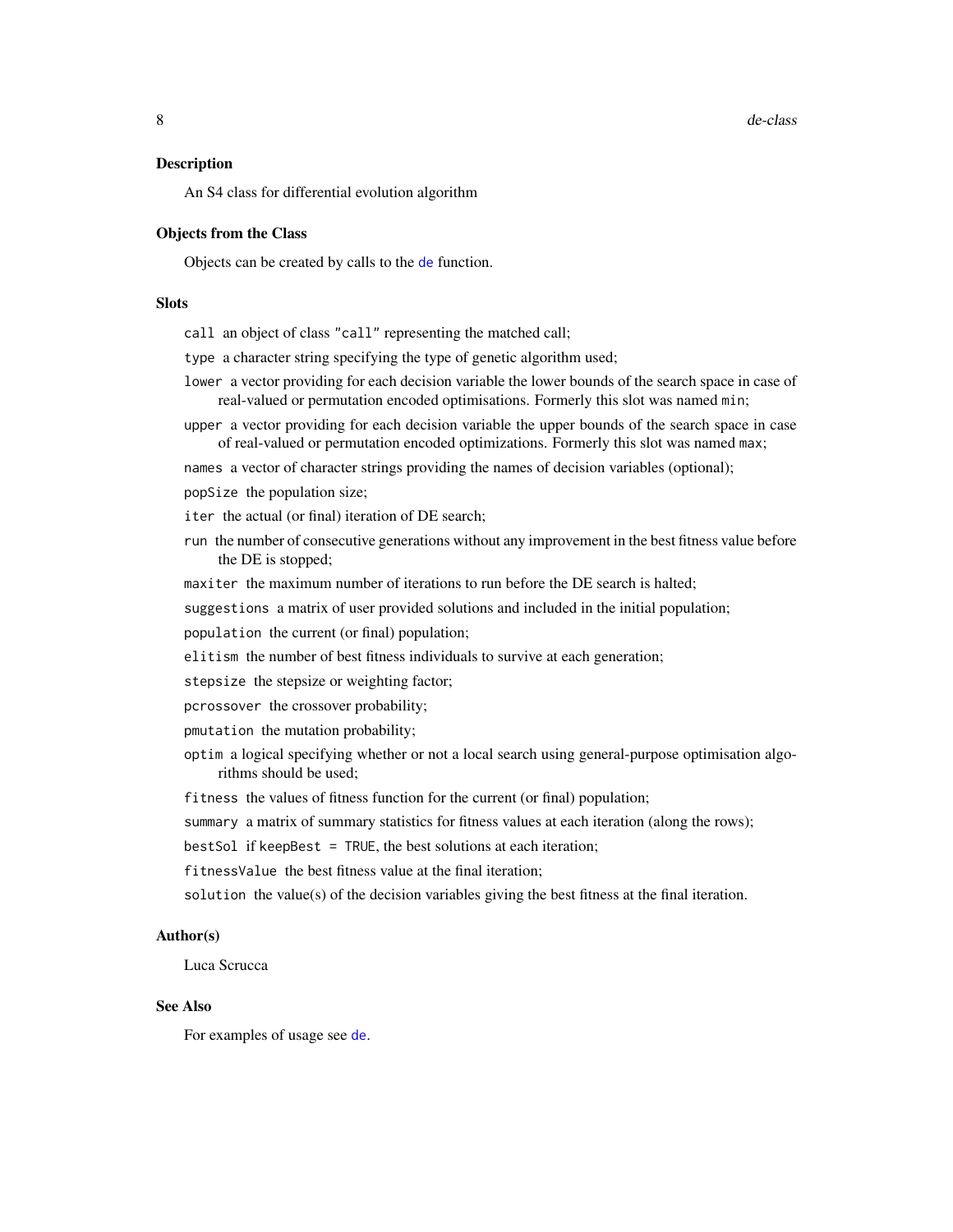#### Description

Maximization of a fitness function using genetic algorithms (GAs). Local search using generalpurpose optimisation algorithms can be applied stochastically to exploit interesting regions. The algorithm can be run sequentially or in parallel using an explicit master-slave parallelisation.

#### Usage

```
ga(type = c("binary", "real-valued", "permutation"),
   fitness, ...,
   lower, upper, nBits,
   population = gaControl(type)$population,
   selection = gaControl(type)$selection,
   crossover = gaControl(type)$crossover,
   mutation = gaControl(type)$mutation,
   popSize = 50,
   pcrossover = 0.8,
   pmutation = 0.1,
   elitism = base::max(1, round(popSize*0.05)),
   updatePop = FALSE,
   postFitness = NULL,
   maxiter = 100,
   run = maxiter,maxFitness = Inf,
   names = NULL,
   suggestions = NULL,
   optim = FALSE,
   optimArgs = list(method = "L-BFGS-B",
                    poptim = 0.05,
                    presel = 0.5,
                    control = list(fnscale = -1, maxit = 100),
   keepBest = FALSE,
   parallel = FALSE,
   monitor = if(interactive()) gaMonitor else FALSE,
   seed = NULL
```
#### Arguments

type the type of genetic algorithm to be run depending on the nature of decision variables. Possible values are: "binary" for binary representations of decision variables.

> "real-valued" for optimization problems where the decision variables are floating-point representations of real numbers.

<span id="page-8-1"></span><span id="page-8-0"></span>ga energy and the set of the set of the set of the set of the set of the set of the set of the set of the set o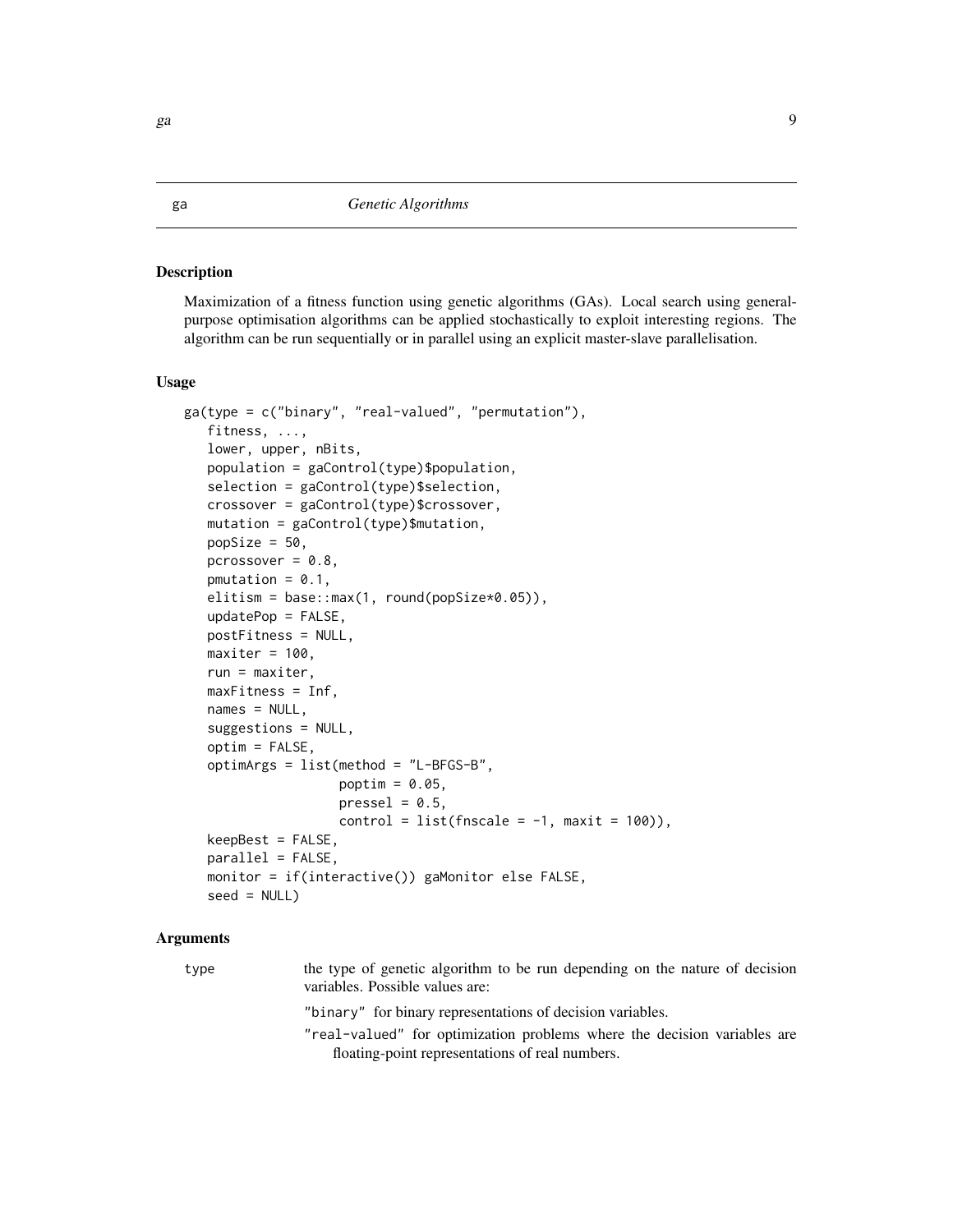<span id="page-9-0"></span>

|             | "permutation" for problems that involves reordering of a list of objects.                                                                                                                                                                                                            |
|-------------|--------------------------------------------------------------------------------------------------------------------------------------------------------------------------------------------------------------------------------------------------------------------------------------|
| fitness     | the fitness function, any allowable R function which takes as input an individual<br>string representing a potential solution, and returns a numerical value describ-<br>ing its "fitness".                                                                                          |
|             | additional arguments to be passed to the fitness function. This allows to write<br>fitness functions that keep some variables fixed during the search.                                                                                                                               |
| lower       | a vector of length equal to the decision variables providing the lower bounds of<br>the search space in case of real-valued or permutation encoded optimizations.<br>Formerly this argument was named min; its usage is allowed but deprecated.                                      |
| upper       | a vector of length equal to the decision variables providing the upper bounds of<br>the search space in case of real-valued or permutation encoded optimizations.<br>Formerly this argument was named max; its usage is allowed but deprecated.                                      |
| nBits       | a value specifying the number of bits to be used in binary encoded optimizations.                                                                                                                                                                                                    |
| population  | an R function for randomly generating an initial population. See ga_Population<br>for available functions.                                                                                                                                                                           |
| selection   | an R function performing selection, i.e. a function which generates a new pop-<br>ulation of individuals from the current population probabilistically according to<br>individual fitness. See ga_Selection for available functions.                                                 |
| crossover   | an R function performing crossover, i.e. a function which forms offsprings by<br>combining part of the genetic information from their parents. See ga_Crossover<br>for available functions.                                                                                          |
| mutation    | an R function performing mutation, i.e. a function which randomly alters the<br>values of some genes in a parent chromosome. See ga_Mutation for available<br>functions.                                                                                                             |
| popSize     | the population size.                                                                                                                                                                                                                                                                 |
| updatePop   | a logical defaulting to FALSE. If set at TRUE the first attribute attached to the value<br>returned by the user-defined fitness function is used to update the population.<br>Be careful though, this is an experimental feature!                                                    |
| postFitness | a user-defined function which, if provided, receives the current ga-class object<br>as input, performs post fitness-evaluation steps, then returns an updated version<br>of the object which is used to update the GA search.<br>Be careful though, this is an experimental feature! |
| pcrossover  | the probability of crossover between pairs of chromosomes. Typically this is a<br>large value and by default is set to 0.8.                                                                                                                                                          |
| pmutation   | the probability of mutation in a parent chromosome. Usually mutation occurs<br>with a small probability, and by default is set to 0.1.                                                                                                                                               |
| elitism     | the number of best fitness individuals to survive at each generation. By default<br>the top 5% individuals will survive at each iteration.                                                                                                                                           |
| maxiter     | the maximum number of iterations to run before the GA search is halted.                                                                                                                                                                                                              |
| run         | the number of consecutive generations without any improvement in the best<br>fitness value before the GA is stopped.                                                                                                                                                                 |
| maxFitness  | the upper bound on the fitness function after that the GA search is interrupted.                                                                                                                                                                                                     |
| names       | a vector of character strings providing the names of decision variables.                                                                                                                                                                                                             |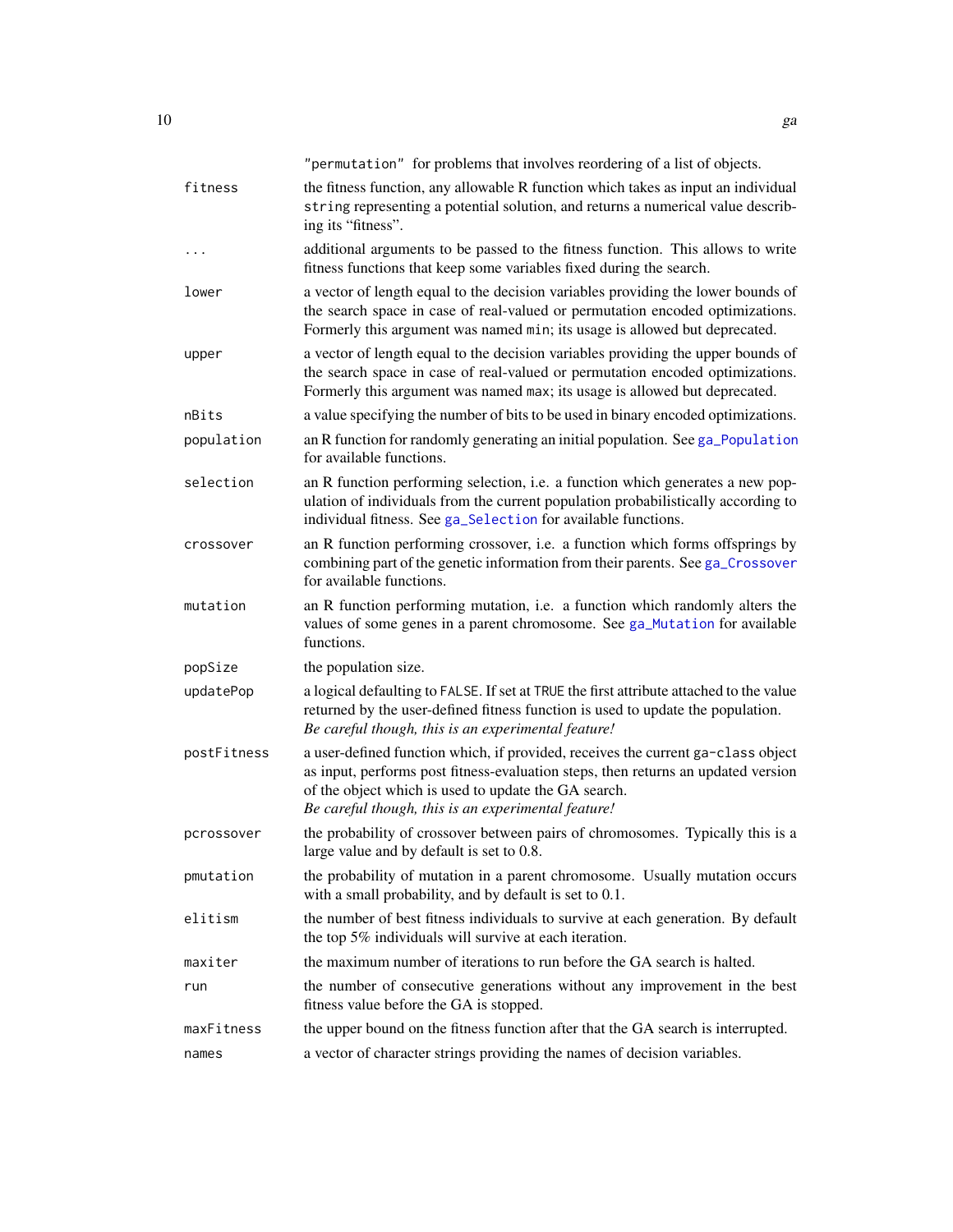<span id="page-10-0"></span>

| suggestions | a matrix of solutions strings to be included in the initial population. If provided<br>the number of columns must match the number of decision variables.                                                                                                                                                                                                                                                                                                                                               |
|-------------|---------------------------------------------------------------------------------------------------------------------------------------------------------------------------------------------------------------------------------------------------------------------------------------------------------------------------------------------------------------------------------------------------------------------------------------------------------------------------------------------------------|
| optim       | a logical defaulting to FALSE determining whether or not a local search us-<br>ing general-purpose optimisation algorithms should be used. See argument<br>optimArgs for further details and finer control.                                                                                                                                                                                                                                                                                             |
| optimArgs   | a list controlling the local search algorithm with the following components:<br>method a string specifying the general-purpose optimisation method to be used,<br>by default is set to "L-BFGS-B". Other possible methods are those reported<br>in optim.                                                                                                                                                                                                                                               |
|             | poptim a value in the range $[0,1]$ specifying the probability of performing a<br>local search at each iteration of GA (default 0.1).                                                                                                                                                                                                                                                                                                                                                                   |
|             | pressel a value in the range [0,1] specifying the pressure selection (default<br>0.5). The local search is started from a random solution selected with prob-<br>ability proportional to fitness. High values of pressel tend to select the<br>solutions with the largest fitness, whereas low values of pressel assign<br>quasi-uniform probabilities to any solution.                                                                                                                                 |
|             | control a list of control parameters. See 'Details' section in optim.                                                                                                                                                                                                                                                                                                                                                                                                                                   |
| keepBest    | a logical argument specifying if best solutions at each iteration should be saved<br>in a slot called bestSol. See ga-class.                                                                                                                                                                                                                                                                                                                                                                            |
| parallel    | An optional argument which allows to specify if the Genetic Algorithm should<br>be run sequentially or in parallel.                                                                                                                                                                                                                                                                                                                                                                                     |
|             | For a single machine with multiple cores, possible values are:                                                                                                                                                                                                                                                                                                                                                                                                                                          |
|             | • a logical value specifying if parallel computing should be used (TRUE) or<br>not (FALSE, default) for evaluating the fitness function;                                                                                                                                                                                                                                                                                                                                                                |
|             | • a numerical value which gives the number of cores to employ. By default,<br>this is obtained from the function detectCores;                                                                                                                                                                                                                                                                                                                                                                           |
|             | • a character string specifying the type of parallelisation to use. This depends<br>on system OS: on Windows OS only "snow" type functionality is available,<br>while on Unix/Linux/Mac OSX both "snow" and "multicore" (default)<br>functionalities are available.                                                                                                                                                                                                                                     |
|             | In all the cases described above, at the end of the search the cluster is automati-<br>cally stopped by shutting down the workers.                                                                                                                                                                                                                                                                                                                                                                      |
|             | If a cluster of multiple machines is available, evaluation of the fitness function<br>can be executed in parallel using all, or a subset of, the cores available to the<br>machines belonging to the cluster. However, this option requires more work<br>from the user, who needs to set up and register a parallel back end. In this case<br>the cluster must be explicitly stopped with stopCluster.                                                                                                  |
| monitor     | a logical or an R function which takes as input the current state of the ga-class<br>object and show the evolution of the search. By default, for interactive sessions<br>the function gaMonitor prints the average and best fitness values at each itera-<br>tion. If set to plot these information are plotted on a graphical device. Other<br>functions can be written by the user and supplied as argument. In non interactive<br>sessions, by default monitor = FALSE so any output is suppressed. |
| seed        | an integer value containing the random number generator state. This argument<br>can be used to replicate the results of a GA search. Note that if parallel comput-                                                                                                                                                                                                                                                                                                                                      |

ing is required, the **doRNG** package must be installed.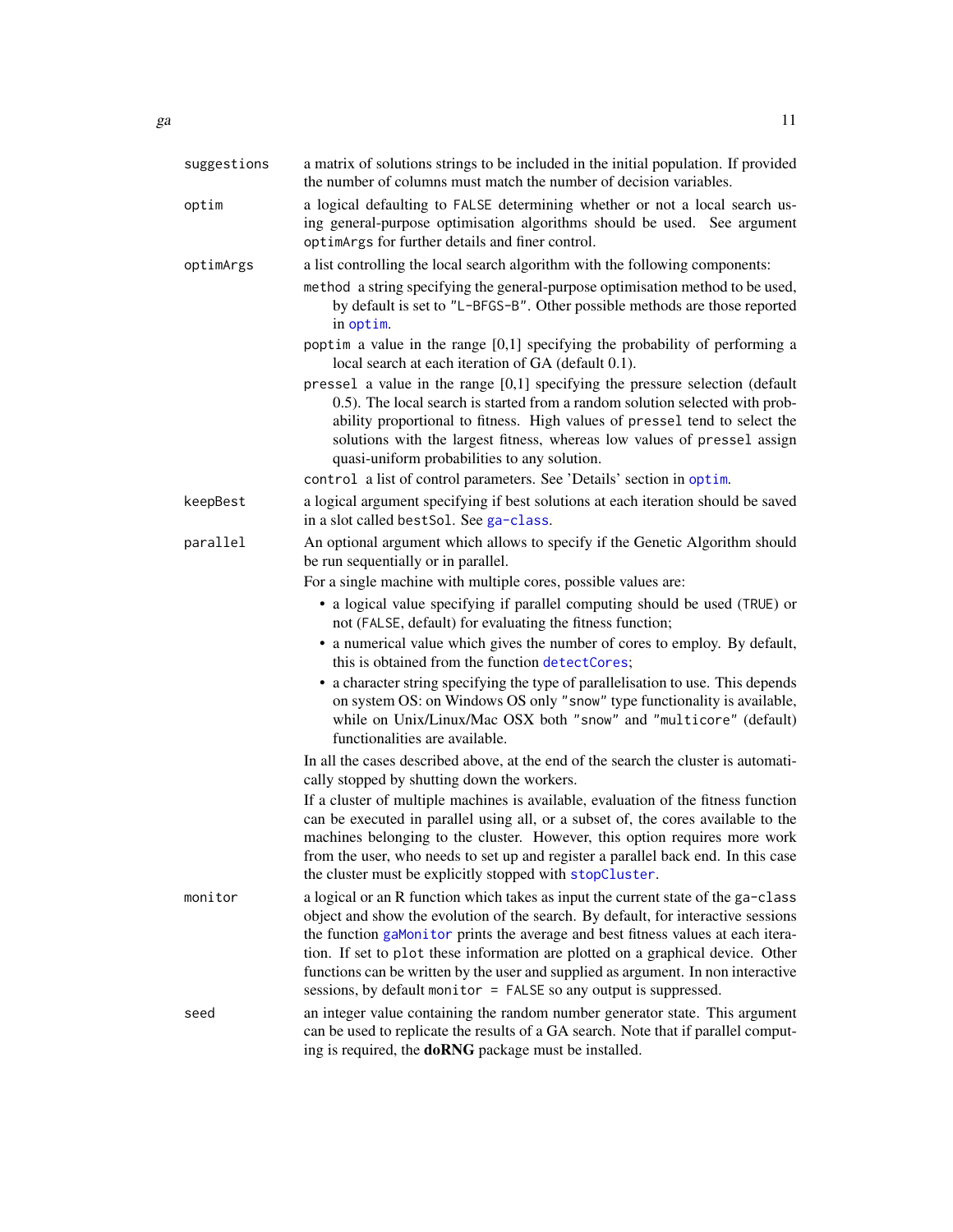# Details

Genetic algorithms (GAs) are stochastic search algorithms inspired by the basic principles of biological evolution and natural selection. GAs simulate the evolution of living organisms, where the fittest individuals dominate over the weaker ones, by mimicking the biological mechanisms of evolution, such as selection, crossover and mutation.

The GA package is a collection of general purpose functions that provide a flexible set of tools for applying a wide range of genetic algorithm methods.

The ga function enables the application of GAs to problems where the decision variables are encoded as "binary", "real-valued", or "permutation" strings.

Default genetic operators are set via [gaControl](#page-15-1). To retrieve the currently set operators:

```
gaControl("binary")
```
gaControl("real-valued")

gaControl("permutation")

# Value

Returns an object of class ga-class. See [ga-class](#page-14-1) for a description of available slots information.

#### Author(s)

Luca Scrucca <luca.scrucca@unipg.it>

#### References

Back T., Fogel D., Michalewicz Z. (2000). *Evolutionary Computation 1: Basic Algorithms and Operators*. IOP Publishing Ltd., Bristol and Philadelphia.

Back T., Fogel D., Michalewicz Z. (2000b). *Evolutionary Computation 2: Advanced Algorithms and Operators*. IOP Publishing Ltd., Bristol and Philadelphia.

Coley D. (1999). *An Introduction to Genetic Algorithms for Scientists and Engineers*. World Scientific Pub. Co. Inc., Singapore.

Eiben A., Smith J. (2003). *Introduction to Evolutionary Computing*. Springer-Verlag, Berlin Heidelberg.

Goldberg D. (1989). *Genetic Algorithms in Search, Optimization, and Machine Learning*. Addison-Wesley Professional, Boston, MA.

Haupt R. L., Haupt S. E. (2004). *Practical Genetic Algorithms*. 2nd edition. John Wiley & Sons, New York.

Luke S. (2013) *Essentials of Metaheuristics*, 2nd edition. Lulu. Freely available at [http://cs.](http://cs.gmu.edu/~sean/book/metaheuristics/) [gmu.edu/~sean/book/metaheuristics/](http://cs.gmu.edu/~sean/book/metaheuristics/).

Scrucca L. (2013). GA: A Package for Genetic Algorithms in R. *Journal of Statistical Software*, 53(4), 1-37, <http://www.jstatsoft.org/v53/i04/>.

Scrucca, L. (2017) On some extensions to GA package: hybrid optimisation, parallelisation and islands evolution. *The R Journal*, 9/1, 187-206. [https://journal.r-project.org/archive/](https://journal.r-project.org/archive/2017/RJ-2017-008) [2017/RJ-2017-008](https://journal.r-project.org/archive/2017/RJ-2017-008)

<span id="page-11-0"></span>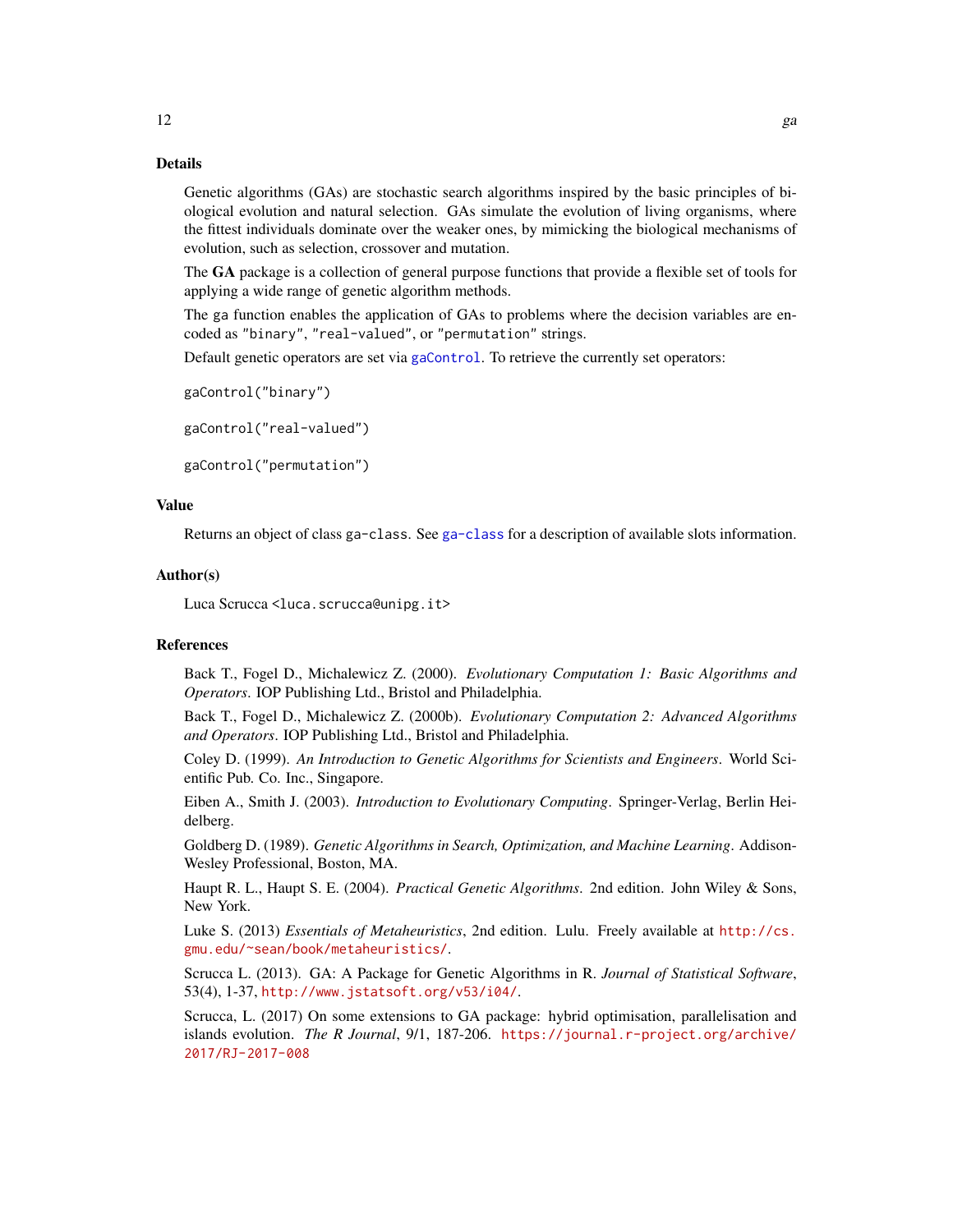<span id="page-12-0"></span>Simon D. (2013) *Evolutionary Optimization Algorithms*. John Wiley & Sons.

Sivanandam S., Deepa S. (2007). *Introduction to Genetic Algorithms*. Springer-Verlag, Berlin Heidelberg.

Yu X., Gen M. (2010). *Introduction to Evolutionary Algorithms*. Springer-Verlag, Berlin Heidelberg.

# See Also

[summary,ga-method](#page-0-0), [plot,ga-method](#page-0-0), [ga-class](#page-14-1), [ga\\_Population](#page-27-1), [ga\\_Selection](#page-28-2), [ga\\_Crossover](#page-23-1), [ga\\_Mutation](#page-25-1), [gaControl](#page-15-1).

#### Examples

```
# 1) one-dimensional function
f \le function(x) abs(x)+cos(x)
curve(f, -20, 20)
fitness \leq function(x) -f(x)GA \leq ga(type = "real-valued", fitness = fitness, lower = -20, upper = 20)
summary(GA)
plot(GA)
curve(f, -20, 20)
abline(v = GA@solution, lty = 3)# 2) one-dimensional function
f <- function(x) (x^2+x)*cos(x) # -10 < x < 10curve(f, -10, 10)
# write your own tracing function
monitor <- function(obj)
{
  curve(f, -10, 10, \text{ main} = paste("iteration =", obj@iter))points(obj@population, obj@fitness, pch = 20, col = 2)
  rug(obj@population, col = 2)
  Sys.sleep(0.2)
}
## Not run:
GA \leq ga(type = "real-valued", fitness = f, lower = -10, upper = 10, monitor = monitor)
## End(Not run)
# or if you want to suppress the tracing
GA \le ga(type = "real-valued", fitness = f, lower = -10, upper = 10, monitor = NULL)
summary(GA)
monitor(GA)
abline(v = GA@solution, lty = 3)# 3) two-dimensional Rastrigin function
Rastrigin <- function(x1, x2)
{
```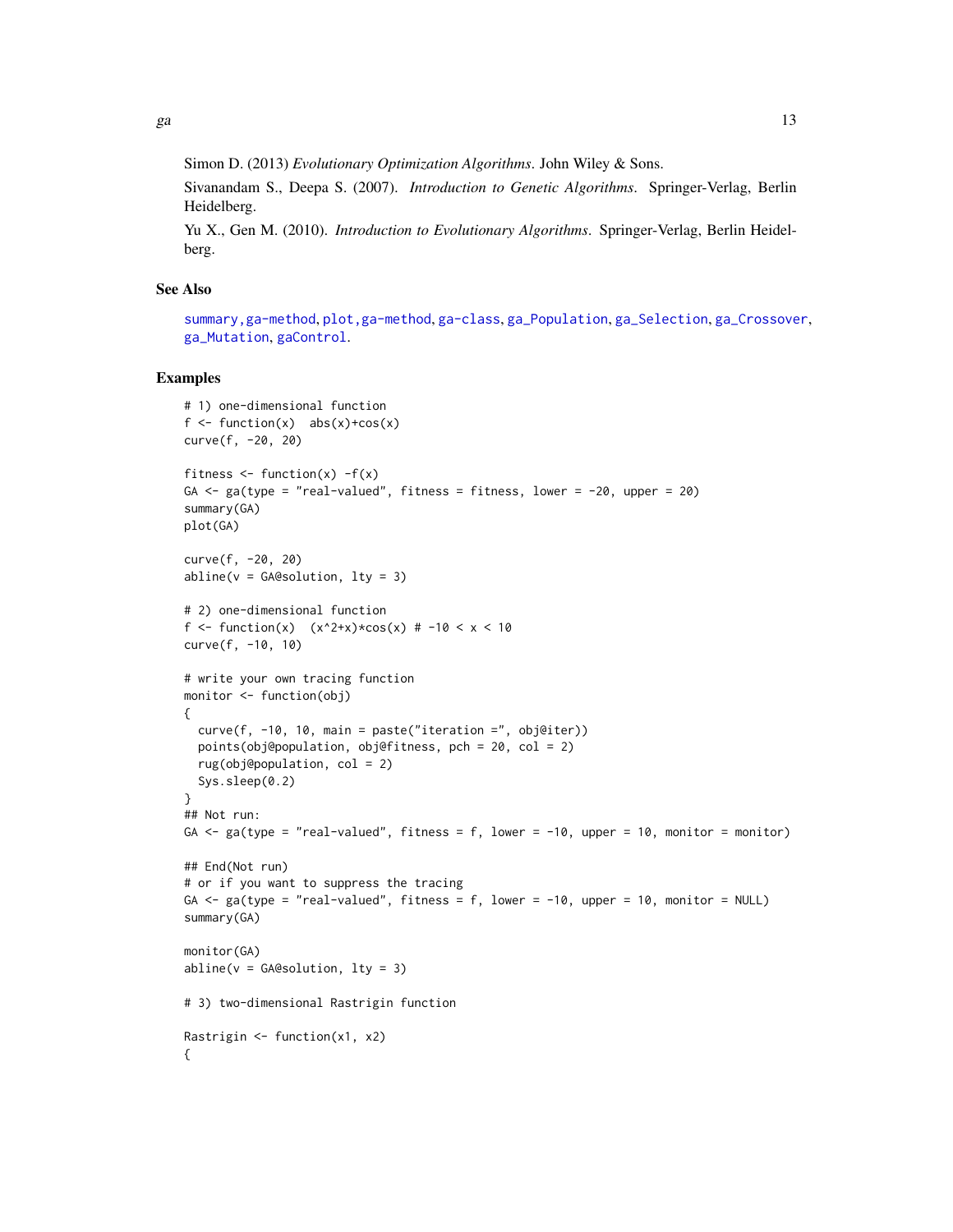```
20 + x1^2 + x2^2 - 10*(\cos(2*pi*x1) + \cos(2*pi*x2))}
x1 \le -x2 \le -\text{seq}(-5.12, 5.12, by = 0.1)f <- outer(x1, x2, Rastrigin)
persp3D(x1, x2, f, theta = 50, phi = 20, col.path = 12gr.close)filled.contour(x1, x2, f, color.palette = bl2gr.colors)
GA \leq ga(type = "real-valued", fitness = function(x) -Rastrigin(x[1], x[2]),
         lower = c(-5.12, -5.12), upper = c(5.12, 5.12),
         popSize = 50, maxiter = 100)
summary(GA)
plot(GA)
# 4) Parallel GA
# Simple example of an expensive fitness function obtained artificially by
# introducing a pause statement.
## Not run:
Rastrigin <- function(x1, x2)
{
  Sys.sleep(0.1)
  20 + x1^2 + x2^2 - 10*(\cos(2*pi*x1) + \cos(2*pi*x2))}
system.time(GA1 <- ga(type = "real-valued",
                      fitness = function(x) -Rastrigin(x[1], x[2]),
                      lower = c(-5.12, -5.12), upper = c(5.12, 5.12),popSize = 50, maxiter = 100, monitor = FALSE,
                      seed = 12345))
system.time(GA2 <- ga(type = "real-valued",
                      fitness = function(x) -Rastrigin(x[1], x[2]),
                      lower = c(-5.12, -5.12), upper = c(5.12, 5.12),
                      popSize = 50, maxiter = 100, monitor = FALSE,
                      seed = 12345, parallel = TRUE)
## End(Not run)
# 5) Hybrid GA
# Example of GA with local search
Rastrigin <- function(x1, x2)
{
  20 + x1^2 + x2^2 - 10*(cos(2*pi*x1) + cos(2*pi*x2))
}
GA <- ga(type = "real-valued",
         fitness = function(x) -Rastrigin(x[1], x[2]),
         lower = c(-5.12, -5.12), upper = c(5.12, 5.12),popSize = 50, maxiter = 100,
         optim = TRUE)
summary(GA)
```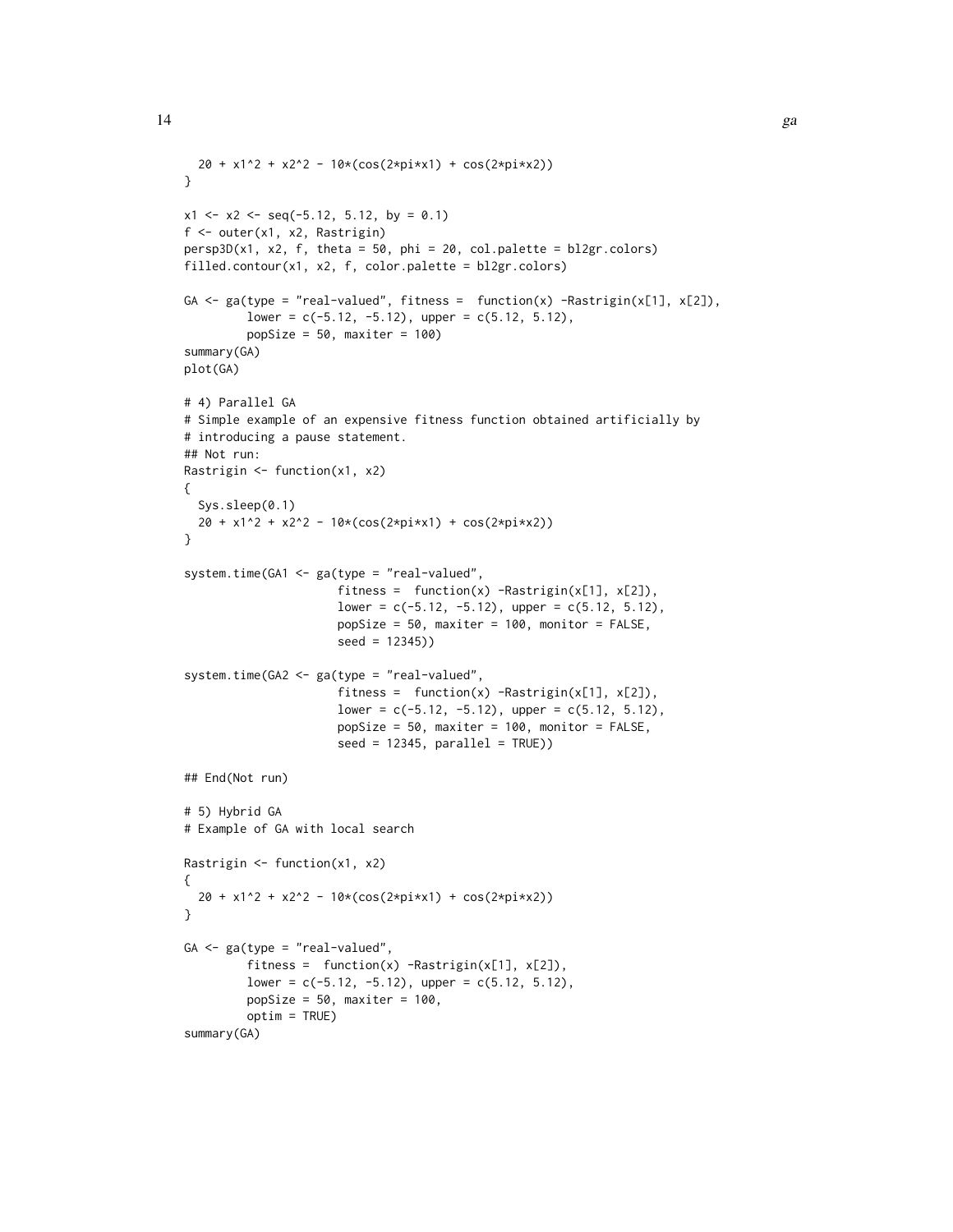<span id="page-14-1"></span><span id="page-14-0"></span>ga-class *Class "ga"*

#### **Description**

An S4 class for genetic algorithms

#### Objects from the Class

Objects can be created by calls to the [ga](#page-8-1) function.

# **Slots**

call an object of class "call" representing the matched call;

type a character string specifying the type of genetic algorithm used;

- lower a vector providing for each decision variable the lower bounds of the search space in case of real-valued or permutation encoded optimisations. Formerly this slot was named min;
- upper a vector providing for each decision variable the upper bounds of the search space in case of real-valued or permutation encoded optimizations. Formerly this slot was named max;

nBits a value specifying the number of bits to be used in binary encoded optimizations;

- names a vector of character strings providing the names of decision variables (optional);
- popSize the population size;
- iter the actual (or final) iteration of GA search;
- run the number of consecutive generations without any improvement in the best fitness value before the GA is stopped;
- maxiter the maximum number of iterations to run before the GA search is halted;
- suggestions a matrix of user provided solutions and included in the initial population;
- population the current (or final) population;
- elitism the number of best fitness individuals to survive at each generation;
- pcrossover the crossover probability;
- pmutation the mutation probability;
- optim a logical specifying whether or not a local search using general-purpose optimisation algorithms should be used;
- fitness the values of fitness function for the current (or final) population;
- summary a matrix of summary statistics for fitness values at each iteration (along the rows);

bestSol if keepBest = TRUE, the best solutions at each iteration;

fitnessValue the best fitness value at the final iteration;

solution the value(s) of the decision variables giving the best fitness at the final iteration.

#### Author(s)

Luca Scrucca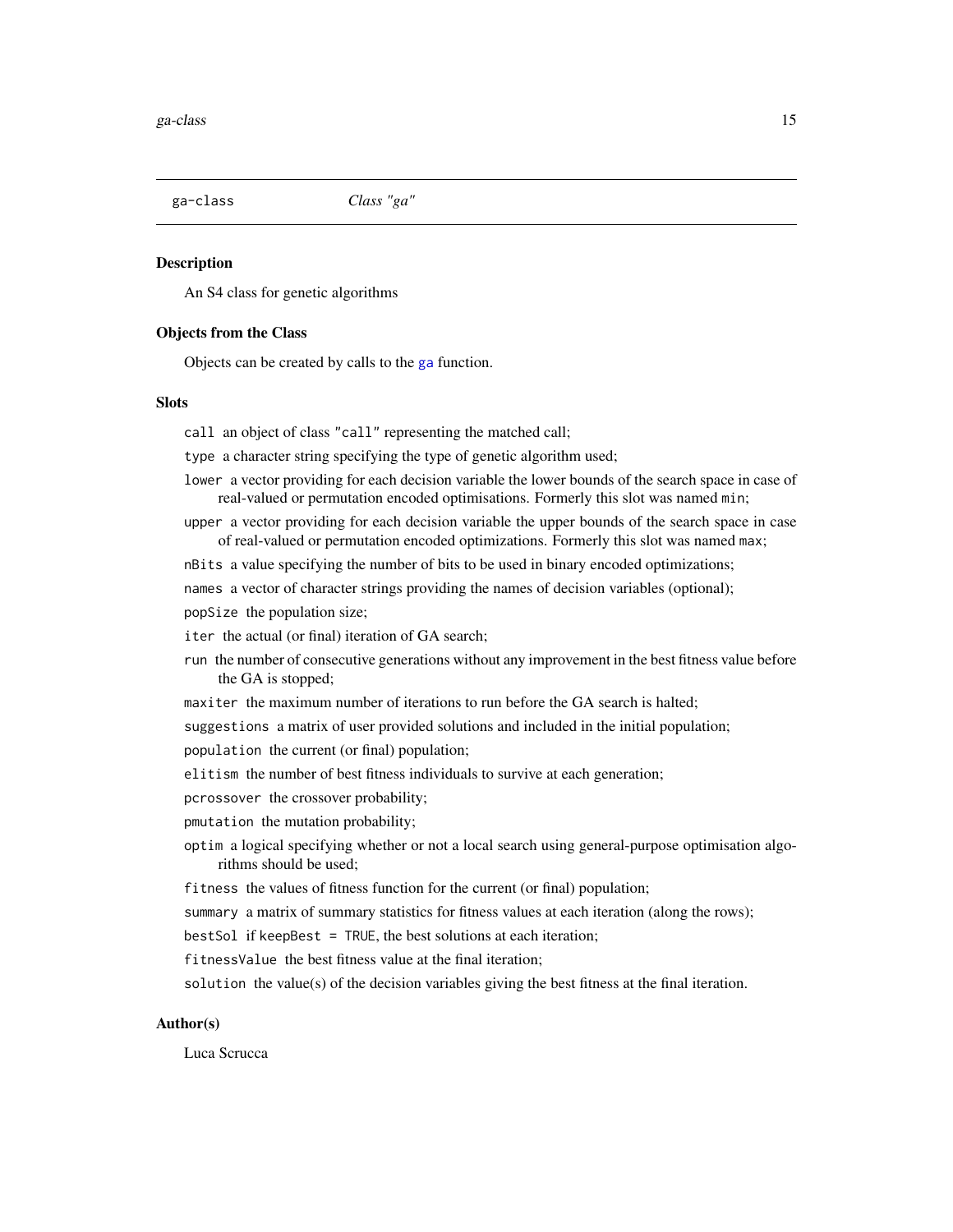#### See Also

For examples of usage see [ga](#page-8-1).

<span id="page-15-1"></span>gaControl *A function for setting or retrieving defaults genetic operators*

#### **Description**

Default settings for genetic operators used in the GA package.

#### Usage

gaControl(...)

# Arguments

... no arguments, a single character vector, or a named list with components.

# Details

If the function is called with no arguments returns the current default settings, i.e., a list with the following default components:

- "binary"
	- population = "gabin\_Population"
	- selection = "gabin\_lrSelection"
	- crossover = "gabin\_spCrossover"
	- mutation = "gabin\_raMutation"
- "real-valued"
	- population = "gareal\_Population"
	- selection = "gareal\_lsSelection"
	- crossover = "gareal\_laCrossover"
	- mutation = "gareal\_raMutation"
- "permutation"
	- population = "gaperm\_Population"
	- selection = "gaperm\_lrSelection"
	- crossover = "gaperm\_oxCrossover"
	- mutation = "gaperm\_simMutation"
- "eps" = the tolerance value used by the package functions. By default set at sqrt(.Machine\$double.eps).

The function may be called with a single string specifying the name of the component. In this case the function returns the current default settings.

To change the default values, a named component must be followed by a single value (in case of "eps") or a list of component(s) specifying the name of the function for a genetic operator. See the Examples section.

<span id="page-15-0"></span>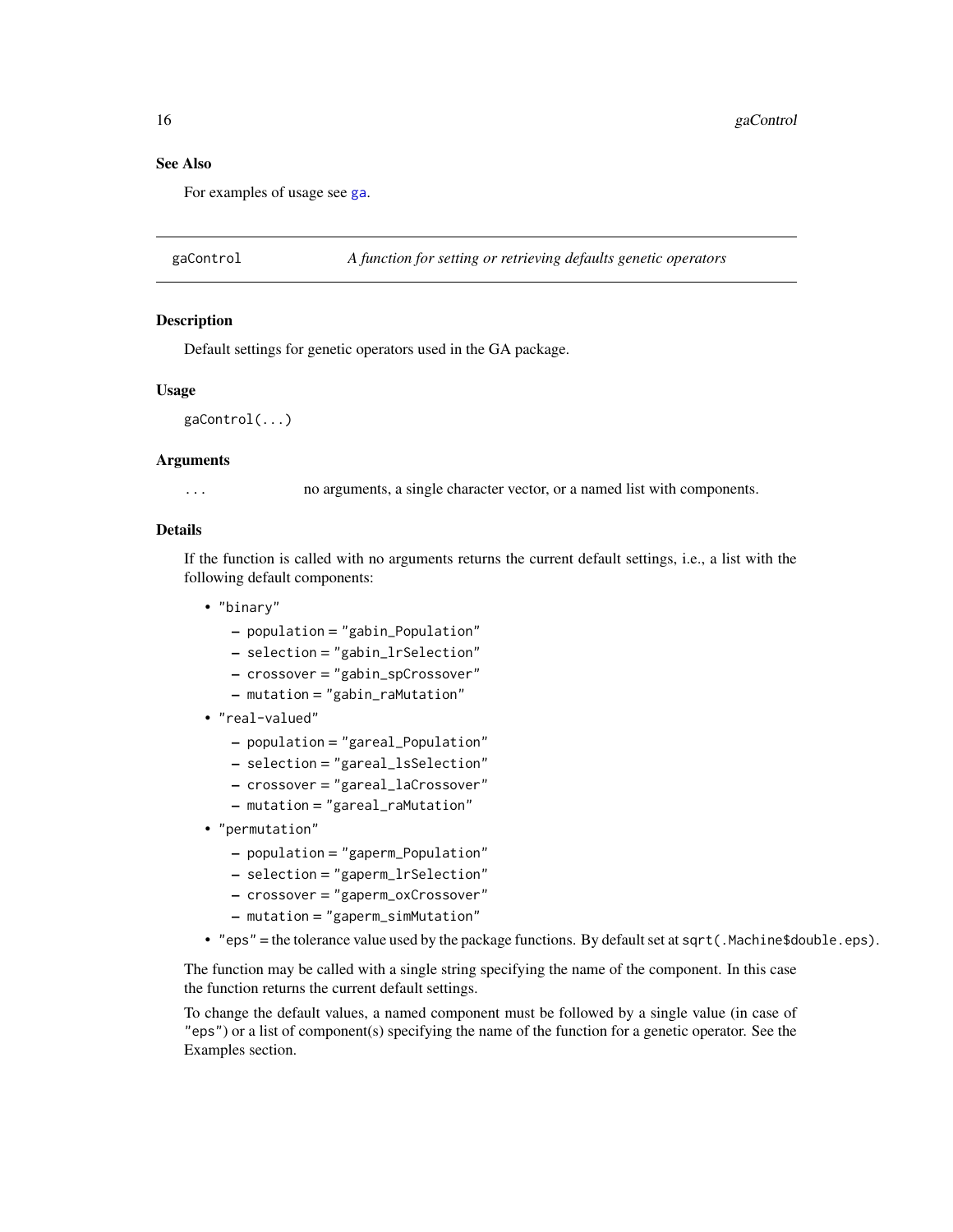#### <span id="page-16-0"></span>gaisl the contract of the contract of the contract of the contract of the contract of the contract of the contract of the contract of the contract of the contract of the contract of the contract of the contract of the cont

#### Value

If the argument list is empty the function returns the current list of values. If the argument list is not empty, the returned list is invisible.

# Note

The parameter values set via a call to this function will remain in effect for the rest of the session, affecting the subsequent behaviour of the functions for which the given parameters are relevant.

#### Author(s)

Luca Scrucca

#### See Also

[ga](#page-8-1)

# Examples

```
# get and save defaults
defaultControl <- gaControl()
print(defaultControl)
# get current defaults only for binary search
gaControl("binary")
# set defaults for selection operator of binary search
gaControl("binary" = list(selection = "gabin_tourSelection"))
gaControl("binary")
# set defaults for selection and crossover operators of binary search
gaControl("binary" = list(selection = "ga_rwSelection",
                          crossover = "gabin_uCrossover"))
gaControl("binary")
# restore defaults
gaControl(defaultControl)
gaControl()
```
<span id="page-16-1"></span>gaisl *Islands Genetic Algorithms*

#### Description

Maximization of a fitness function using islands genetic algorithms (ISLGAs). This is a distributed multiple-population GA, where the population is partitioned into several subpopulations and assigned to separated islands. Independent GAs are executed in each island, and only occasionally sparse exchanges of individuals are performed among the islands. In principle islands can evolve sequentially, but increased computational efficiency is obtained by running GAs in parallel on each island. The latter is called island parallel GAs (ISLPGAs) and it is used by default.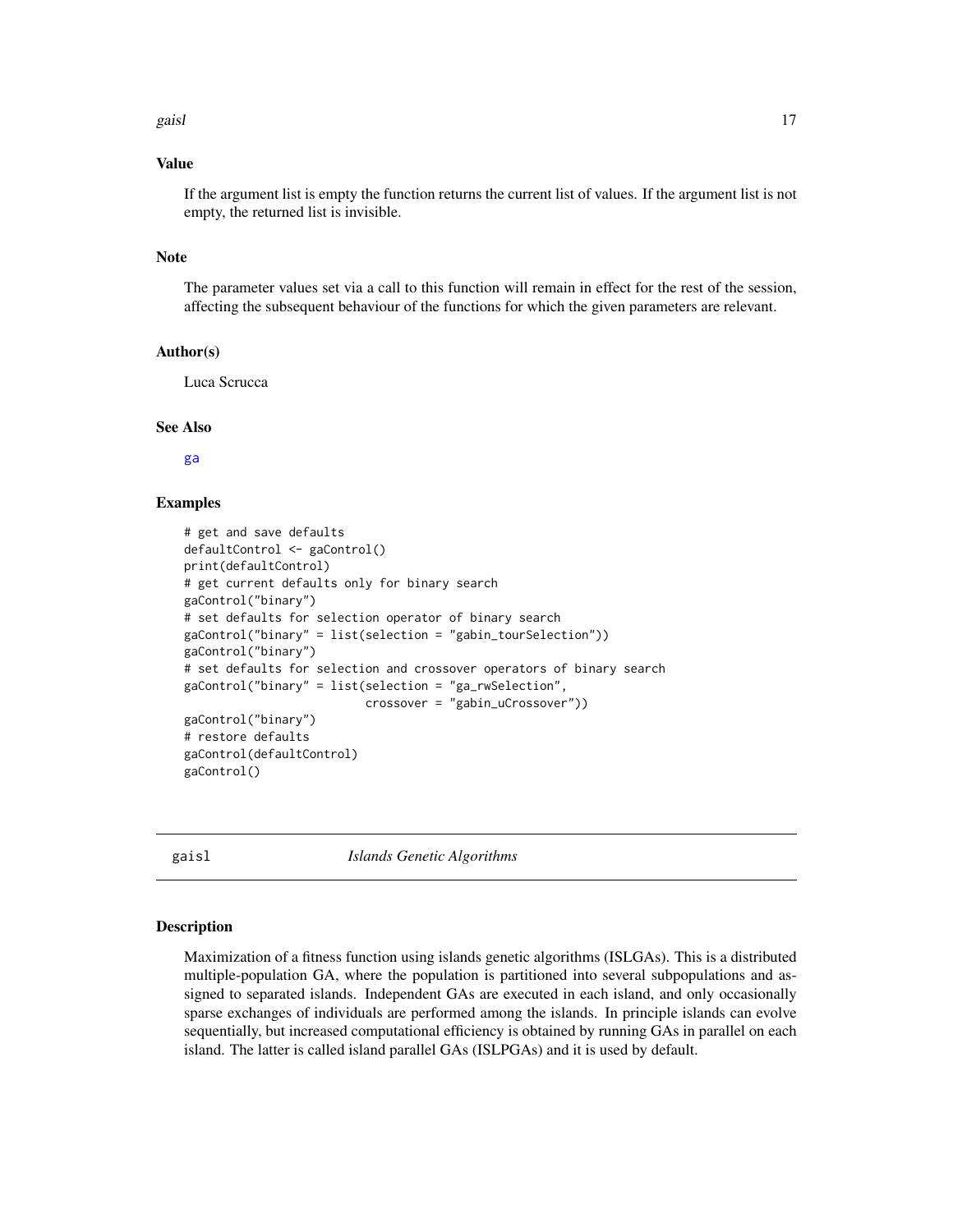# Usage

```
gaisl(type = c("binary", "real-valued", "permutation"),
     fitness, ...,
      lower, upper, nBits,
      population = gaControl(type)$population,
      selection = gaControl(type)$selection,
      crossover = gaControl(type)$crossover,
      mutation = gaControl(type)$mutation,
      popSize = 100,
      numIslands = 4,
     migrationRate = 0.1,
     migrationInterval = 10,
      pcrossover = 0.8,
      pmutation = 0.1,
      elitism = base::max(1, round(popSize/numIslands*0.05)),
      updatePop = FALSE,
      postFitness = NULL,
     maxiter = 1000,
      run = maxiter,
     maxFitness = Inf,
      names = NULL,
      suggestions = NULL,
      optim = FALSE,
      optimArgs = list(method = "L-BFGS-B",
                       poptim = 0.05,
                       presel = 0.5,
                       control = list(fnscale = -1, maxit = 100)),parallel = TRUE,
     monitor = if(interactive()) gaislMonitor else FALSE,
      seed = NULL)
```
#### Arguments

| type    | the type of genetic algorithm to be run depending on the nature of decision<br>variables. Possible values are:                                                                                                                                  |
|---------|-------------------------------------------------------------------------------------------------------------------------------------------------------------------------------------------------------------------------------------------------|
|         | "binary" for binary representations of decision variables.                                                                                                                                                                                      |
|         | "real-valued" for optimization problems where the decision variables are<br>floating-point representations of real numbers.                                                                                                                     |
|         | "permutation" for problems that involves reordering of a list.                                                                                                                                                                                  |
| fitness | the fitness function, any allowable R function which takes as input an individual<br>string representing a potential solution, and returns a numerical value describ-<br>ing its "fitness".                                                     |
|         | additional arguments to be passed to the fitness function. This allows to write<br>fitness functions that keep some variables fixed during the search.                                                                                          |
| lower   | a vector of length equal to the decision variables providing the lower bounds of<br>the search space in case of real-valued or permutation encoded optimizations.<br>Formerly this argument was named min; its usage is allowed but deprecated. |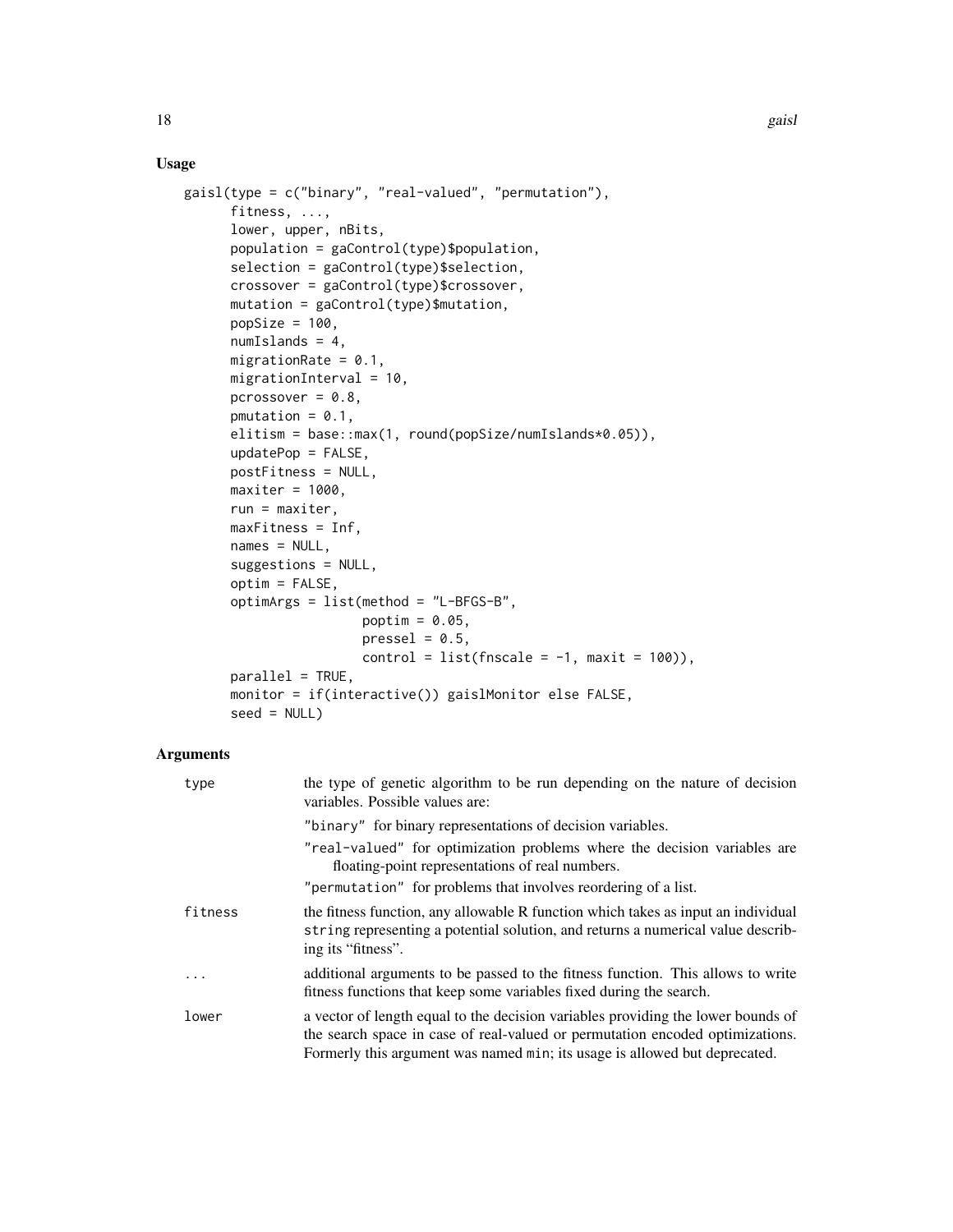<span id="page-18-0"></span>gaisl the contract of the contract of the contract of the contract of the contract of the contract of the contract of the contract of the contract of the contract of the contract of the contract of the contract of the cont

| upper             | a vector of length equal to the decision variables providing the upper bounds of                                                                                                                                                                                                     |
|-------------------|--------------------------------------------------------------------------------------------------------------------------------------------------------------------------------------------------------------------------------------------------------------------------------------|
|                   | the search space in case of real-valued or permutation encoded optimizations.<br>Formerly this argument was named max; its usage is allowed but deprecated.                                                                                                                          |
| nBits             | a value specifying the number of bits to be used in binary encoded optimizations.                                                                                                                                                                                                    |
| population        | an R function for randomly generating an initial population. See ga_Population<br>for available functions.                                                                                                                                                                           |
| numIslands        | an integer value specifying the number of islands to be used in a <i>ring topology</i> ,<br>in which each island is connected unidirectionally with another island, hence<br>forming a single continuous pathway.                                                                    |
| migrationRate     | a value in the range $[0,1]$ \$ providing the proportion of individuals that should<br>migrate between the islands.                                                                                                                                                                  |
| migrationInterval |                                                                                                                                                                                                                                                                                      |
|                   | an integer value specifying the number of iterations at which exchange of indi-<br>viduals takes place.                                                                                                                                                                              |
| selection         | an R function performing selection, i.e. a function which generates a new pop-<br>ulation of individuals from the current population probabilistically according to<br>individual fitness. See ga_Selection for available functions.                                                 |
| crossover         | an R function performing crossover, i.e. a function which forms offsprings by<br>combining part of the genetic information from their parents. See ga_Crossover<br>for available functions.                                                                                          |
| mutation          | an R function performing mutation, i.e. a function which randomly alters the<br>values of some genes in a parent chromosome. See ga_Mutation for available<br>functions.                                                                                                             |
| popSize           | the population size.                                                                                                                                                                                                                                                                 |
| updatePop         | a logical defaulting to FALSE. If set at TRUE the first attribute attached to the value<br>returned by the user-defined fitness function is used to update the population.<br>Be careful though, this is an experimental feature!                                                    |
| postFitness       | a user-defined function which, if provided, receives the current ga-class object<br>as input, performs post fitness-evaluation steps, then returns an updated version<br>of the object which is used to update the GA search.<br>Be careful though, this is an experimental feature! |
| pcrossover        | the probability of crossover between pairs of chromosomes. Typically this is a<br>large value and by default is set to 0.8.                                                                                                                                                          |
| pmutation         | the probability of mutation in a parent chromosome. Usually mutation occurs<br>with a small probability, and by default is set to 0.1.                                                                                                                                               |
| elitism           | the number of best fitness individuals to survive at each generation. By default<br>the top 5% individuals in each island will survive at each iteration.                                                                                                                            |
| maxiter           | the maximum number of iterations to run before the GA search is halted.                                                                                                                                                                                                              |
| run               | the number of consecutive generations without any improvement in the best<br>fitness value before the GA is stopped.                                                                                                                                                                 |
| maxFitness        | the upper bound on the fitness function after that the GA search is interrupted.                                                                                                                                                                                                     |
| names             | a vector of character strings providing the names of decision variables.                                                                                                                                                                                                             |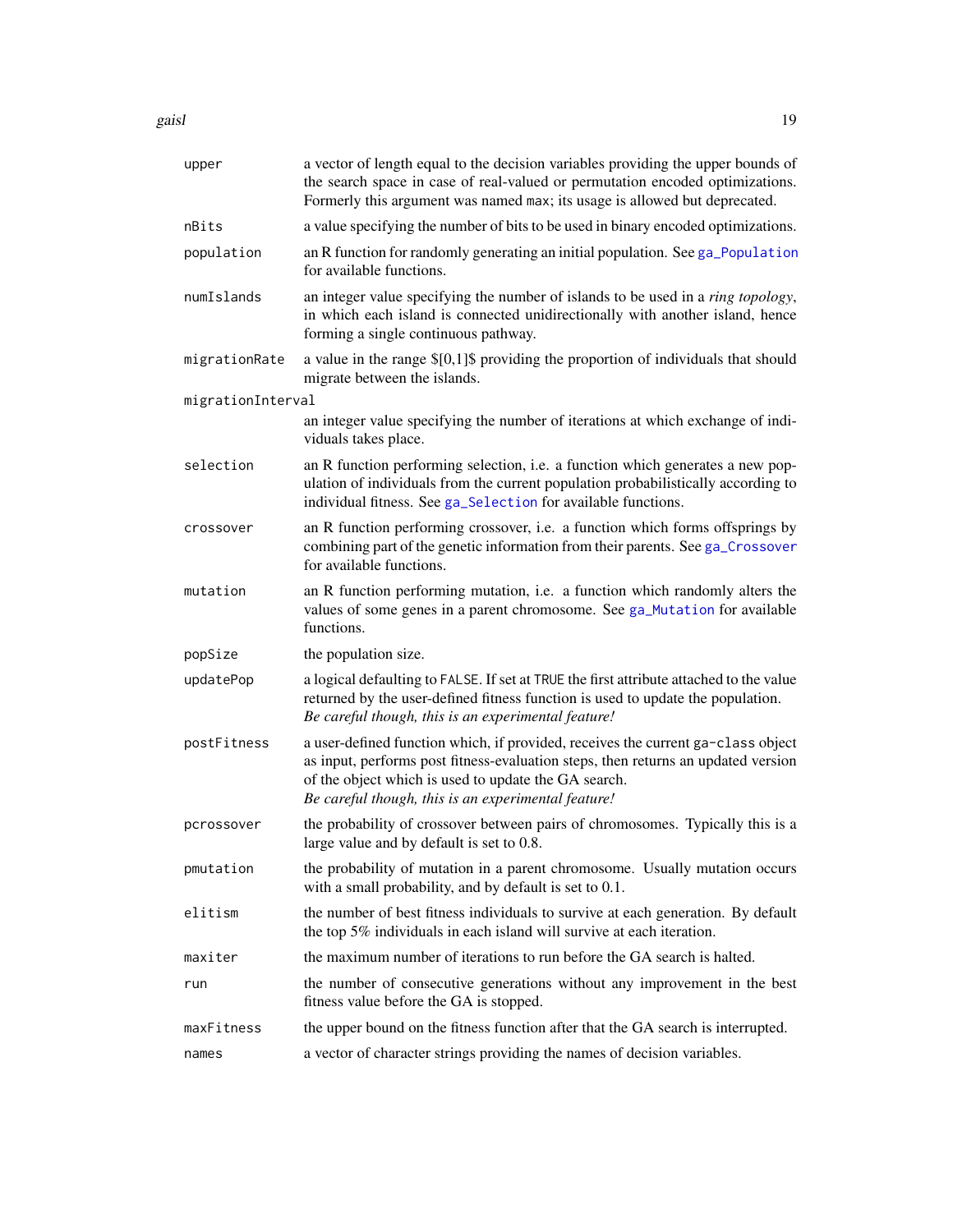<span id="page-19-0"></span>

| suggestions | a matrix of solutions strings to be included in the initial population. If provided<br>the number of columns must match the number of decision variables.                                                                                                                                                                                                                                            |
|-------------|------------------------------------------------------------------------------------------------------------------------------------------------------------------------------------------------------------------------------------------------------------------------------------------------------------------------------------------------------------------------------------------------------|
| optim       | a logical defaulting to FALSE determining whether or not a local search us-<br>ing general-purpose optimisation algorithms should be used. See argument<br>optimArgs for further details and finer control.                                                                                                                                                                                          |
| optimArgs   | a list controlling the local search algorithm with the following components:                                                                                                                                                                                                                                                                                                                         |
|             | method a string specifying the general-purpose optimisation method to be used,<br>by default is set to "L-BFGS-B". Other possible methods are those reported<br>in optim.                                                                                                                                                                                                                            |
|             | poptim a value in the range $[0,1]$ specifying the probability of performing a<br>local search at each iteration of GA (default 0.1).                                                                                                                                                                                                                                                                |
|             | pressel a value in the range $[0,1]$ specifying the pressure selection (default<br>0.5). The local search is started from a random solution selected with prob-<br>ability proportional to fitness. High values of pressel tend to select the<br>solutions with the largest fitness, whereas low values of pressel assign<br>quasi-uniform probabilities to any solution.                            |
|             | control a list of control parameters. See 'Details' section in optim.                                                                                                                                                                                                                                                                                                                                |
| parallel    | An optional argument which allows to specify if the Islands Genetic Algorithm<br>should be run sequentially or in parallel.                                                                                                                                                                                                                                                                          |
|             | For a single machine with multiple cores, possible values are:                                                                                                                                                                                                                                                                                                                                       |
|             | • a logical value specifying if parallel computing should be used (TRUE) or<br>not (FALSE, default) for running GAs on each island;                                                                                                                                                                                                                                                                  |
|             | • a numerical value which gives the number of cores to employ. By default,<br>this is obtained from the function detectCores;                                                                                                                                                                                                                                                                        |
|             | • a character string specifying the type of parallelisation to use. This depends<br>on system OS: on Windows OS only "snow" type functionality is available,<br>while on Unix/Linux/Mac OSX both "snow" and "multicore" (default)<br>functionalities are available.                                                                                                                                  |
|             | In all the cases described above, at the end of the search the cluster is automati-<br>cally stopped by shutting down the workers.                                                                                                                                                                                                                                                                   |
|             | If a cluster of multiple machines is available, evolution of GAs on each island<br>can be executed in parallel using all, or a subset of, the cores available to the<br>machines belonging to the cluster. However, this option requires more work<br>from the user, who needs to set up and register a parallel back end. In this case<br>the cluster must be explicitly stopped with stopCluster.  |
| monitor     | a logical or an R function which takes as input the current state of the gaisl-class<br>object and show the evolution of the search in different epochs. By default, for<br>interactive sessions, the function gaislMonitor prints the average and best fit-<br>ness values at each epoch for each island. In non interactive sessions, by default<br>monitor = $FALSE$ so any output is suppressed. |
| seed        | an integer value containing the random number generator state. This argument<br>can be used to replicate the results of a ISLGA search. Note that if parallel<br>computing is required, the doRNG package must be installed.                                                                                                                                                                         |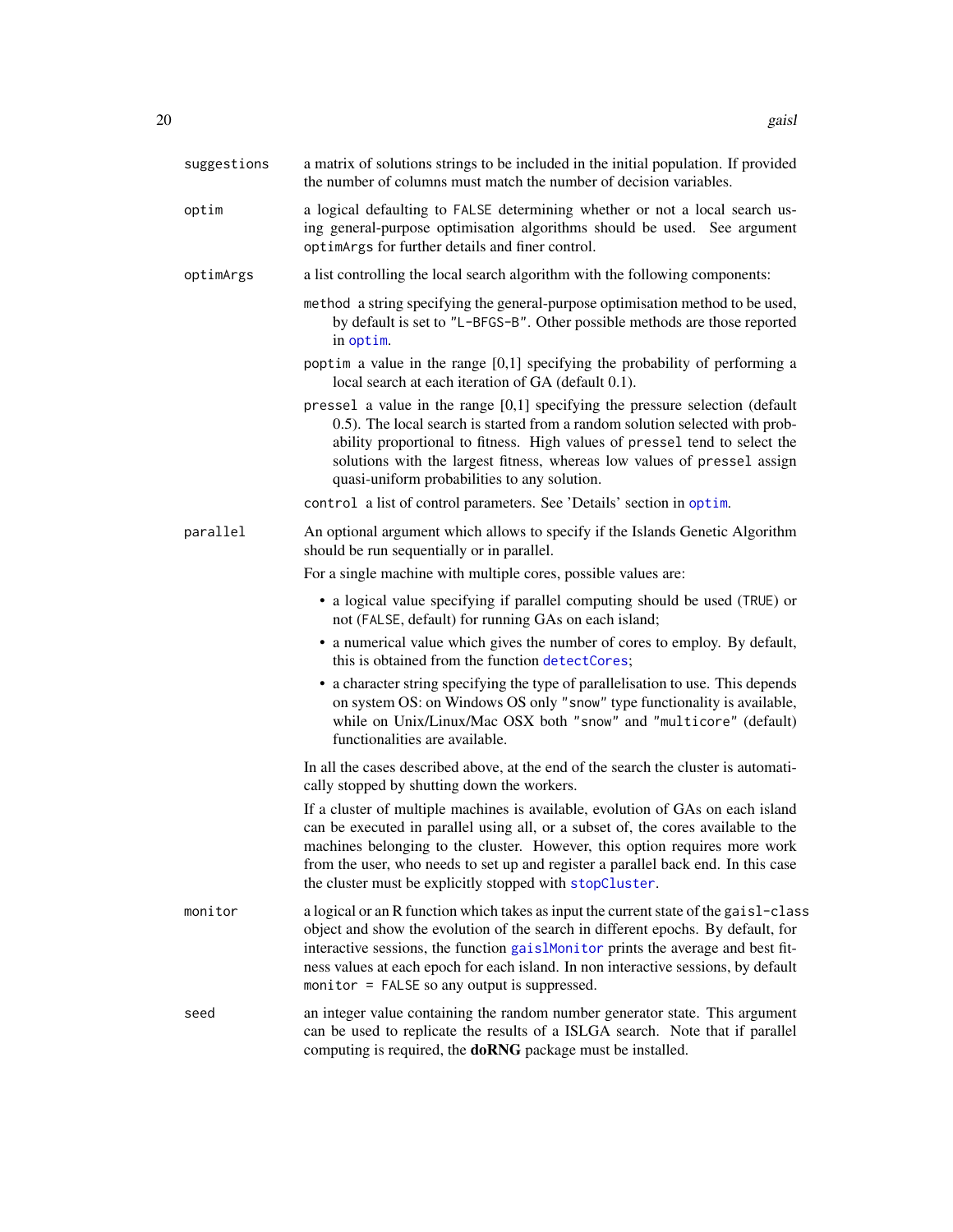#### <span id="page-20-0"></span>gaisl **21**

#### Details

Genetic algorithms (GAs) are stochastic search algorithms inspired by the basic principles of biological evolution and natural selection. GAs simulate the evolution of living organisms, where the fittest individuals dominate over the weaker ones, by mimicking the biological mechanisms of evolution, such as selection, crossover and mutation.

The gaisl function implements the islands GAs approach, where the population is partitioned into several subpopulations and assigned to separated islands. Independent GAs are executed in each island, and only occasionally sparse exchanges of individuals are performed among the islands. The algorithm can be run in parallel or sequentially. For more information on GAs see [ga](#page-8-1).

# Value

Returns an object of class gaisl-class. See [gaisl-class](#page-21-1) for a description of available slots information.

#### Author(s)

Luca Scrucca <luca.scrucca@unipg.it>

#### References

Luque G., Alba E. (2011) *Parallel Genetic Algorithms: Theory and Real World Applications*. Springer.

Luke S. (2013) *Essentials of Metaheuristics*, 2nd edition. Lulu. Freely available at [http://cs.](http://cs.gmu.edu/~sean/book/metaheuristics/) [gmu.edu/~sean/book/metaheuristics/](http://cs.gmu.edu/~sean/book/metaheuristics/).

Scrucca, L. (2017) On some extensions to GA package: hybrid optimisation, parallelisation and islands evolution. *The R Journal*, 9/1, 187-206. [https://journal.r-project.org/archive/](https://journal.r-project.org/archive/2017/RJ-2017-008) [2017/RJ-2017-008](https://journal.r-project.org/archive/2017/RJ-2017-008)

#### See Also

[summary,gaisl-method](#page-0-0), [plot,gaisl-method](#page-0-0), [gaisl-class](#page-21-1), [ga](#page-8-1)

#### Examples

```
## Not run:
# two-dimensional Rastrigin function
Rastrigin <- function(x1, x2)
{
 20 + x1^2 + x2^2 - 10*(cos(2*pi*x1) + cos(2*pi*x2))
}
x1 \le -x2 \le -\text{seq}(-5.12, 5.12, by = 0.1)f <- outer(x1, x2, Rastrigin)
persp3D(x1, x2, f, theta = 50, phi = 20)filled.contour(x1, x2, f, color.palette = jet.colors)
GA <- gaisl(type = "real-valued",
            fitness = function(x) -Rastrigin(x[1], x[2]),
```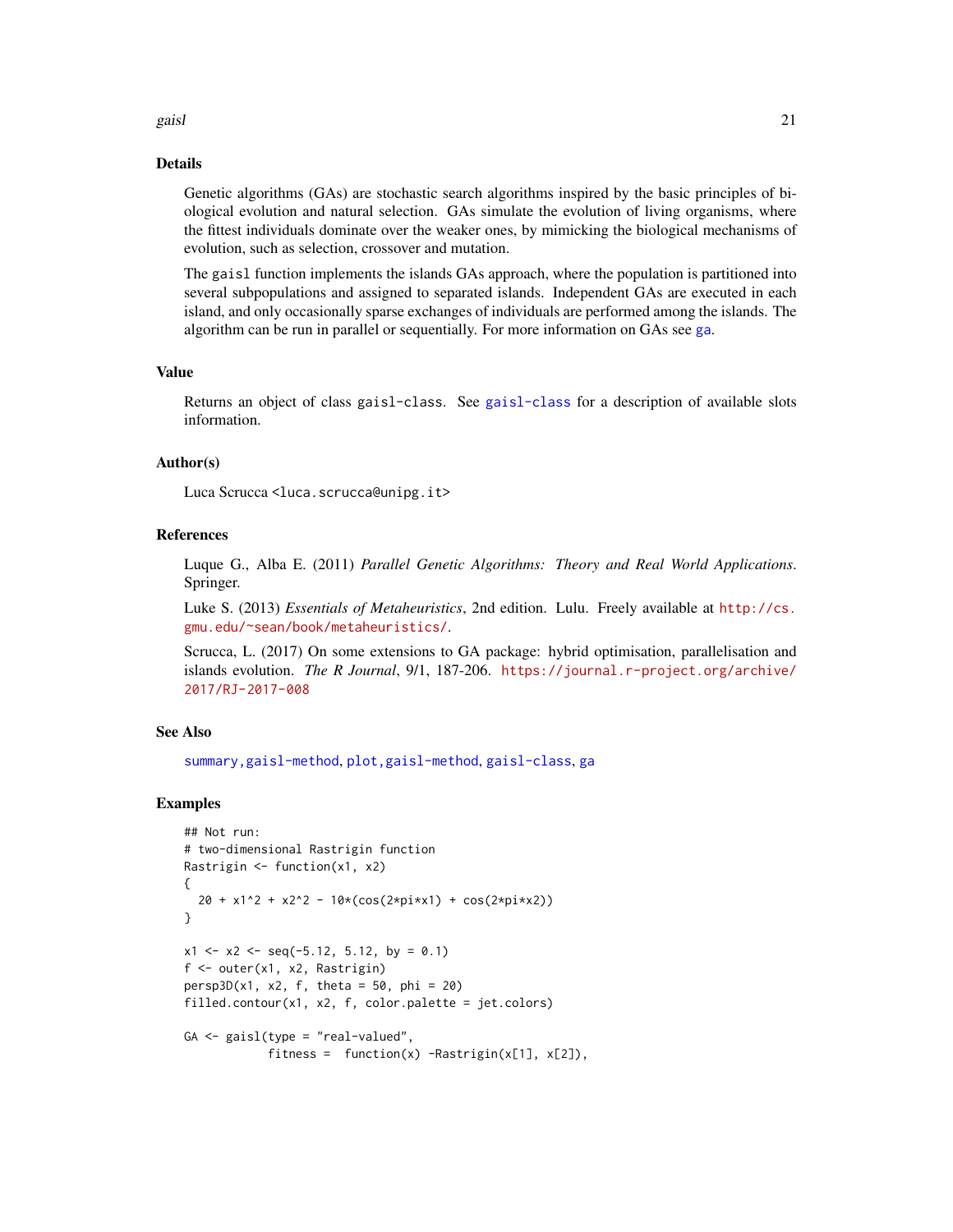```
lower = c(-5.12, -5.12), upper = c(5.12, 5.12),popSize = 80, maxiter = 500,
            numIslands = 4, migrationInterval = 50)
summary(GA)
plot(GA)
## End(Not run)
```
<span id="page-21-1"></span>gaisl-class *Class "gaisl"*

#### Description

An S4 class for islands genetic algorithms (ISLGAs)

#### Objects from the Class

Objects can be created by calls to the [gaisl](#page-16-1) function.

# **Slots**

call an object of class "call" representing the matched call;

type a character string specifying the type of genetic algorithm used;

lower a vector providing for each decision variable the lower bounds of the search space in case of real-valued or permutation encoded optimisations. Formerly this slot was named min;

upper a vector providing for each decision variable the upper bounds of the search space in case of real-valued or permutation encoded optimizations. Formerly this slot was named max;

nBits a value specifying the number of bits to be used in binary encoded optimizations;

names a vector of character strings providing the names of decision variables (optional);

popSize the population size;

numIslands the number of islands;

migrationRate the migration rate;

migrationInterval the migration interval;

maxiter the maximum number of ISLGA iterations before the search is halted;

- run the number of consecutive generations without any improvement in the best fitness value before the ISLGA is stopped;
- maxiter the maximum number of iterations to run before the GA search is halted;

suggestions a matrix of user provided solutions and included in the initial population;

elitism the number of best fitness individuals to survive at each generation;

pcrossover the crossover probability;

- pmutation the mutation probability;
- optim a logical specifying whether or not a local search using general-purpose optimisation algorithms should be used;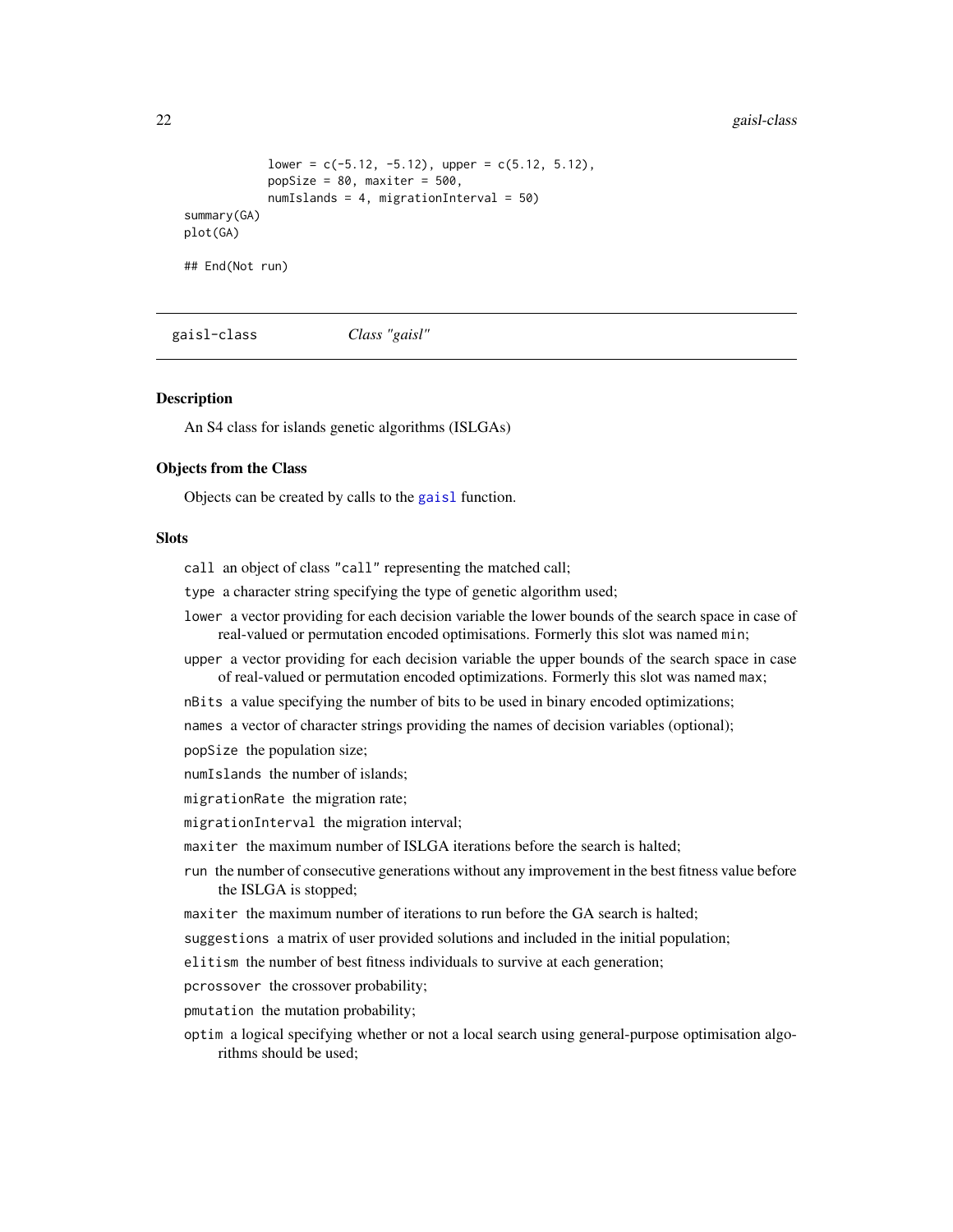#### <span id="page-22-0"></span>gaMonitor 23

- islands a list containing the objects of class ga corresponding to each island GA evolution;
- summary a list of matrices of summary statistics for fitness values at each iteration (along the rows). Each element of the list corresponds to the evolution of an island;
- fitnessValues a list of best fitness values found in each island at the final iteration;
- solutions a list of matrices, one for each island, containing the values of the decision variables giving the best fitness at the final iteration;
- fitnessValue the best fitness value at the final iteration;
- solution a matrix containing the values of the decision variables giving the best fitness at the final iteration.

#### Author(s)

Luca Scrucca

#### See Also

For examples of usage see [gaisl](#page-16-1).

<span id="page-22-1"></span>gaMonitor *Monitor genetic algorithm evolution*

#### <span id="page-22-2"></span>Description

Functions to print summary statistics of fitness values at each iteration of a GA search.

#### Usage

```
gaMonitor(object, digits = getOption("digits"), ...)
```
gaislMonitor(object, digits = getOption("digits"), ...)

#### Arguments

| object   | an object of class ga-class or gaist-class, usually resulting from a call to |
|----------|------------------------------------------------------------------------------|
|          | function ga or gais1, respectively.                                          |
| digits   | minimal number of significant digits.                                        |
| $\cdots$ | further arguments passed to or from other methods.                           |

#### Value

These functions print a summary of current GA step on the console. By default, gaMonitor is called in interactive sessions by [ga](#page-8-1). The old monitoring function, used as the default until version 2.2 of GA package, is provided in gaMonitor2. By default, gaislMonitor is called in interactive sessions by [gaisl](#page-16-1).

#### Author(s)

Luca Scrucca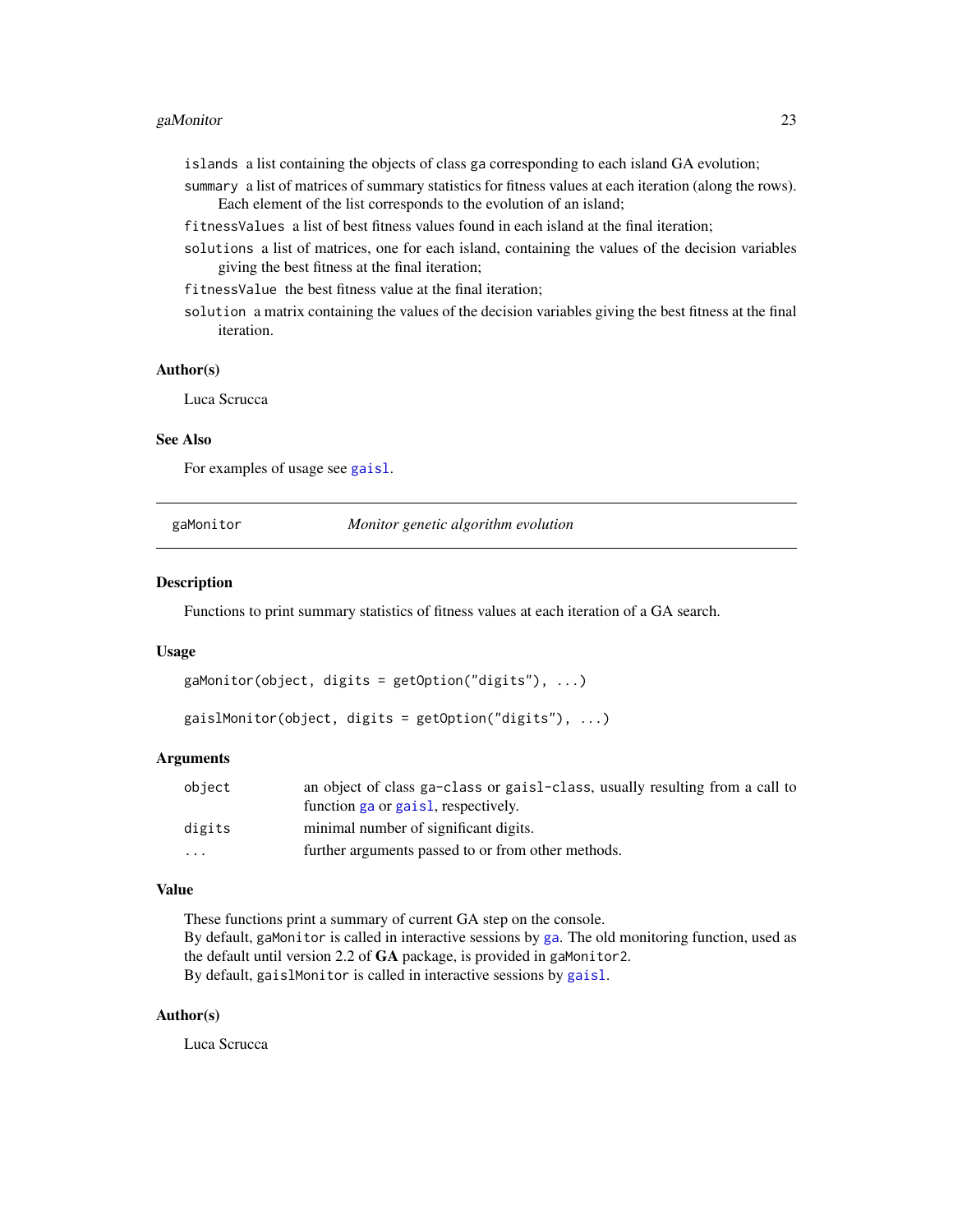<span id="page-23-0"></span>

# Description

A function which returns fitness summary statistics at each iteration of GA search.

# Usage

gaSummary(x, ...)

# Arguments

|   | a vector of fitness values for which summary statistics should be computed. |
|---|-----------------------------------------------------------------------------|
| . | further arguments passed to or from other methods.                          |

# Details

This function computes summary statistics for a vector of fitness values at current iteration of GA search.

# Value

A vector with the following values: (max, mean, median, min)

#### Author(s)

Luca Scrucca

# See Also

[ga](#page-8-1)

<span id="page-23-1"></span>ga\_Crossover *Crossover operators in genetic algorithms*

# Description

Functions implementing crossover genetic operator.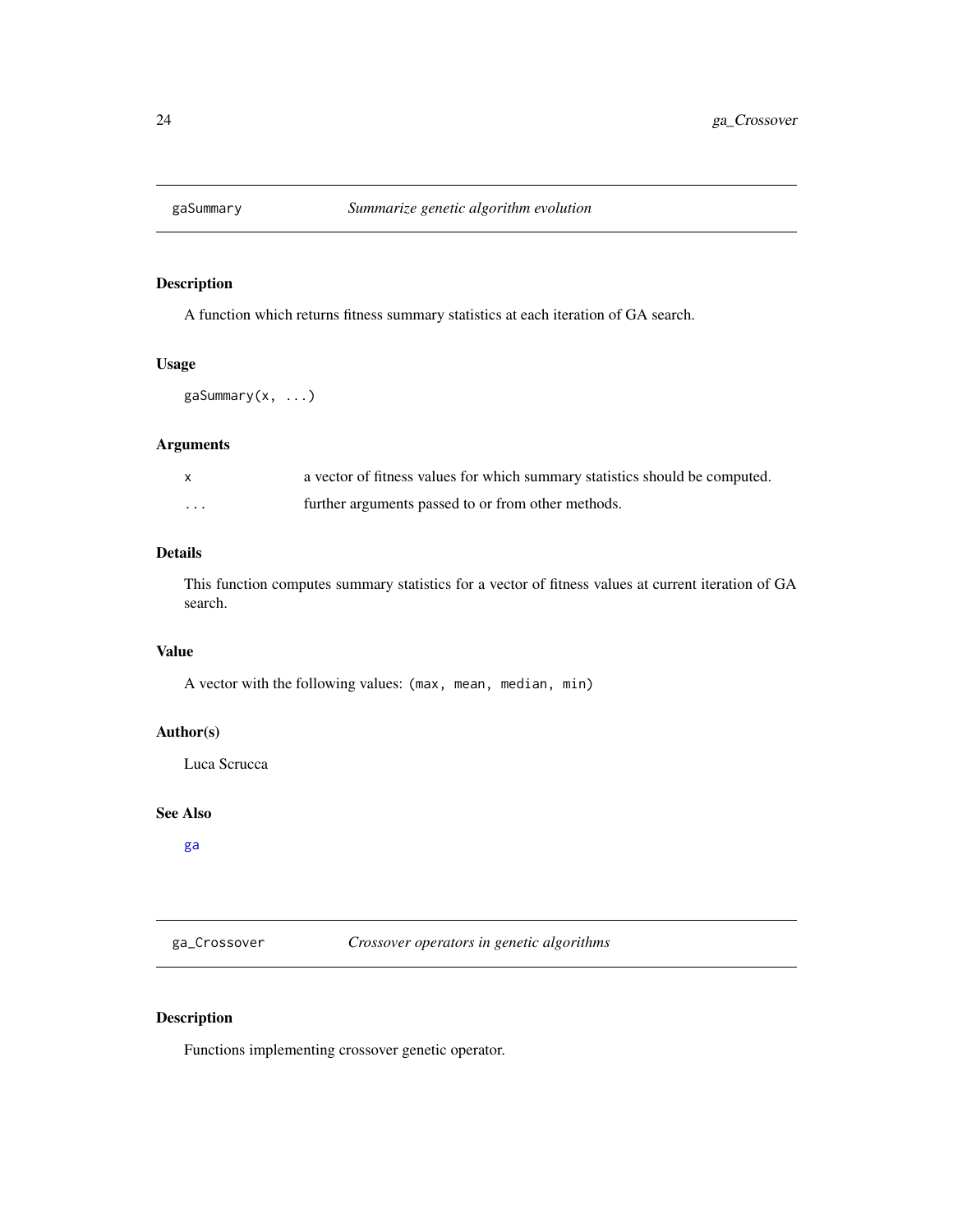# ga\_Crossover 25

# Usage

```
ga_spCrossover(object, parents, ...)
gabin_spCrossover(object, parents, ...)
gabin_uCrossover(object, parents, ...)
gareal_spCrossover(object, parents, ...)
gareal_waCrossover(object, parents, ...)
gareal_laCrossover(object, parents, ...)
gareal_blxCrossover(object, parents, a = 0.5, ...)
gareal_laplaceCrossover(object, parents, a = 0, b = 0.15, ...)
gaperm_cxCrossover(object, parents, ...)
gaperm_pmxCrossover(object, parents, ...)
gaperm_oxCrossover(object, parents, ...)
gaperm_pbxCrossover(object, parents, ...)
```
# Arguments

| object  | An object of class "ga", usually resulting from a call to function ga.        |
|---------|-------------------------------------------------------------------------------|
| parents | A two-rows matrix of values indexing the parents from the current population. |
| $\cdot$ | Further arguments passed to or from other methods.                            |
| a, b    | Parameters of genetic operators.                                              |

#### Value

Return a list with two elements:

| children | a matrix of dimension 2 times the number of decision variables containing the<br>generated offsprings;                                                                             |
|----------|------------------------------------------------------------------------------------------------------------------------------------------------------------------------------------|
| fitness  | a vector of length 2 containing the fitness values for the offsprings. A value NA<br>is returned if an offspring is different (which is usually the case) from the two<br>parents. |

#### Author(s)

Luca Scrucca

# See Also

[ga](#page-8-1)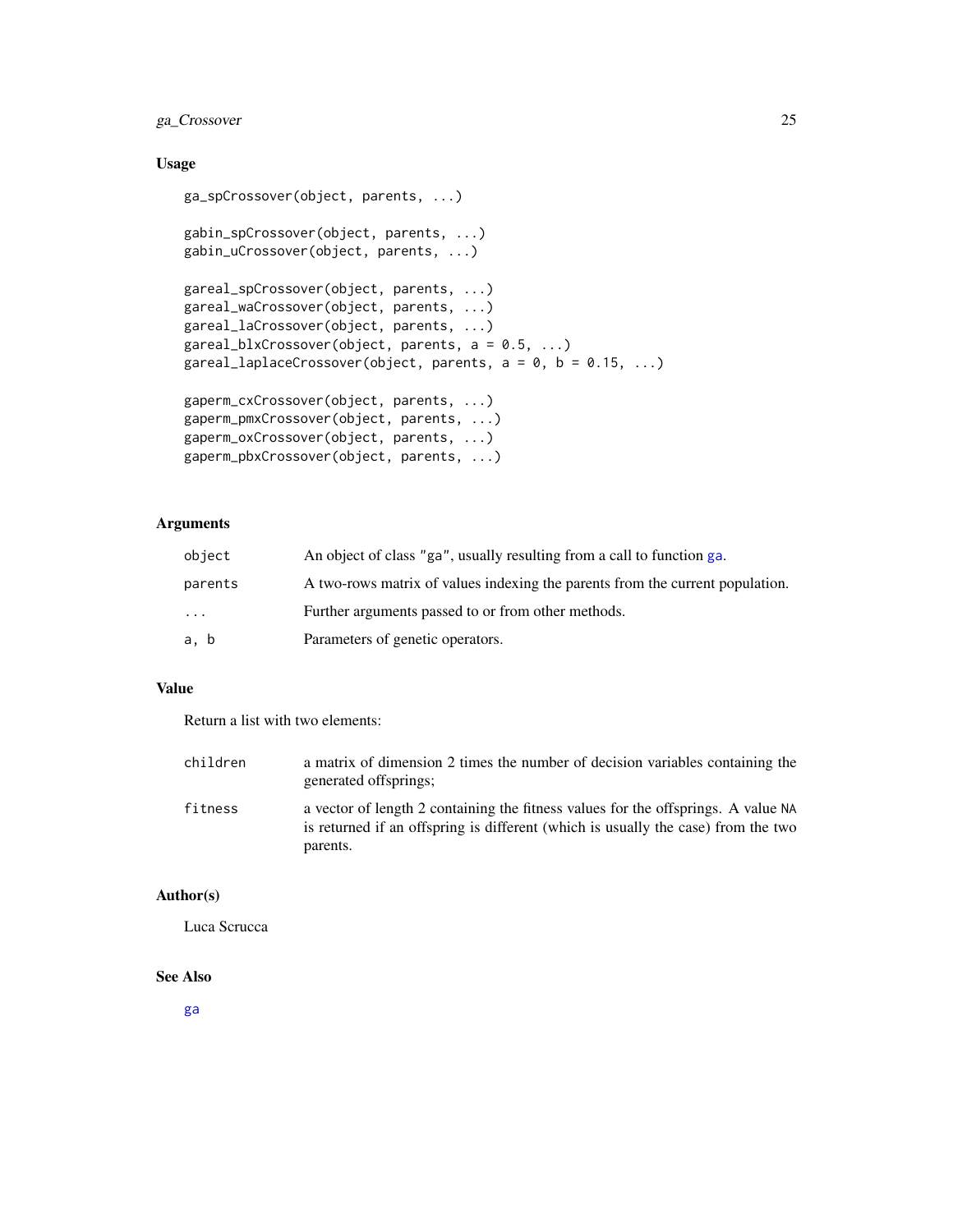<span id="page-25-1"></span><span id="page-25-0"></span>

# Description

Functions implementing mutation genetic operator.

# Usage

```
gabin_raMutation(object, parent, ...)
gareal_raMutation(object, parent, ...)
gareal_nraMutation(object, parent, ...)
gareal_rsMutation(object, parent, ...)
gareal_powMutation(object, parent, pow = 10, ...)
gaperm_simMutation(object, parent, ...)
gaperm_ismMutation(object, parent, ...)
gaperm_swMutation(object, parent, ...)
gaperm_dmMutation(object, parent, ...)
gaperm_scrMutation(object, parent, ...)
```
# Arguments

| object   | An object of class "ga", usually resulting from a call to function ga.                        |
|----------|-----------------------------------------------------------------------------------------------|
| parent   | A vector of values for the parent from the current population where mutation<br>should occur. |
| $\ddots$ | Further arguments passed to or from other methods.                                            |
| pow      | Parameters of genetic operators.                                                              |

# Value

Return a vector of values containing the mutated string.

# Author(s)

Luca Scrucca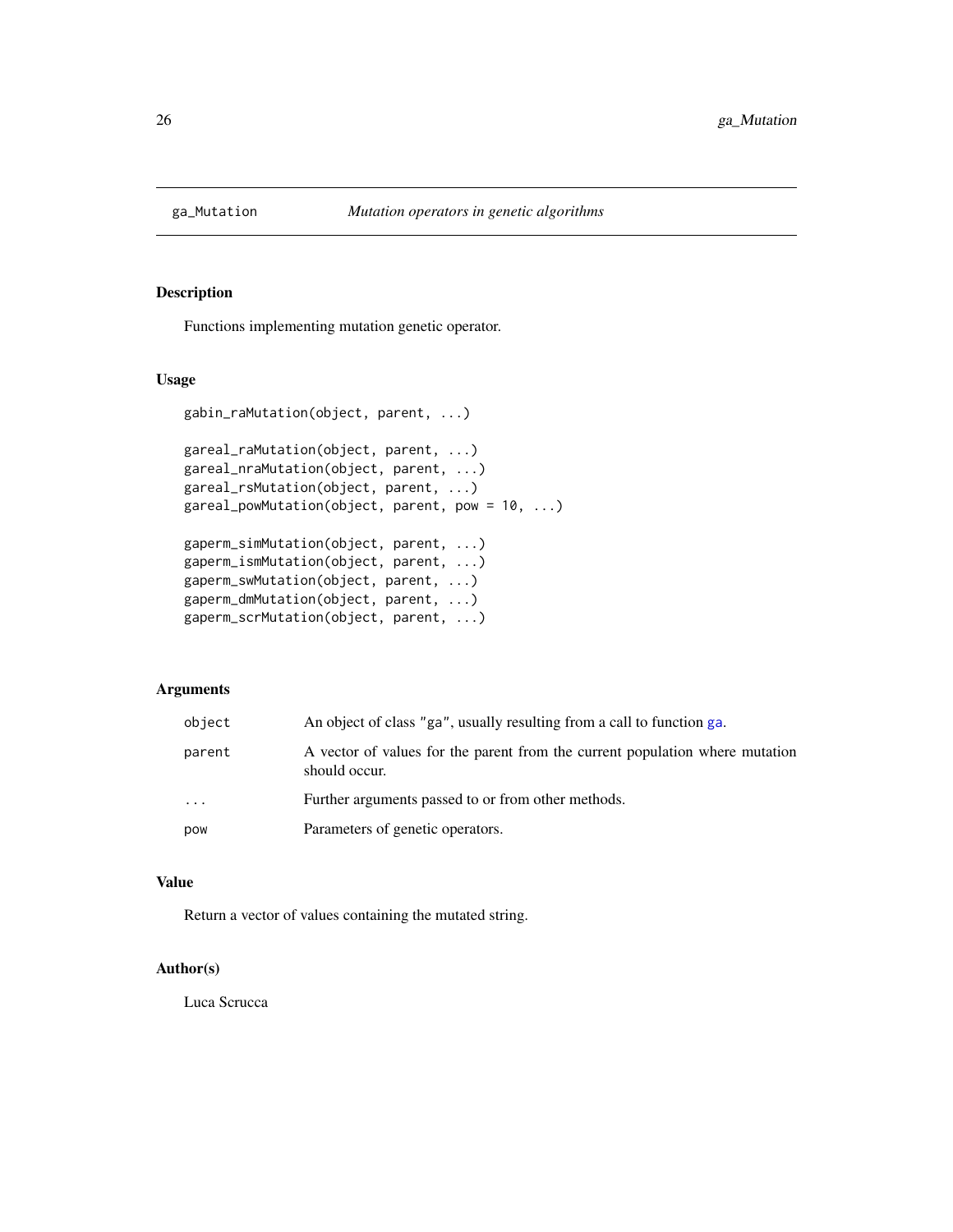<span id="page-26-0"></span>

#### Description

A function which calculates the mutation probability for the current iteration. This enables to use GAs with variable mutation rate (see examples).

## Usage

ga\_pmutation(object,  $p0 = 0.5$ ,  $p = 0.01$ , T = round(object@maxiter/2), ...)

# Arguments

| object                  | An object of class "ga", usually resulting from a call to function ga. |
|-------------------------|------------------------------------------------------------------------|
| p0                      | initial probability of mutation.                                       |
| p                       | limiting probability of mutation.                                      |
|                         | maximum iteration after which it should converges to p.                |
| $\cdot$ $\cdot$ $\cdot$ | Further arguments passed to or from other methods.                     |

# Value

Return a numeric value in the range  $(0,1)$ .

# Author(s)

Luca Scrucca

# See Also

[ga](#page-8-1), [ga\\_Mutation](#page-25-1)

# Examples

```
## Not run:
Rastrigin <- function(x1, x2)
{
  20 + x1^2 + x2^2 - 10*(\cos(2*pi*x1) + \cos(2*pi*x2))}
GA \leq ga(type = "real-valued",
         fitness = function(x) -Rastrigin(x[1], x[2]),
         lower = c(-5.12, -5.12), upper = c(5.12, 5.12),popSize = 50, maxiter = 500, run = 100,
         pmutation = ga_pmutation)
plot(GA)
GA \leq ga(type = "real-valued",
```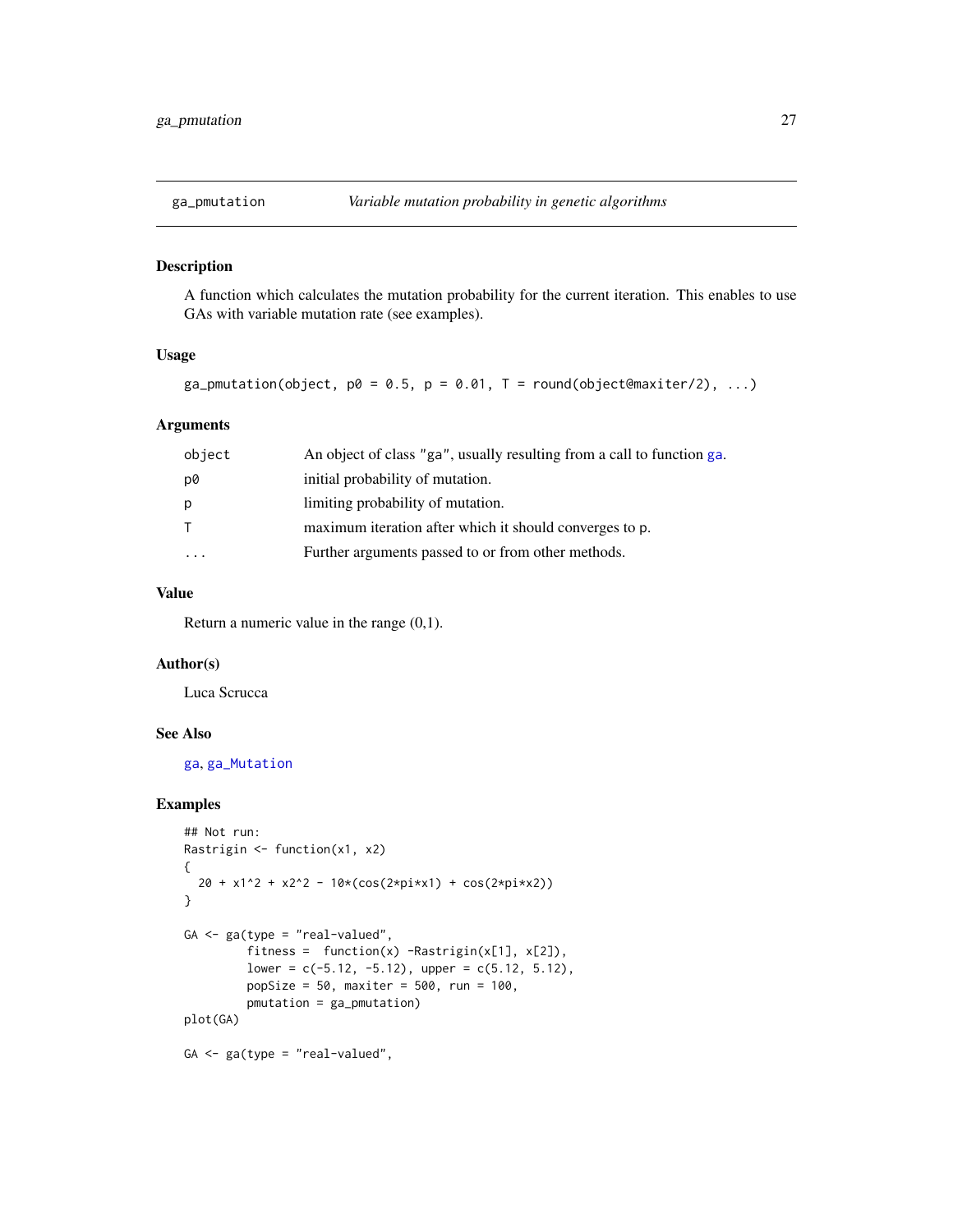```
fitness = function(x) -Rastrigin(x[1], x[2]),
        lower = c(-5.12, -5.12), upper = c(5.12, 5.12),popSize = 50, maxiter = 500, run = 100,
        pmutation = function(...) ga_pmutation(..., p0 = 0.1))
plot(GA)
```
## End(Not run)

<span id="page-27-1"></span>ga\_Population *Population initialization in genetic algorithms*

#### Description

Functions for creating a random initial population to be used in genetic algorithms.

# Usage

```
gabin_Population(object, ...)
```

```
gareal_Population(object, ...)
```

```
gaperm_Population(object, ...)
```
# Arguments

| object   | An object of class "ga", usually resulting from a call to function ga. |
|----------|------------------------------------------------------------------------|
| $\cdots$ | Further arguments passed to or from other methods.                     |

# Details

gabin\_Population generates a random population of object@nBits binary values;

gareal\_Population generates a random (uniform) population of real values in the range [object@min, object@max];

gaperm\_Population generates a random (uniform) population of integer values in the range [object@min, object@max].

# Value

Return a matrix of dimension object@popSize times the number of decision variables.

#### Author(s)

Luca Scrucca

#### See Also

[ga](#page-8-1)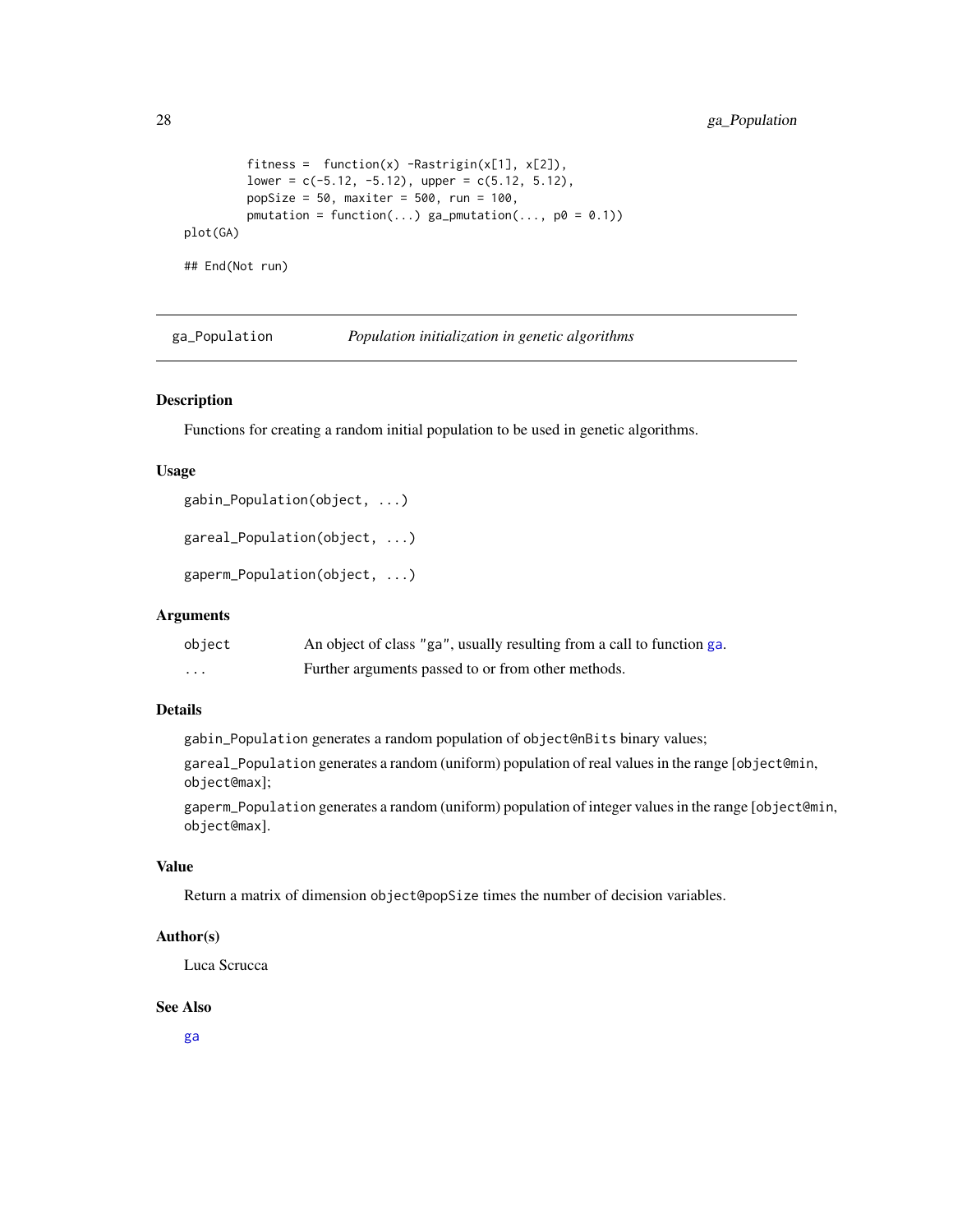<span id="page-28-2"></span><span id="page-28-0"></span>

#### <span id="page-28-1"></span>**Description**

Functions implementing selection genetic operator.

#### Usage

```
ga_lrSelection(object, r = 2/(object@popSize * (object@popSize - 1)),q = 2/object@popSize, ...)
ga\_nlrSelection(object, q = 0.25, ...)ga_rwSelection(object, ...)
ga\_tourSelection(object, k = 3, ...)gabin_lrSelection(object, r = 2/(\text{object@popSize} \times (\text{object@popSize} - 1)),q = 2/object@popSize, ...)
gabin_nlrSelection(object, q = 0.25, ...)
gabin_rwSelection(object, ...)
gabin_tourSelection(object, k = 3, ...)
gareal_lrSelection(object, r = 2/(\text{object@popSize } \star \text{ (object@popSize } - 1)),q = 2/object@popSize, ...)
gareal_nlrSelection(object, q = 0.25, ...)
gareal_rwSelection(object, ...)
gareal_tourSelection(object, k = 3, ...)
gareal_lsSelection(object, ...)
gareal_sigmaSelection(object, ...)
gaperm_lrSelection(object, r = 2/(\text{object@popSize } \times (\text{object@popSize } - 1)),q = 2/object@popSize, ...)
gaperm_nlrSelection(object, q = 0.25, ...)
gaperm_rwSelection(object, ...)
gaperm_tourSelection(object, k = 3, ...)
```
 $gared\_de(object, F = 0.8, p = 0.5, ...)$ 

#### Arguments

| object | An object of class "ga", usually resulting from a call to function ga. |
|--------|------------------------------------------------------------------------|
| r      | A tuning parameter for the GA selection operator.                      |
| q      | A tuning parameter for the GA selection operator.                      |
| k      | A tuning parameter for the GA selection operator.                      |
| F, p   | Tuning parameters for the DE selection operator.                       |
|        | Further arguments passed to or from other methods.                     |
|        |                                                                        |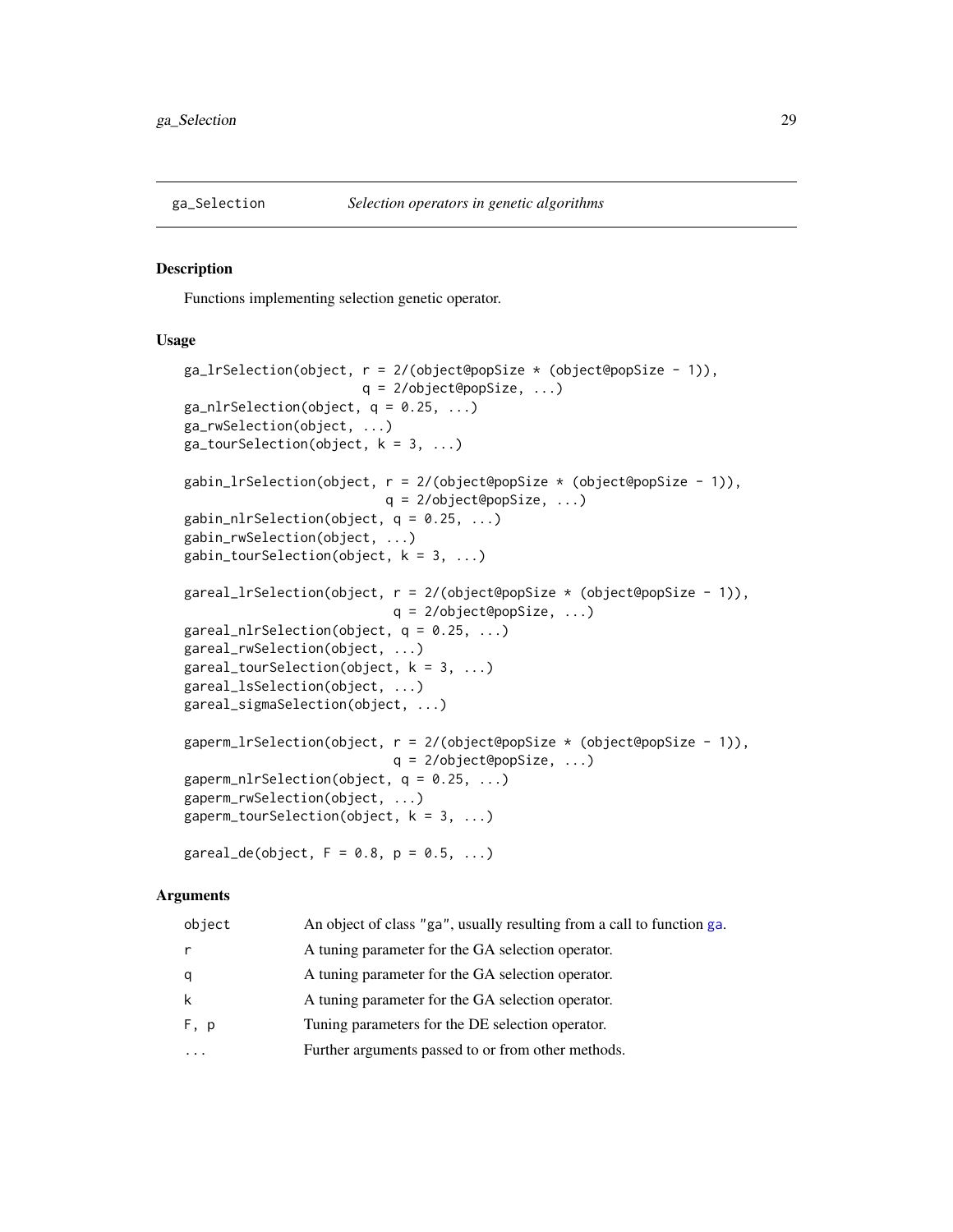# <span id="page-29-0"></span>Value

Return a list with two elements:

| population | a matrix of dimension object@oopSize times the number of decision variables<br>containing the selected individuals or strings; |
|------------|--------------------------------------------------------------------------------------------------------------------------------|
| fitness    | a vector of length object@popSize containing the fitness values for the selected<br>individuals.                               |

# Author(s)

Luca Scrucca

# See Also

[ga](#page-8-1), [de](#page-4-1).

| numericOrNA-class | Virtual Class "numericOrNA" - Simple Class for sub-assignment Val- |
|-------------------|--------------------------------------------------------------------|
|                   | ues                                                                |

# Description

The class "numericOrNA" is a simple class union ([setClassUnion](#page-0-0)) of "numeric" and "logical".

# Objects from the Class

Since it is a virtual Class, no objects may be created from it.

# Examples

showClass("numericOrNA")

palettes *Colours palettes*

# Description

Functions for creating a vector of colours from pre-specified palettes.

# Usage

jet.colors(n)

spectral.colors(n)

bl2gr.colors(n)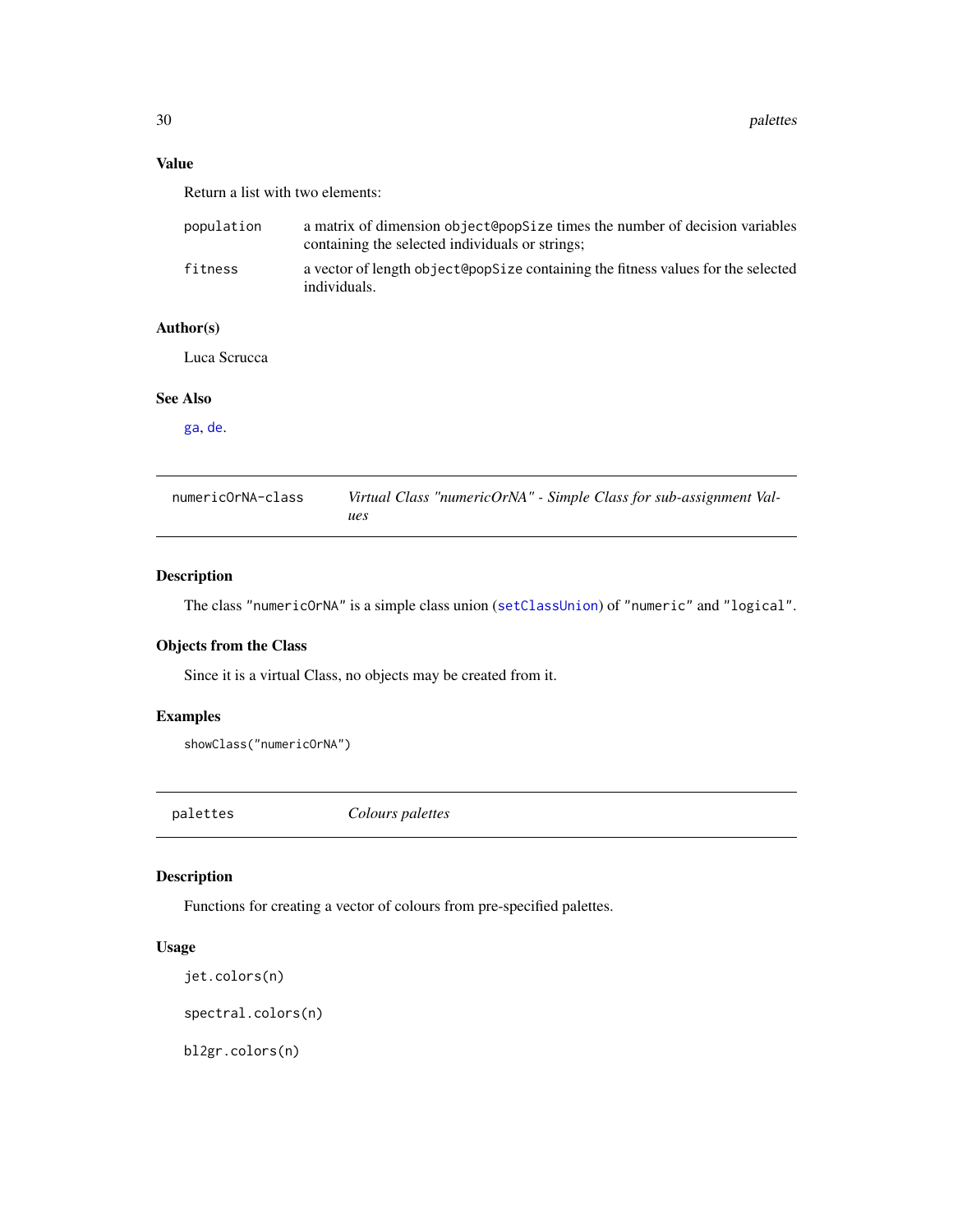<span id="page-30-0"></span>n a numerical value specifying the number of colours in the palette.

# Details

jet.colors() creates a palette of colours which tend to have high brightness and not uniform luminance. Furthermore, the brightest colours, yellow and cyan, are used for intermediate data values, and this has the effect of emphasizing uninteresting (and arbitrary) values while de-emphasizing the extremes. For these reasons this popular palette is not recommended.

spectral.colors() creates a palette based on ColorBrewer <http://colorbrewer2.org>, so the resulting colours have a much uniform luminance.

The bl2gr.colors() palette returns a palette of colours from blue to green.

# Value

Returns a character vector of colours encoded in hexadecimal values.

# See Also

[colors](#page-0-0), [rgb](#page-0-0).

# Examples

```
jet.colors(9)
spectral.colors(9)
bl2gr.colors(9)
par(mfrow = c(3,1), mar = c(1,1,1,1))n = 21image(1:21, 1, as.matrix(1:21), col = jet.colors(21),
      ylab = "", xlab = "", xaxt = "n", yaxt = "n", bty = "n")
image(1:21, 1, as.matrix(1:21), col = spectral.colors(21),
      ylab = "", xlab = "", xaxt = "n", yaxt = "n", bty = "n")
image(1:21, 1, as.matrix(1:21), col = bl2gr.colors(21),
      ylab = "", xlab = "", xaxt = "n", yaxt = "n", bty = "n")
```

| parNames-methods | Parameters or decision variables names from an object of class |  |  |  |  |  |
|------------------|----------------------------------------------------------------|--|--|--|--|--|
|                  | ga-class.                                                      |  |  |  |  |  |

# Description

A method for obtaining the names of parameters or decision variables from an object of class [ga-class](#page-14-1).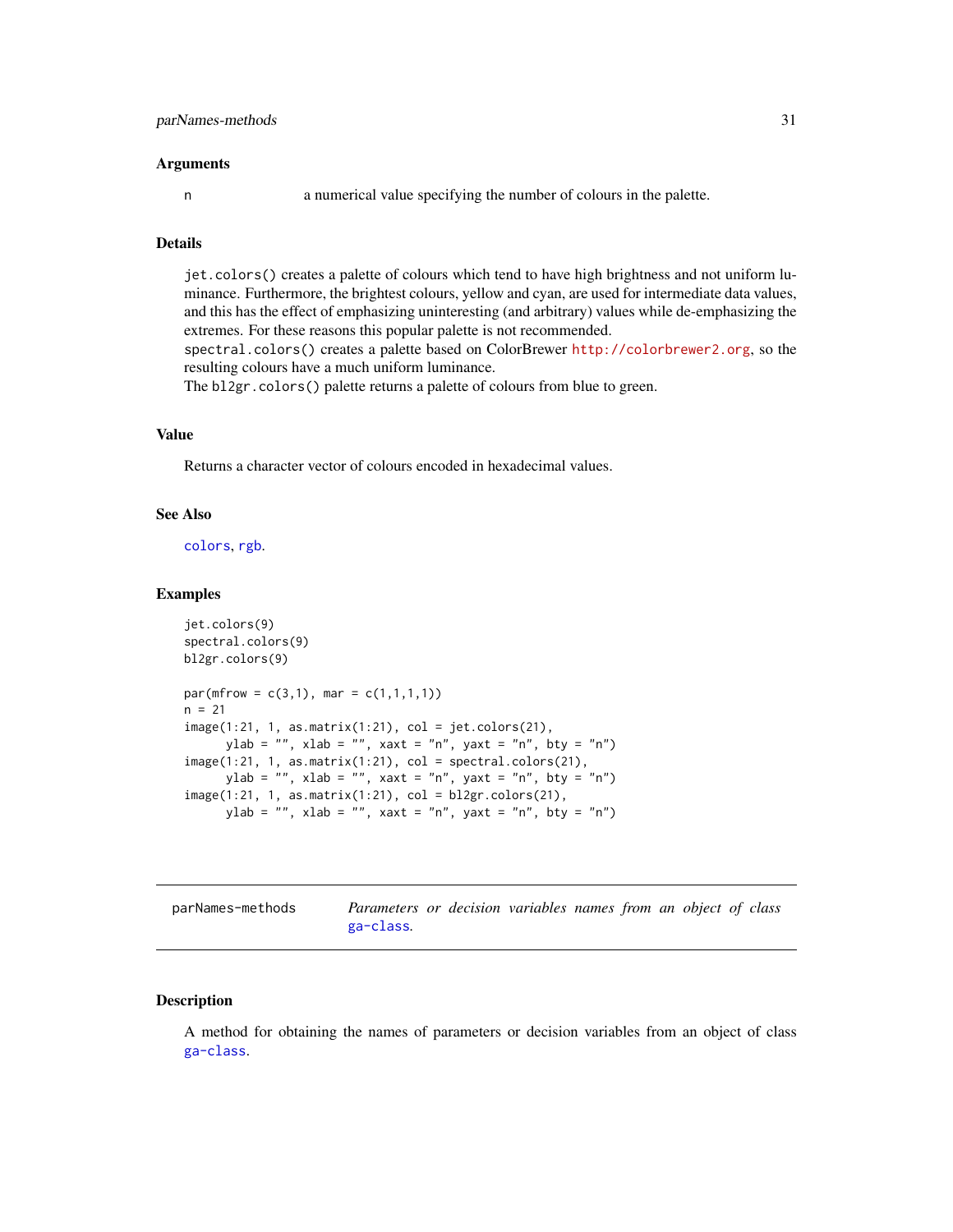# Usage

```
parNames(object, ...)
## S4 method for signature 'ga'
parNames(object, ...)
```
#### Arguments

| object | An object of class "ga", usually resulting from a call to function ga. |
|--------|------------------------------------------------------------------------|
| .      | Further arguments, currently not used.                                 |

# Value

A list of character values providing the names of parameters or decision variables.

#### Author(s)

Luca Scrucca

# See Also

[ga](#page-8-1)

persp3D *Perspective plot with colour levels*

#### Description

This function draws a perspective plot of a surface with different levels in different colours.

# Usage

```
persp3D(x, y, z, theta = 30, phi = 20, d = 5, expand = 2/3,
        xlim = range(x, finite = TRUE), ylim = range(y, finite = TRUE),zlim = range(z, finite = TRUE), levels = pretty(zlim, nlevels),nlevels = 20, col.palette = jet.colors, border = NA,
        ticktype = "detailed", xlab = NULL, ylab = NULL, zlab = NULL,
        ...)
```
# Arguments

| x, y       | locations of grid lines at which the values in z are measured. These must be in<br>ascending order. By default, equally spaced values from 0 to 1 are used. If x is<br>a list, its components $x \rightarrow x$ and $x \rightarrow y$ are used for x and y, respectively. |
|------------|---------------------------------------------------------------------------------------------------------------------------------------------------------------------------------------------------------------------------------------------------------------------------|
| Z.         | a matrix containing the values to be plotted (NAs are allowed).                                                                                                                                                                                                           |
| theta, phi | angles defining the viewing direction. theta gives the azimuthal direction and<br>phi the colatitude.                                                                                                                                                                     |

<span id="page-31-0"></span>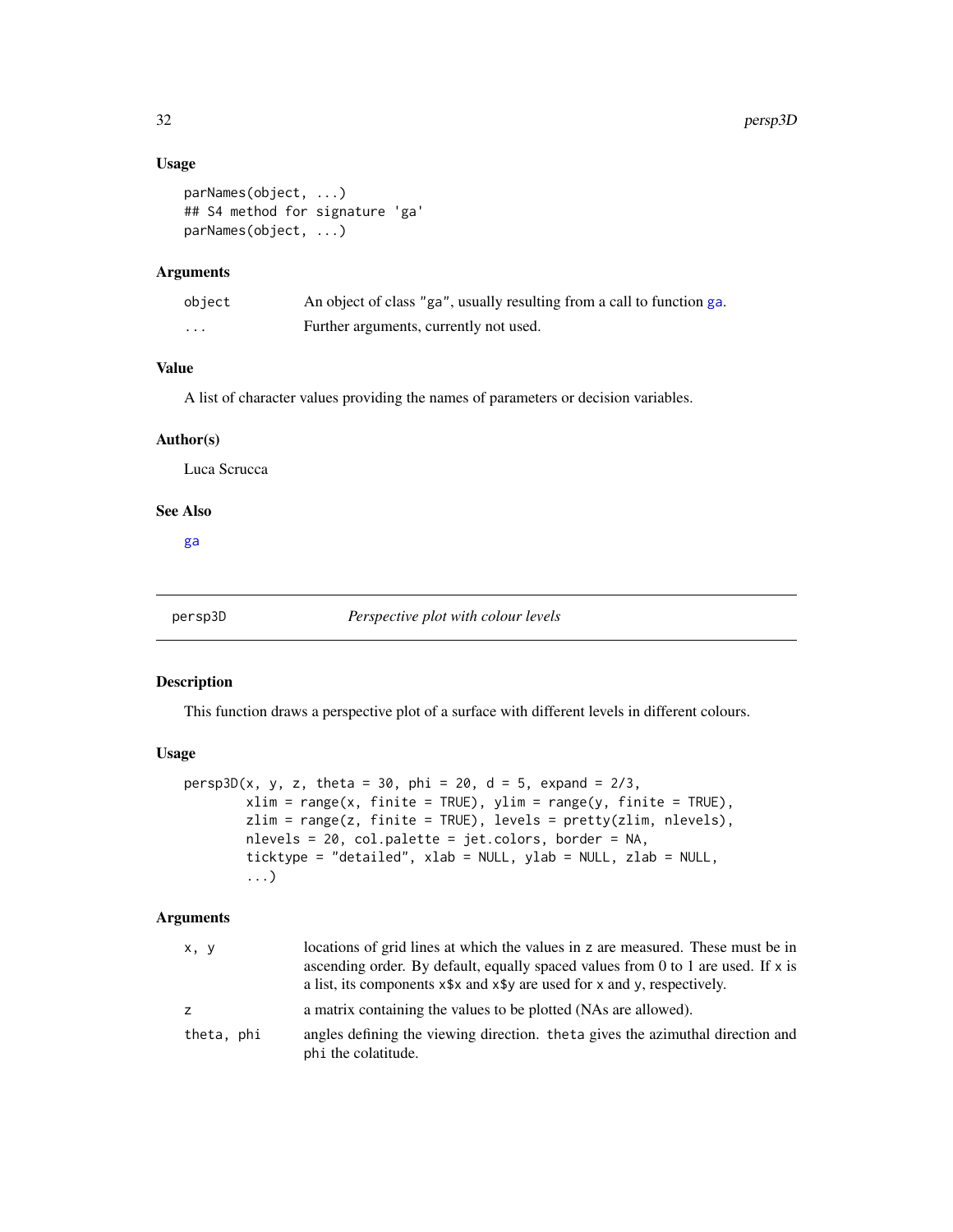<span id="page-32-0"></span>persp3D 33

| d                | a value which can be used to vary the strength of the perspective transformation.                                           |  |  |
|------------------|-----------------------------------------------------------------------------------------------------------------------------|--|--|
| expand           | a expansion factor applied to the z coordinates.                                                                            |  |  |
| xlim, ylim, zlim |                                                                                                                             |  |  |
|                  | x-, y- and z-limits for the axes.                                                                                           |  |  |
| levels           | a vector of values specifying the levels to be used for plotting the surface with<br>different colours.                     |  |  |
| nlevels          | a value specifying the number of levels to be used for plotting. This value is<br>used if levels argument is not specified. |  |  |
| col.palette      | the colour palette used for plotting.                                                                                       |  |  |
| border           | the colour of the line drawn around the surface facets. By default is set to NA so<br>no borders are drawn.                 |  |  |
| ticktype         | a character specifying the type of axes tickmarks. By default "detailed" ticks<br>are drawn.                                |  |  |
| xlab, ylab, zlab |                                                                                                                             |  |  |
|                  | character strings specifying the titles for the axes.                                                                       |  |  |
| $\ddotsc$        | Further arguments passed to the function persp.                                                                             |  |  |

# Details

This function enhances the default perspective plot for drawing 3-dimensional surfaces.

#### Value

Return a list with the following elements:

| persp  | the viewing transformation matrix (see persp);                       |
|--------|----------------------------------------------------------------------|
| levels | a vector of values giving the levels used for plotting the surface;  |
| colors | a vector of strings giving the colour used for plotting the surface. |

# Author(s)

Luca Scrucca

# See Also

[persp](#page-0-0)

# Examples

```
y <- x <- seq(-10, 10, length=60)
f <- function(x,y) { r <- sqrt(x^2+y^2); 10 * sin(r)/r }
z \le outer(x, y, f)
persp3D(x, y, z, theta = 30, phi = 30, expand = 0.5)persp3D(x, y, z, col.palette = heat.colors, phi = 30, theta = 225,
        box = TRUE, border = NA, shade = .4)
x1 <- seq(-3,3,length=50)
x2 <- seq(-3,3,length=50)
y \leftarrow function(x1, x2) sin(x1)+cos(x2)persp3D(x1, x2, outer(x1, x2, y), zlab="y", theta = 150, phi = 20, expand = 0.6)
```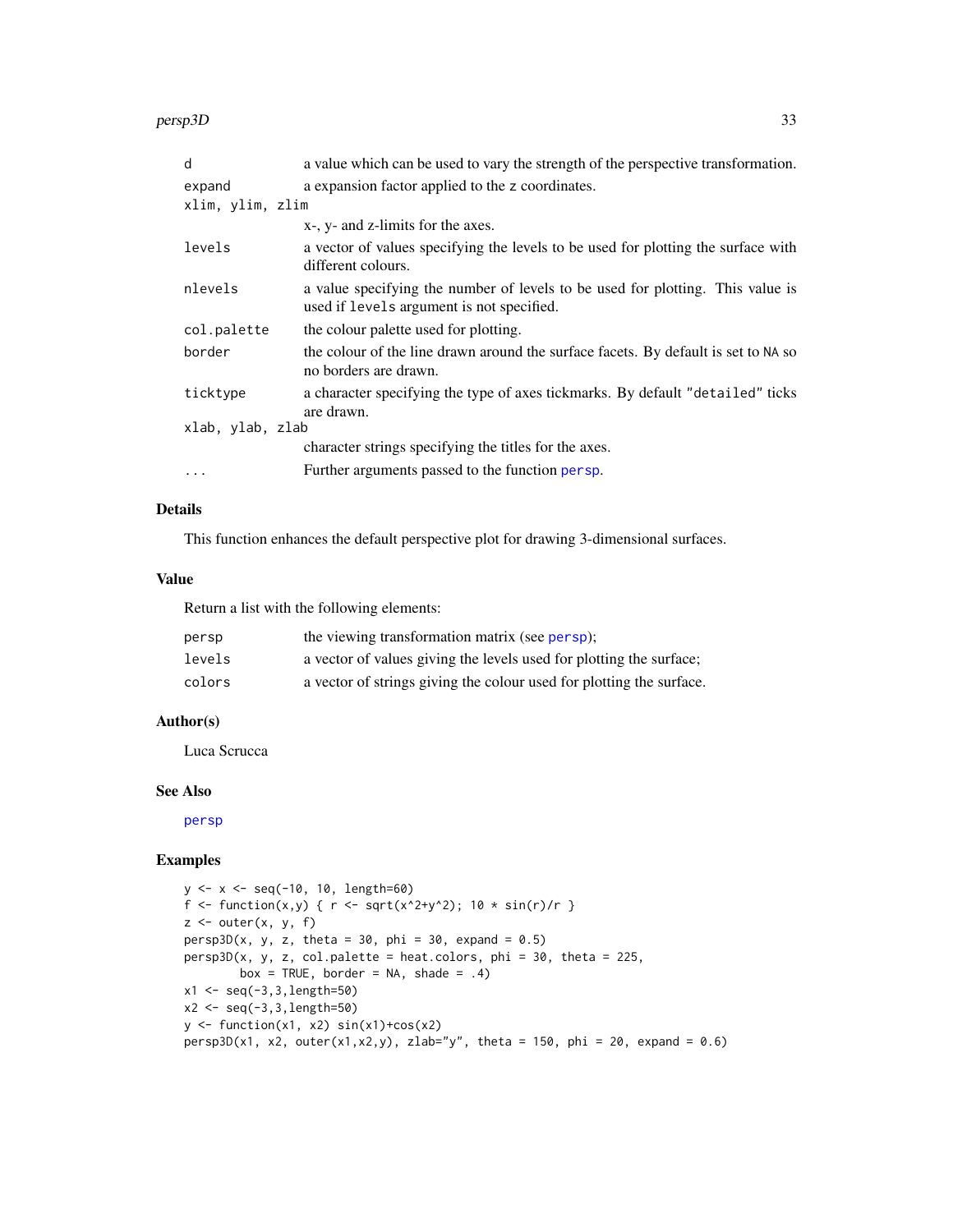<span id="page-33-0"></span>

#### Description

The plot method for [de-class](#page-6-1) objects gives a plot of best and average fitness values found during the iterations of the DE search.

# Usage

```
## S4 method for signature 'de'
plot(x, y, y)im, cex.points = 0.7,
     col = c("green3", "dodgerblue3", adjustcolor("green3", alpha.f = 0.1)),
     pch = c(16, 1), lty = c(1,2), legend = TRUE, grid = graphics:::grid, ...)
```
# Arguments

| $\mathsf{x}$ | An object of class "ga".                                           |
|--------------|--------------------------------------------------------------------|
| y            | Not used.                                                          |
| ylim         | A vector of two values specifying the limits on the y-axis.        |
| cex.points   | The magnification to be used for points.                           |
| col          | The colours to be used for best and average fitness values.        |
| pch          | The type of points to be used for best and average fitness values. |
| lty          | The type of lines to be used for best and average fitness values.  |
| legend       | A logical specifying if a legend should be included.               |
| grid         | A function for grid drawing of NULL to avoid drawing one.          |
| $\cdots$     | Further arguments, currently not used.                             |

# Details

Plot best and average fitness values at each iteration of DE search.

# Value

The method invisibly return a data. frame with the iterations and summary statistics for the fitness function evaluated at each iteration.

# Author(s)

Luca Scrucca

#### See Also

[de](#page-4-1), [de-class](#page-6-1), [plot,de-method](#page-0-0).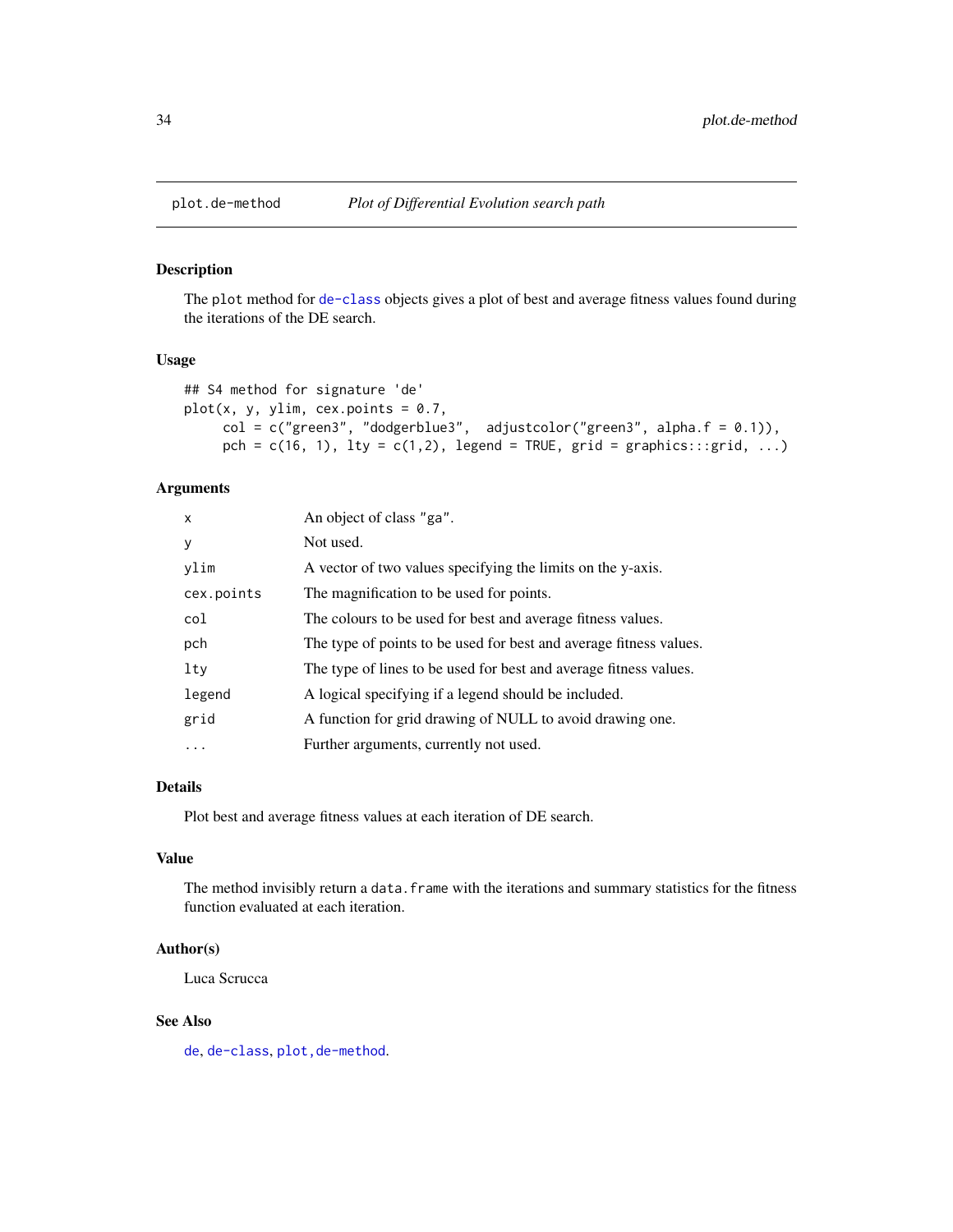# <span id="page-34-0"></span>plot.ga-method 35

# Examples

# See examples in help(de)

plot.ga-method *Plot of Genetic Algorithm search path*

# Description

The plot method for [ga-class](#page-14-1) objects gives a plot of best and average fitness values found during the iterations of the GA search.

# Usage

```
## S4 method for signature 'ga'
plot(x, y, y)im, cex.points = 0.7,
     col = c("green3", "dodgerblue3", adjustcolor("green3", alpha.f = 0.1)),
     pch = c(16, 1), lty = c(1,2), legend = TRUE, grid = graphics:::grid, ...)
```
# Arguments

| $\boldsymbol{\mathsf{x}}$ | An object of class "ga".                                           |
|---------------------------|--------------------------------------------------------------------|
| y                         | Not used.                                                          |
| ylim                      | A vector of two values specifying the limits on the y-axis.        |
| cex.points                | The magnification to be used for points.                           |
| col                       | The colours to be used for best and average fitness values.        |
| pch                       | The type of points to be used for best and average fitness values. |
| lty                       | The type of lines to be used for best and average fitness values.  |
| legend                    | A logical specifying if a legend should be included.               |
| grid                      | A function for grid drawing of NULL to avoid drawing one.          |
| .                         | Further arguments, currently not used.                             |

# Details

Plot best and average fitness values at each iteration of GA search.

# Value

The method invisibly return a data. frame with the iterations and summary statistics for the fitness function evaluated at each iteration.

# Author(s)

Luca Scrucca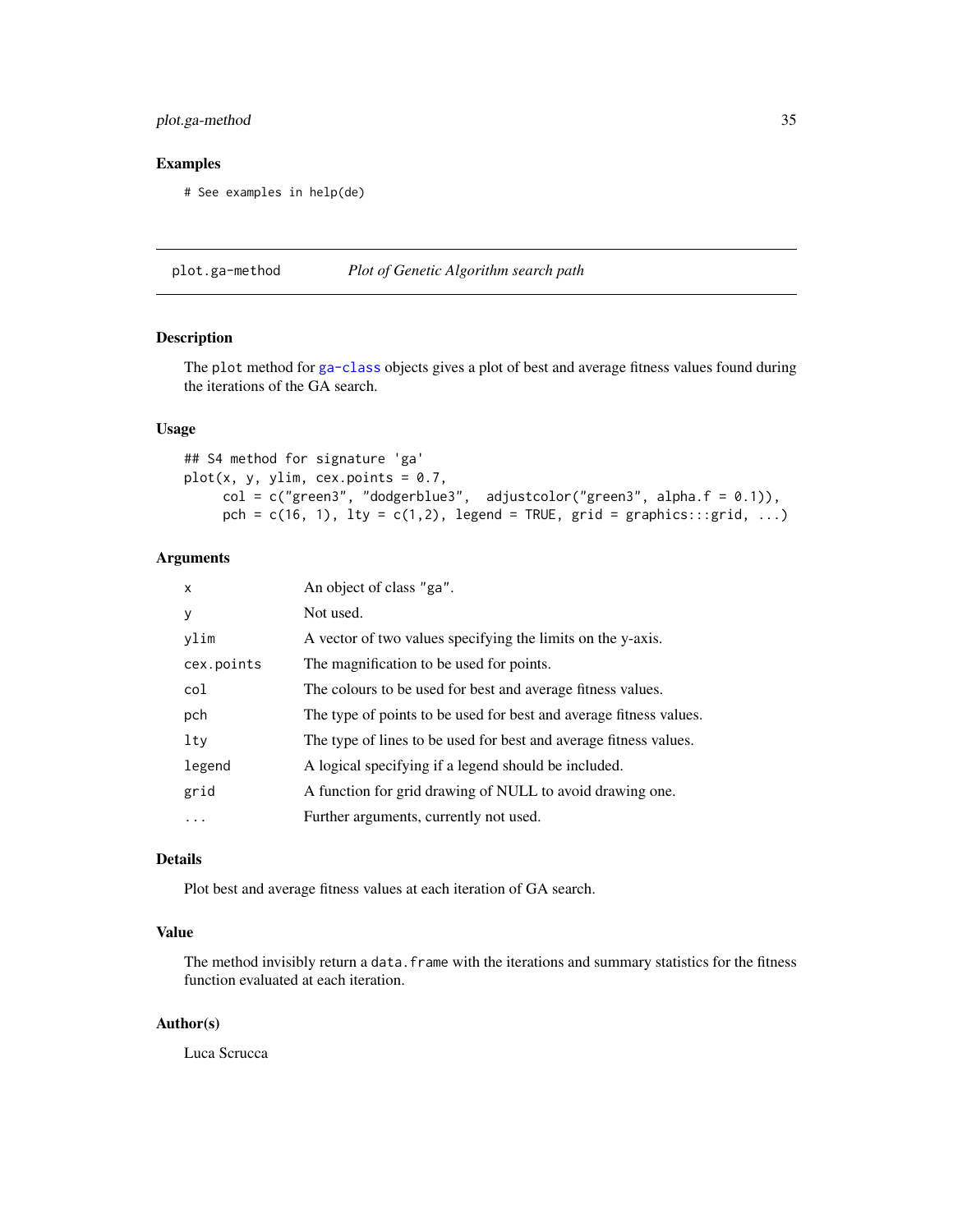#### See Also

[ga](#page-8-1), [ga-class](#page-14-1).

# Examples

```
# See examples in help(ga)
# The following code shows how to obtain graphs using the
# ggplot2 plotting system
## Not run:
GA \leq ga(type = "real-valued",
         fitness = function(x) - (abs(x)+cos(x)),lower = -20, upper = 20,
         popSize = 20, pmutation = 0.2, maxiter = 50)
out <- plot(GA)
library(reshape2)
df \le melt(out[,c(1:3,5)], id.var = "iter")
library(ggplot2)
ggplot(out) +
 geom\_ribbon(aes(x = iter, ymin = median, ymax = max,colour = "median", fill = "median")) +
 geom\_line(aes(x = iter, y = max, colour = "max") +
 geom\_point(aes(x = iter, y = max, colour = "max")) +
 geom_line(aes(x = iter, y = mean, colour = "mean"), lty = 2) +
 geom_point(aes(x = iter, y = mean, colour = "mean"), pch = 1) +
 xlab("Generation") + ylab("Fitness values") +
 scale_colour_manual(breaks = c("max", "mean", "median"),
                 values = c("green3", "dodgerblue3", adjustcolor("green3", alpha.f = 0.1))) +
 scale_fill_manual(breaks = "median",
                    values = adjustcolor("green3", alpha.f = 0.1)) +
 guides(fill = "none",
         colour = guide_legend(override.aes =
                             list(fill = c(NA, NA, adjustment("green3", alpha.f = 0.1)),pch = c(19,1,NA)) +
  theme_bw() +
  theme(legend.title = element_blank(),
       legend.pos = "top",
       legend.background = element_blank())
## End(Not run)
```
plot.gaisl-method *Plot of Islands Genetic Algorithm search path*

#### Description

The plot method for [gaisl-class](#page-21-1) objects gives a plot of best fitness values found in each island during the GA iterations.

<span id="page-35-0"></span>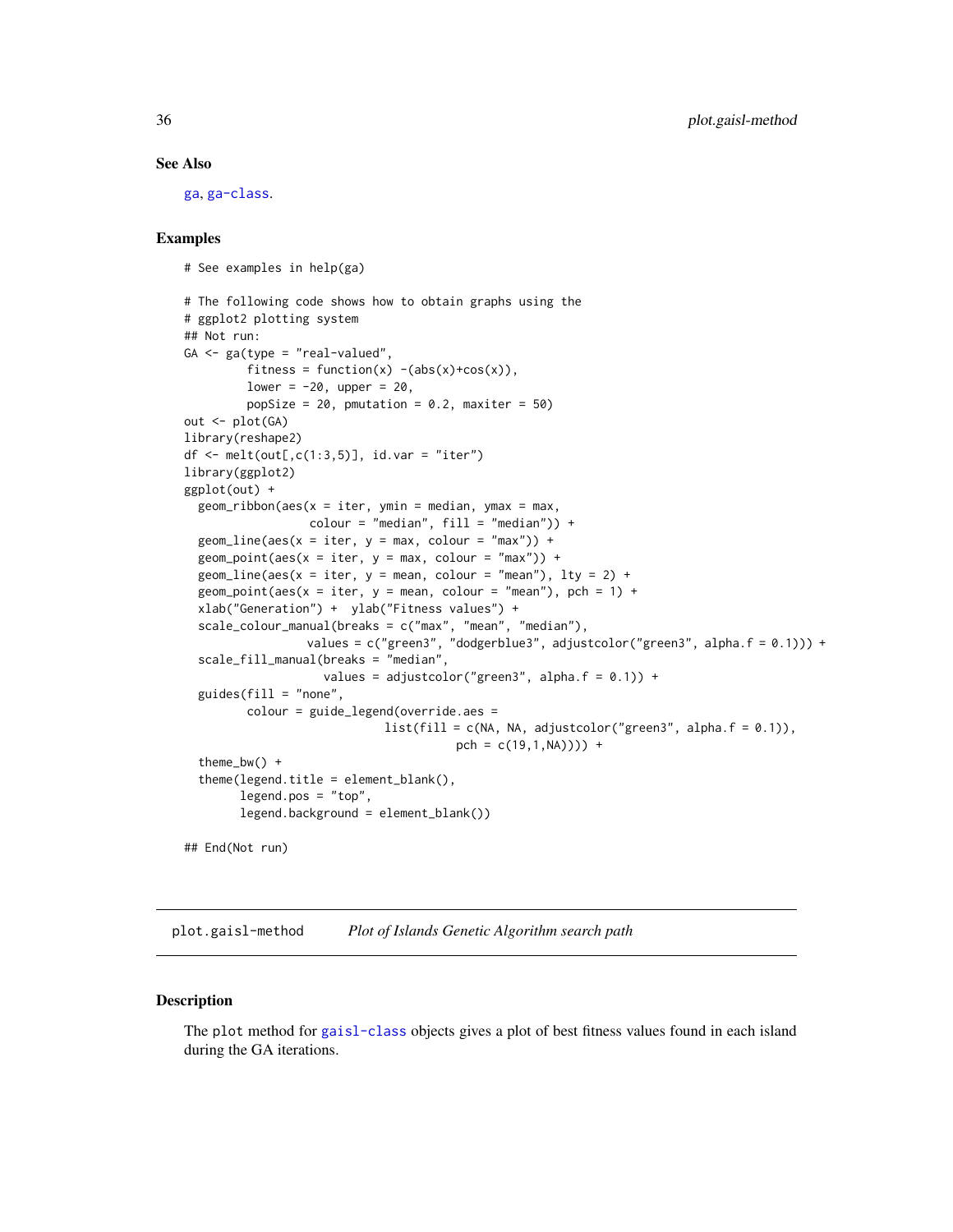# <span id="page-36-0"></span>Usage

```
## S4 method for signature 'gaisl'
plot(x, y, ...)
```
# Arguments

|                         | An object of class "gaisl".                                                                                       |
|-------------------------|-------------------------------------------------------------------------------------------------------------------|
| v                       | Not used.                                                                                                         |
| $\cdot$ $\cdot$ $\cdot$ | Further arguments passed to plot. default, such as ylim, ylab, etc., or to<br>matplot, such as col, lty, and lwd. |

# Details

Plot best fitness values found in each island during the GA iterations.

#### Value

The method invisibly return a list with the following components:

| iter    | a vector of values specifying the iteration.                       |
|---------|--------------------------------------------------------------------|
| summary | a matrix of best fitness values for each island along the columns. |

# Author(s)

Luca Scrucca

#### See Also

[gaisl](#page-16-1), [gaisl-class](#page-21-1).

#### Examples

# See examples in help(gaisl)

summary.de-method *Summary for Differential Evolution*

# Description

Summary method for class [de-class](#page-6-1).

#### Usage

```
## S4 method for signature 'de'
summary(object, ...)
## S3 method for class 'summary.de'
print(x, \text{ digits} = getOption("digits"), ...)
```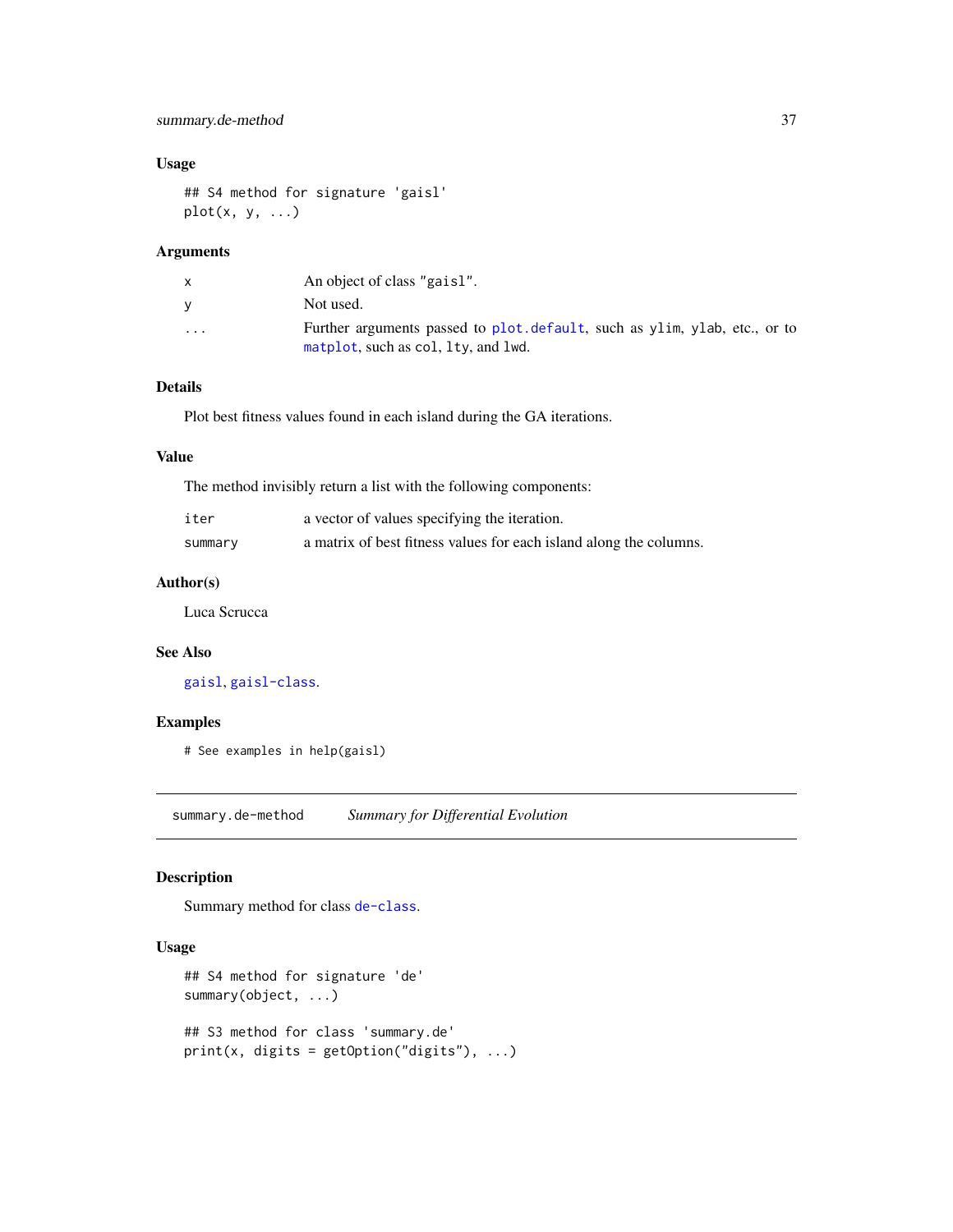<span id="page-37-0"></span>

| object | an object of class de-class.                       |
|--------|----------------------------------------------------|
| X      | an object of class summary.de.                     |
| digits | number of significant digits.                      |
|        | further arguments passed to or from other methods. |

# Value

The summary function returns an object of class summary.de which can be printed by the corresponding print method. The function also returns invisibly a list with the information from the differential evolution search.

# Author(s)

Luca Scrucca

# See Also

[de](#page-4-1)

# Examples

```
f \leftarrow function(x) abs(x)+cos(x)DE \leq de(fitness = function(x) -f(x),
         lower = -20, upper = 20, run = 50)out <- summary(DE)
print(out)
str(out)
```
summary.ga-method *Summary for Genetic Algorithms*

# Description

Summary method for class [ga-class](#page-14-1).

#### Usage

```
## S4 method for signature 'ga'
summary(object, ...)
## S3 method for class 'summary.ga'
print(x, \text{ digits} = getOption("digits"), ...)
```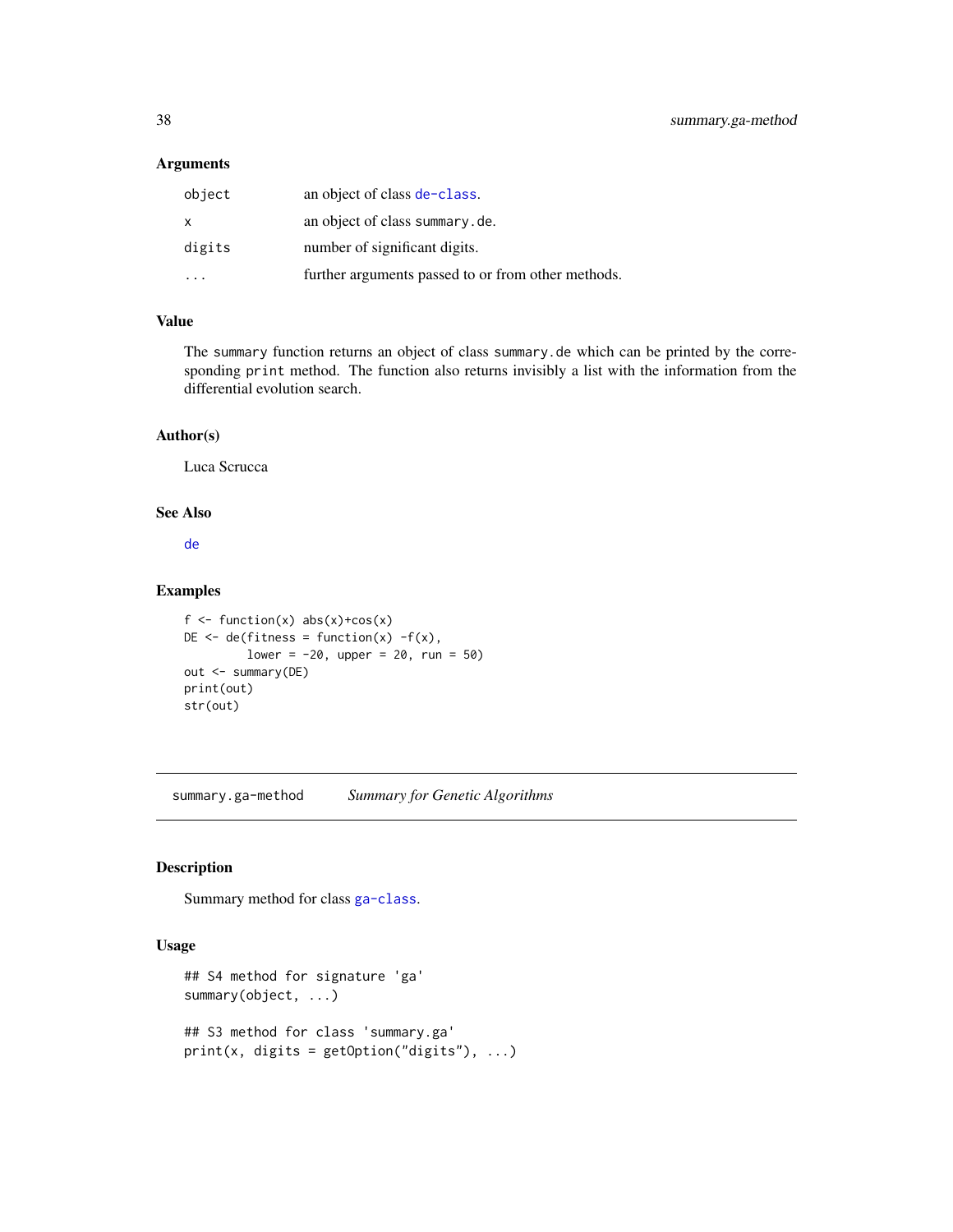<span id="page-38-0"></span>

| object | an object of class ga-class.                       |
|--------|----------------------------------------------------|
| X      | an object of class summary.ga.                     |
| digits | number of significant digits.                      |
|        | further arguments passed to or from other methods. |

# Value

The summary function returns an object of class summary.ga which can be printed by the corresponding print method. The function also returns invisibly a list with the information from the genetic algorithm search.

#### Author(s)

Luca Scrucca

# See Also

[ga](#page-8-1)

# Examples

```
f \leftarrow function(x) abs(x)+cos(x)
GA <- ga(type = "real-valued",
         fitness = function(x) -f(x),
         lower = -20, upper = 20, run = 50)out <- summary(GA)
print(out)
str(out)
```
summary.gaisl-method *Summary for Islands Genetic Algorithms*

#### Description

Summary method for class [gaisl-class](#page-21-1).

# Usage

```
## S4 method for signature 'gaisl'
summary(object, ...)
## S3 method for class 'summary.gaisl'
print(x, digits = getOption("digits"), ...)
```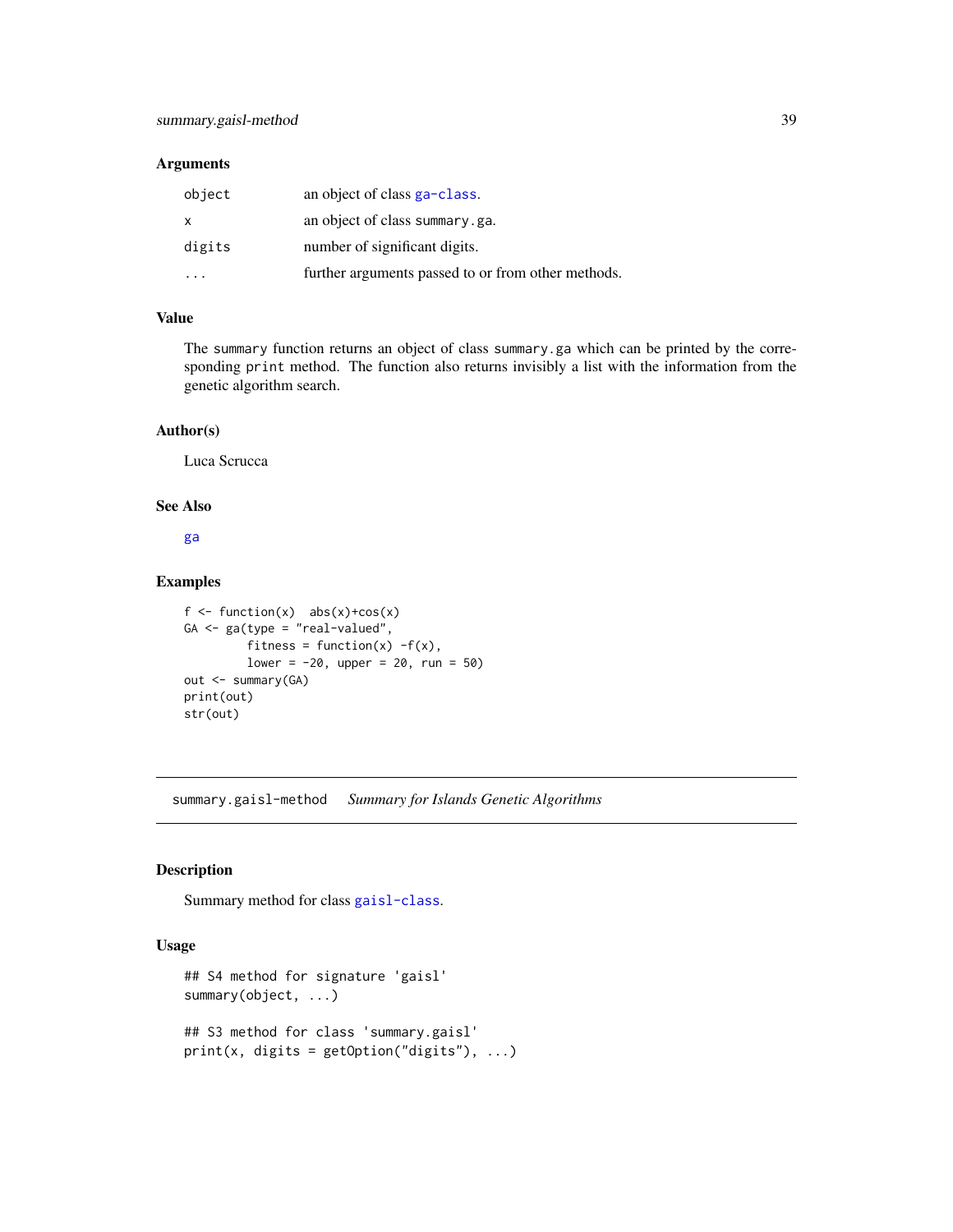| object | an object of class gaisl-class.                    |
|--------|----------------------------------------------------|
| X      | an object of class summary.gaisl.                  |
| digits | number of significant digits.                      |
|        | further arguments passed to or from other methods. |

# Value

The summary function returns an object of class summary.gaisl which can be printed by the corresponding print method. The function also returns invisibly a list with the information from the islands genetic algorithm search.

# Author(s)

Luca Scrucca

## End(Not run)

# See Also

[gaisl](#page-16-1)

# Examples

```
## Not run:
f \leftarrow function(x) abs(x)+cos(x)GA <- gaisl(type = "real-valued",
            fitness = function(x) -f(x),
            lower = -20, upper = 20, run = 10,numIslands = 4)
out <- summary(GA)
print(out)
str(out)
```
<span id="page-39-0"></span>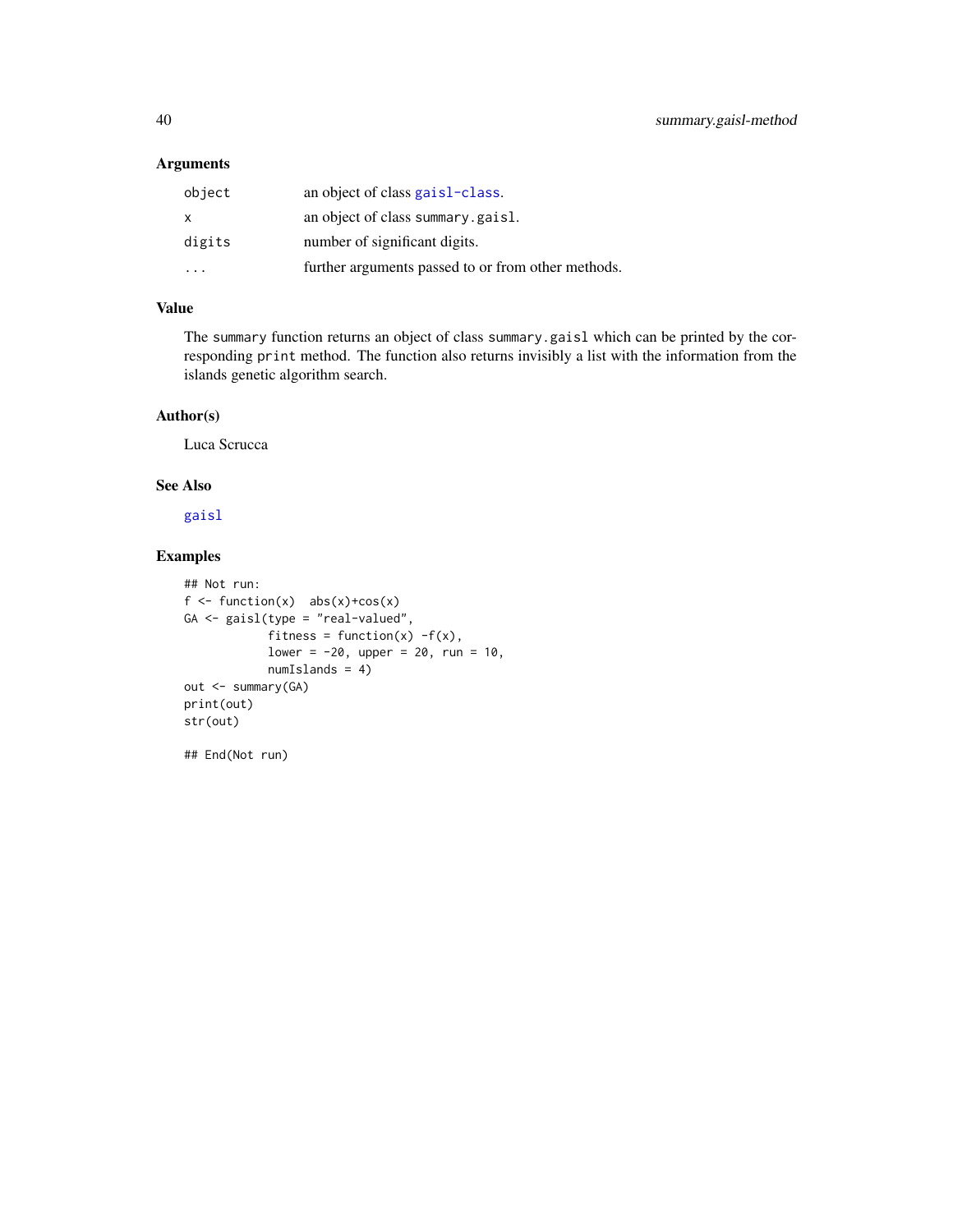# <span id="page-40-0"></span>**Index**

∗Topic classes de-class, [8](#page-7-0) ga-class, [15](#page-14-0) gaisl-class, [22](#page-21-0) numericOrNA-class, [30](#page-29-0) ∗Topic hplot palettes, [30](#page-29-0) persp3D, [32](#page-31-0) plot.de-method, [34](#page-33-0) plot.ga-method, [35](#page-34-0) plot.gaisl-method, [36](#page-35-0) ∗Topic methods parNames-methods, [31](#page-30-0) plot.de-method, [34](#page-33-0) plot.ga-method, [35](#page-34-0) plot.gaisl-method, [36](#page-35-0) ∗Topic optimize de, [5](#page-4-0) de-class, [8](#page-7-0) ga, [9](#page-8-0) ga-class, [15](#page-14-0) gaisl, [17](#page-16-0) gaisl-class, [22](#page-21-0) summary.de-method, [37](#page-36-0) summary.ga-method, [38](#page-37-0) summary.gaisl-method, [39](#page-38-0) ∗Topic package GA-package, [2](#page-1-0) binary2decimal, [3,](#page-2-0) *[4](#page-3-0)* binary2gray, *[3](#page-2-0)*, [4](#page-3-0) bl2gr.colors *(*palettes*)*, [30](#page-29-0) colors, *[31](#page-30-0)* de, [5,](#page-4-0) *[8](#page-7-0)*, *[30](#page-29-0)*, *[34](#page-33-0)*, *[38](#page-37-0)* de-class, [7](#page-6-0)

decimal2binary *(*binary2decimal*)*, [3](#page-2-0) detectCores, *[11](#page-10-0)*, *[20](#page-19-0)*

```
GA (GA-package), 2
```
ga, *[6](#page-5-0)*, [9,](#page-8-0) *[15](#page-14-0)[–17](#page-16-0)*, *[21](#page-20-0)*, *[23](#page-22-0)[–30](#page-29-0)*, *[32](#page-31-0)*, *[36](#page-35-0)*, *[39](#page-38-0)* ga-class, [15,](#page-14-0) *[31](#page-30-0)* GA-package, [2](#page-1-0) ga\_Crossover, *[10](#page-9-0)*, *[13](#page-12-0)*, *[19](#page-18-0)*, [24](#page-23-0) ga\_Crossover\_R *(*ga\_Crossover*)*, [24](#page-23-0) ga\_Crossover\_Rcpp *(*ga\_Crossover*)*, [24](#page-23-0) ga\_lrSelection *(*ga\_Selection*)*, [29](#page-28-0) ga\_lrSelection\_R *(*ga\_Selection*)*, [29](#page-28-0) ga\_lrSelection\_Rcpp *(*ga\_Selection*)*, [29](#page-28-0) ga\_Mutation, *[10](#page-9-0)*, *[13](#page-12-0)*, *[19](#page-18-0)*, [26,](#page-25-0) *[27](#page-26-0)* ga\_nlrSelection *(*ga\_Selection*)*, [29](#page-28-0) ga\_nlrSelection\_R *(*ga\_Selection*)*, [29](#page-28-0) ga\_nlrSelection\_Rcpp *(*ga\_Selection*)*, [29](#page-28-0) ga\_pmutation, [27](#page-26-0) ga\_pmutation\_R *(*ga\_pmutation*)*, [27](#page-26-0) ga\_pmutation\_Rcpp *(*ga\_pmutation*)*, [27](#page-26-0) ga\_Population, *[10](#page-9-0)*, *[13](#page-12-0)*, *[19](#page-18-0)*, [28](#page-27-0) ga\_rwSelection *(*ga\_Selection*)*, [29](#page-28-0) ga\_rwSelection\_R *(*ga\_Selection*)*, [29](#page-28-0) ga\_rwSelection\_Rcpp *(*ga\_Selection*)*, [29](#page-28-0) ga\_Selection, *[10](#page-9-0)*, *[13](#page-12-0)*, *[19](#page-18-0)*, [29](#page-28-0) ga\_spCrossover *(*ga\_Crossover*)*, [24](#page-23-0) ga\_spCrossover\_R *(*ga\_Crossover*)*, [24](#page-23-0) ga\_spCrossover\_Rcpp *(*ga\_Crossover*)*, [24](#page-23-0) ga\_tourSelection *(*ga\_Selection*)*, [29](#page-28-0) ga\_tourSelection\_R *(*ga\_Selection*)*, [29](#page-28-0) ga\_tourSelection\_Rcpp *(*ga\_Selection*)*, [29](#page-28-0) gabin\_lrSelection *(*ga\_Selection*)*, [29](#page-28-0) gabin\_lrSelection\_R *(*ga\_Selection*)*, [29](#page-28-0) gabin\_lrSelection\_Rcpp *(*ga\_Selection*)*, [29](#page-28-0) gabin\_nlrSelection *(*ga\_Selection*)*, [29](#page-28-0) gabin\_nlrSelection\_R *(*ga\_Selection*)*, [29](#page-28-0) gabin\_nlrSelection\_Rcpp *(*ga\_Selection*)*, [29](#page-28-0) gabin\_Population *(*ga\_Population*)*, [28](#page-27-0) gabin\_Population\_R *(*ga\_Population*)*, [28](#page-27-0) gabin\_Population\_Rcpp *(*ga\_Population*)*, [28](#page-27-0)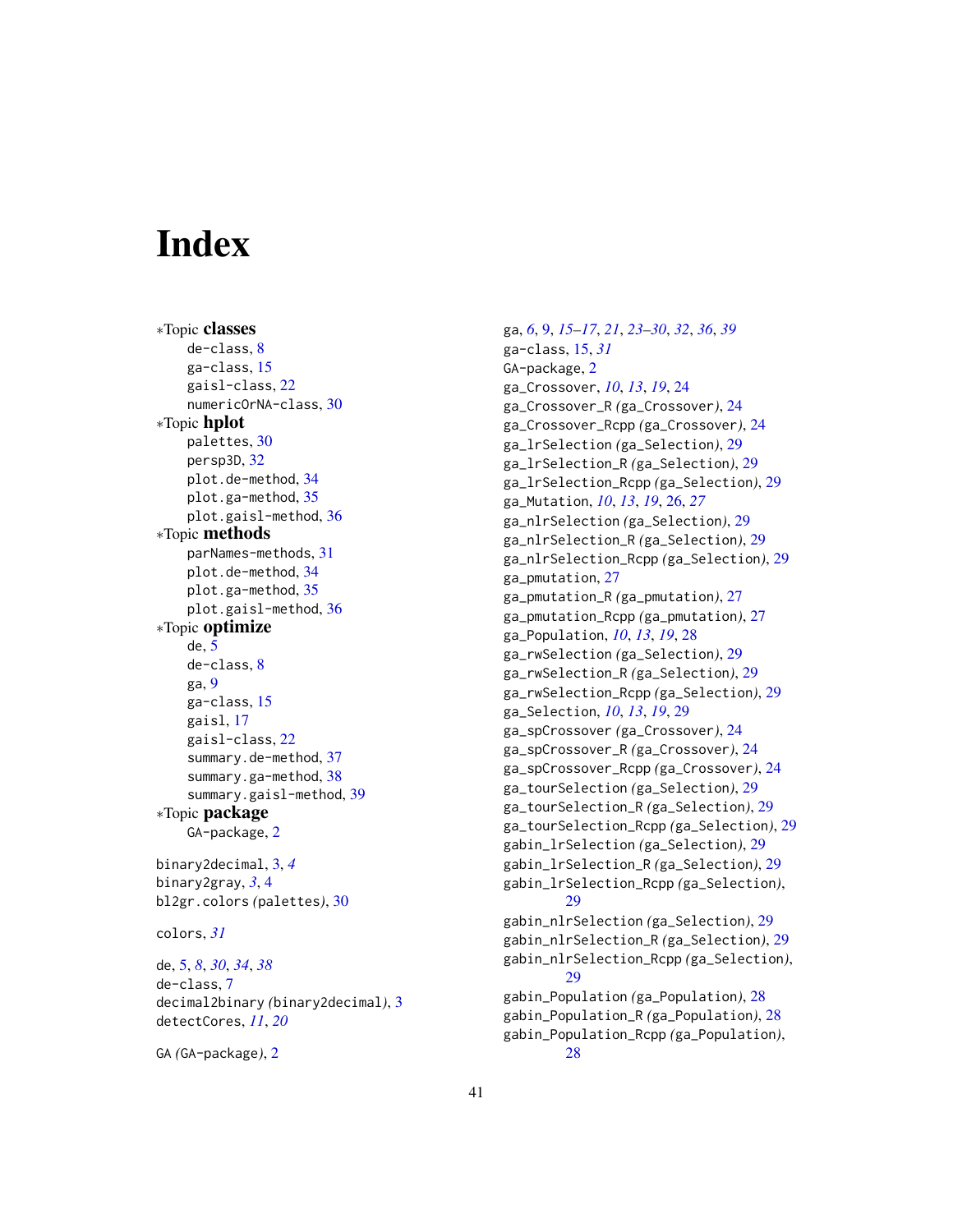gabin\_raMutation *(*ga\_Mutation*)*, [26](#page-25-0) gabin\_raMutation\_R *(*ga\_Mutation*)*, [26](#page-25-0) gabin\_raMutation\_Rcpp *(*ga\_Mutation*)*, [26](#page-25-0) gabin\_rwSelection *(*ga\_Selection*)*, [29](#page-28-0) gabin\_rwSelection\_R *(*ga\_Selection*)*, [29](#page-28-0) gabin\_rwSelection\_Rcpp *(*ga\_Selection*)*,  $29$ gabin\_spCrossover *(*ga\_Crossover*)*, [24](#page-23-0) gabin\_spCrossover\_R *(*ga\_Crossover*)*, [24](#page-23-0) gabin\_spCrossover\_Rcpp *(*ga\_Crossover*)*, [24](#page-23-0) gabin\_tourSelection *(*ga\_Selection*)*, [29](#page-28-0) gabin\_tourSelection\_R *(*ga\_Selection*)*, [29](#page-28-0) gabin\_tourSelection\_Rcpp *(*ga\_Selection*)*, [29](#page-28-0) gabin\_uCrossover *(*ga\_Crossover*)*, [24](#page-23-0) gabin\_uCrossover\_R *(*ga\_Crossover*)*, [24](#page-23-0) gabin\_uCrossover\_Rcpp *(*ga\_Crossover*)*, [24](#page-23-0) gaControl, *[12,](#page-11-0) [13](#page-12-0)*, [16](#page-15-0) gaisl, [17,](#page-16-0) *[22,](#page-21-0) [23](#page-22-0)*, *[37](#page-36-0)*, *[40](#page-39-0)* gaisl-class, [22](#page-21-0) gaislMonitor, *[20](#page-19-0)* gaislMonitor *(*gaMonitor*)*, [23](#page-22-0) gaMonitor, *[11](#page-10-0)*, [23](#page-22-0) gaperm\_cxCrossover *(*ga\_Crossover*)*, [24](#page-23-0) gaperm\_cxCrossover\_R *(*ga\_Crossover*)*, [24](#page-23-0) gaperm\_cxCrossover\_Rcpp *(*ga\_Crossover*)*, [24](#page-23-0) gaperm\_dmMutation *(*ga\_Mutation*)*, [26](#page-25-0) gaperm\_dmMutation\_R *(*ga\_Mutation*)*, [26](#page-25-0) gaperm\_dmMutation\_Rcpp *(*ga\_Mutation*)*, [26](#page-25-0) gaperm\_ismMutation *(*ga\_Mutation*)*, [26](#page-25-0) gaperm\_ismMutation\_R *(*ga\_Mutation*)*, [26](#page-25-0) gaperm\_ismMutation\_Rcpp *(*ga\_Mutation*)*, [26](#page-25-0) gaperm\_lrSelection *(*ga\_Selection*)*, [29](#page-28-0) gaperm\_lrSelection\_R *(*ga\_Selection*)*, [29](#page-28-0) gaperm\_lrSelection\_Rcpp *(*ga\_Selection*)*, [29](#page-28-0) gaperm\_nlrSelection *(*ga\_Selection*)*, [29](#page-28-0) gaperm\_nlrSelection\_R *(*ga\_Selection*)*, [29](#page-28-0) gaperm\_nlrSelection\_Rcpp *(*ga\_Selection*)*, [29](#page-28-0) gaperm\_oxCrossover *(*ga\_Crossover*)*, [24](#page-23-0) gaperm\_oxCrossover\_R *(*ga\_Crossover*)*, [24](#page-23-0) gaperm\_oxCrossover\_Rcpp *(*ga\_Crossover*)*, [24](#page-23-0) gaperm\_pbxCrossover *(*ga\_Crossover*)*, [24](#page-23-0)

gaperm\_pbxCrossover\_R *(*ga\_Crossover*)*, [24](#page-23-0) gaperm\_pbxCrossover\_Rcpp *(*ga\_Crossover*)*, [24](#page-23-0) gaperm\_pmxCrossover *(*ga\_Crossover*)*, [24](#page-23-0) gaperm\_pmxCrossover\_R *(*ga\_Crossover*)*, [24](#page-23-0) gaperm\_pmxCrossover\_Rcpp *(*ga\_Crossover*)*, [24](#page-23-0) gaperm\_Population *(*ga\_Population*)*, [28](#page-27-0) gaperm\_Population\_R *(*ga\_Population*)*, [28](#page-27-0) gaperm\_Population\_Rcpp *(*ga\_Population*)*, [28](#page-27-0) gaperm\_rwSelection *(*ga\_Selection*)*, [29](#page-28-0) gaperm\_rwSelection\_R *(*ga\_Selection*)*, [29](#page-28-0) gaperm\_rwSelection\_Rcpp *(*ga\_Selection*)*, [29](#page-28-0) gaperm\_scrMutation *(*ga\_Mutation*)*, [26](#page-25-0) gaperm\_scrMutation\_R *(*ga\_Mutation*)*, [26](#page-25-0) gaperm\_scrMutation\_Rcpp *(*ga\_Mutation*)*, [26](#page-25-0) gaperm\_simMutation *(*ga\_Mutation*)*, [26](#page-25-0) gaperm\_simMutation\_R *(*ga\_Mutation*)*, [26](#page-25-0) gaperm\_simMutation\_Rcpp *(*ga\_Mutation*)*, [26](#page-25-0) gaperm\_swMutation *(*ga\_Mutation*)*, [26](#page-25-0) gaperm\_swMutation\_R *(*ga\_Mutation*)*, [26](#page-25-0) gaperm\_swMutation\_Rcpp *(*ga\_Mutation*)*, [26](#page-25-0) gaperm\_tourSelection *(*ga\_Selection*)*, [29](#page-28-0) gaperm\_tourSelection\_R *(*ga\_Selection*)*, [29](#page-28-0) gaperm\_tourSelection\_Rcpp *(*ga\_Selection*)*, [29](#page-28-0) gareal\_blxCrossover *(*ga\_Crossover*)*, [24](#page-23-0) gareal\_blxCrossover\_R *(*ga\_Crossover*)*, [24](#page-23-0) gareal\_blxCrossover\_Rcpp *(*ga\_Crossover*)*, [24](#page-23-0) gareal\_de, *[6](#page-5-0)* gareal\_de *(*ga\_Selection*)*, [29](#page-28-0) gareal\_de\_R *(*ga\_Selection*)*, [29](#page-28-0) gareal\_de\_Rcpp *(*ga\_Selection*)*, [29](#page-28-0) gareal\_laCrossover *(*ga\_Crossover*)*, [24](#page-23-0) gareal\_laCrossover\_R *(*ga\_Crossover*)*, [24](#page-23-0) gareal\_laCrossover\_Rcpp *(*ga\_Crossover*)*, [24](#page-23-0) gareal\_laplaceCrossover *(*ga\_Crossover*)*, [24](#page-23-0) gareal\_laplaceCrossover\_R *(*ga\_Crossover*)*, [24](#page-23-0) gareal\_laplaceCrossover\_Rcpp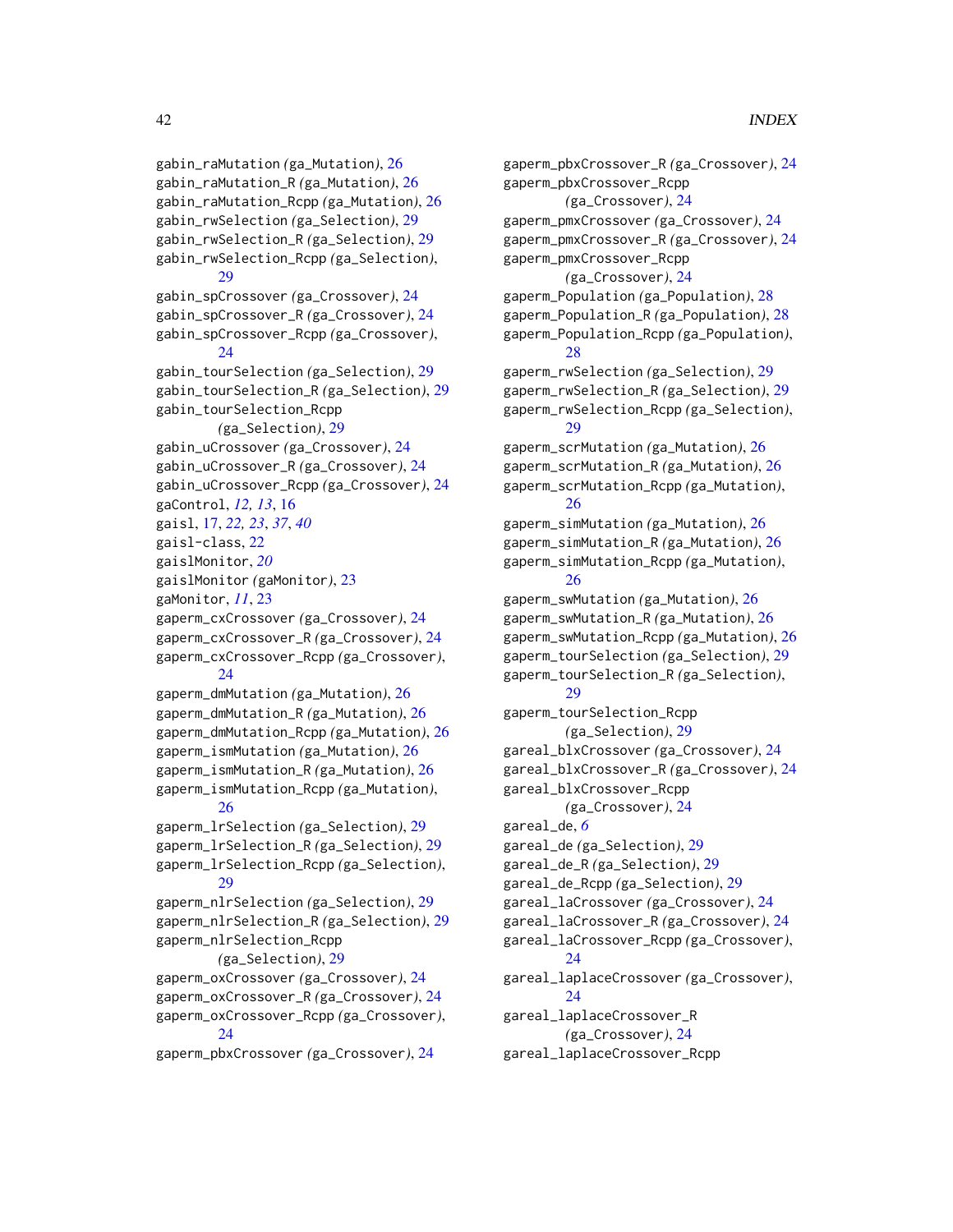# $I<sub>N</sub>$  and  $I<sub>3</sub>$  and  $I<sub>43</sub>$

*(*ga\_Crossover*)*, [24](#page-23-0) gareal\_lrSelection *(*ga\_Selection*)*, [29](#page-28-0) gareal\_lrSelection\_R *(*ga\_Selection*)*, [29](#page-28-0) gareal\_lrSelection\_Rcpp *(*ga\_Selection*)*, [29](#page-28-0) gareal\_lsSelection *(*ga\_Selection*)*, [29](#page-28-0) gareal\_lsSelection\_R *(*ga\_Selection*)*, [29](#page-28-0) gareal\_lsSelection\_Rcpp *(*ga\_Selection*)*, [29](#page-28-0) gareal\_nlrSelection *(*ga\_Selection*)*, [29](#page-28-0) gareal\_nlrSelection\_R *(*ga\_Selection*)*, [29](#page-28-0) gareal\_nlrSelection\_Rcpp *(*ga\_Selection*)*, [29](#page-28-0) gareal\_nraMutation *(*ga\_Mutation*)*, [26](#page-25-0) gareal\_nraMutation\_R *(*ga\_Mutation*)*, [26](#page-25-0) gareal\_nraMutation\_Rcpp *(*ga\_Mutation*)*, [26](#page-25-0) gareal\_Population *(*ga\_Population*)*, [28](#page-27-0) gareal\_Population\_R *(*ga\_Population*)*, [28](#page-27-0) gareal\_Population\_Rcpp *(*ga\_Population*)*, [28](#page-27-0) gareal\_powMutation *(*ga\_Mutation*)*, [26](#page-25-0) gareal\_powMutation\_R *(*ga\_Mutation*)*, [26](#page-25-0) gareal\_powMutation\_Rcpp *(*ga\_Mutation*)*, [26](#page-25-0) gareal\_raMutation *(*ga\_Mutation*)*, [26](#page-25-0) gareal\_raMutation\_R *(*ga\_Mutation*)*, [26](#page-25-0) gareal\_raMutation\_Rcpp *(*ga\_Mutation*)*, [26](#page-25-0) gareal\_rsMutation *(*ga\_Mutation*)*, [26](#page-25-0) gareal\_rsMutation\_R *(*ga\_Mutation*)*, [26](#page-25-0) gareal\_rsMutation\_Rcpp *(*ga\_Mutation*)*, [26](#page-25-0) gareal\_rwSelection *(*ga\_Selection*)*, [29](#page-28-0) gareal\_rwSelection\_R *(*ga\_Selection*)*, [29](#page-28-0) gareal\_rwSelection\_Rcpp *(*ga\_Selection*)*, [29](#page-28-0) gareal\_sigmaSelection *(*ga\_Selection*)*, [29](#page-28-0) gareal\_sigmaSelection\_R *(*ga\_Selection*)*, [29](#page-28-0) gareal\_sigmaSelection\_Rcpp *(*ga\_Selection*)*, [29](#page-28-0) gareal\_spCrossover *(*ga\_Crossover*)*, [24](#page-23-0) gareal\_spCrossover\_R *(*ga\_Crossover*)*, [24](#page-23-0) gareal\_spCrossover\_Rcpp *(*ga\_Crossover*)*, [24](#page-23-0) gareal\_tourSelection *(*ga\_Selection*)*, [29](#page-28-0) gareal\_tourSelection\_R *(*ga\_Selection*)*, [29](#page-28-0) gareal\_tourSelection\_Rcpp

*(*ga\_Selection*)*, [29](#page-28-0) gareal\_waCrossover *(*ga\_Crossover*)*, [24](#page-23-0) gareal\_waCrossover\_R *(*ga\_Crossover*)*, [24](#page-23-0) gareal\_waCrossover\_Rcpp *(*ga\_Crossover*)*, [24](#page-23-0) gaSummary, [24](#page-23-0) gray2binary *(*binary2gray*)*, [4](#page-3-0) jet.colors *(*palettes*)*, [30](#page-29-0) matplot, *[37](#page-36-0)* numericOrNA-class, [30](#page-29-0) optim, *[11](#page-10-0)*, *[20](#page-19-0)* palettes, [30](#page-29-0) parNames *(*parNames-methods*)*, [31](#page-30-0) parNames,ga-method *(*parNames-methods*)*, [31](#page-30-0) parNames-methods, [31](#page-30-0) persp, *[33](#page-32-0)* persp3D, [32](#page-31-0) plot,de-method *(*plot.de-method*)*, [34](#page-33-0) plot,ga-method *(*plot.ga-method*)*, [35](#page-34-0) plot,gaisl-method *(*plot.gaisl-method*)*, [36](#page-35-0) plot.de-method, [34](#page-33-0) plot.default, *[37](#page-36-0)* plot.ga *(*plot.ga-method*)*, [35](#page-34-0) plot.ga-method, [35](#page-34-0) plot.gaisl *(*plot.gaisl-method*)*, [36](#page-35-0) plot.gaisl-method, [36](#page-35-0) print,de-method *(*de*)*, [5](#page-4-0) print,ga-method *(*ga*)*, [9](#page-8-0) print,gaisl-method *(*gaisl*)*, [17](#page-16-0) print.summary.de *(*summary.de-method*)*, [37](#page-36-0) print.summary.ga *(*summary.ga-method*)*, [38](#page-37-0) print.summary.gaisl *(*summary.gaisl-method*)*, [39](#page-38-0)

# rgb, *[31](#page-30-0)*

setClassUnion, *[30](#page-29-0)* show,de-method *(*de*)*, [5](#page-4-0) show,ga-method *(*ga*)*, [9](#page-8-0) show,gaisl-method *(*gaisl*)*, [17](#page-16-0) spectral.colors *(*palettes*)*, [30](#page-29-0) stopCluster, *[11](#page-10-0)*, *[20](#page-19-0)*